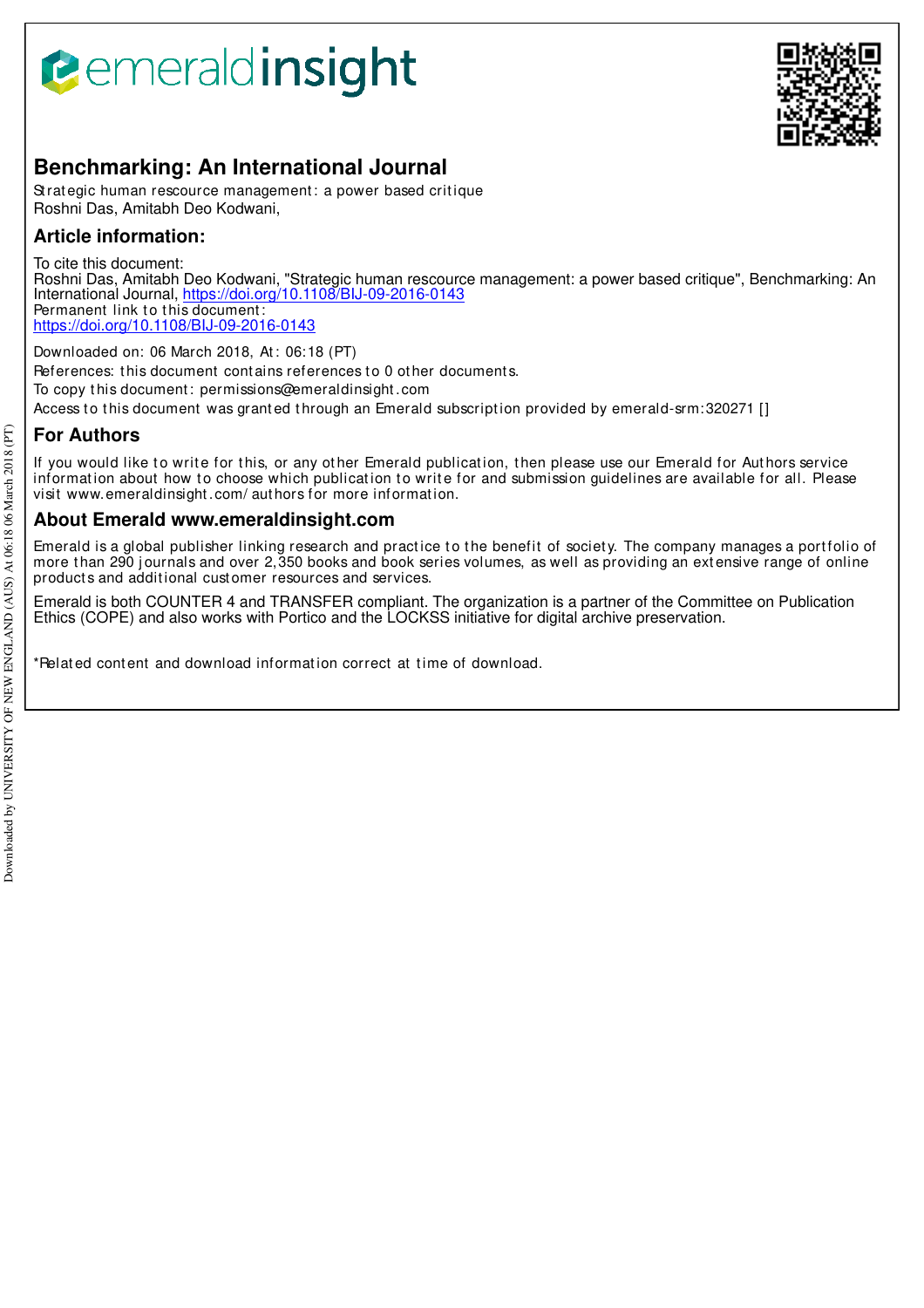# Strategic human resource management:

# *A Power based critique*

# **ABSTRACT**

**Purpose --** By undertaking a detailed review of the Strategic Human Resource Management (SHRM) discourse, this article serves to uncover and explicate the power differentials embedded in the social structure of organizations and suggests ways to reconcile them.

**Design/methodology/approach** – Methods used are thematic review, content analysis, and inductive theorizing, with Foucault's archaeological and genealogical analysis style as the overarching framework.

**Findings** – At the methodological level, we demonstrate the application of Foucault's twin methods: archaeological and genealogical analysis. At the Substantive level, we have two contributions. First, we critique and analyze the various themes of power that emerge from the SHRM discourse as well as the hybridized overlaps of SHRM with other organization studies topics of interest such as organizational learning, network studies, control and postmodernism. Second, we propose a 'Power' theory based nomothetic, typological synthesis for crafting the business-facing Human Resource (HR) function. The power lens manifests as the meta-theory to guide a much required streamlining of constructs and 'value laden' synthesis of the literature.

**Research limitations/implications – The potential of Critical theory in crafting situated and** context-sensitive research propositions is demonstrated.

This is a pre-print of a paper and is subject to change before publication. This pre-print is made available with the understanding that it will not be reproduced or stored in a retrieval system without the permission of Emerald Publishing Limited.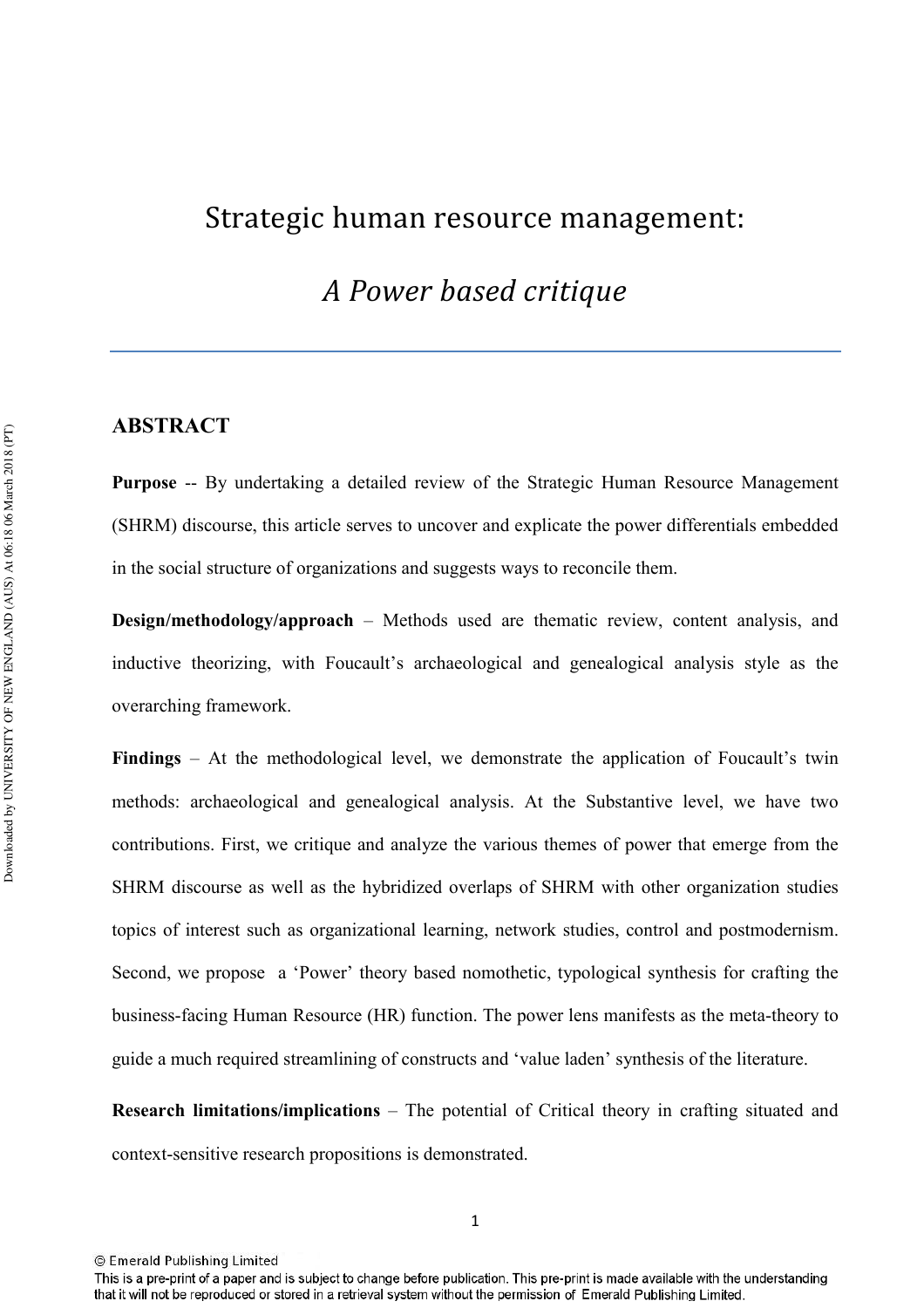**Practical implications** – Organizational strategists and human resource managers can utilize the proposed typology to better understand their current ideological positions and decide future aspired images.

**Originality/value** – This is a conversation between two paradigms, SHRM and Power theory, that are epistemologically at two opposite poles.

Keywords - Power, Organizational performance, Industrial relations, Strategic human resource management

**Paper type - Conceptual paper** 

# **1. INTRODUCTION**

The Strategic Human Resource Management (SHRM) literature has sought to characterise the Employment relationship, in as objective a way as possible in order to come up with prescriptive typologies of courses of action that the HR department must take in order to link up to firm level strategy on the one hand and link down to desired employee behavior on the other. Yet, time and again, fitment issues have plagued empirical attempts at modeling these complex relationships. Empirical contexts in turn such as implications for and by multiple stakeholders, ethical issues for society at large and outcomes for specific varieties of work, careers, psychological contracts and employment relationships have remained unaccounted for. Chadwick and Cappelli, (1999) note that 'neat models' that encapsulate strategy typologies into SHRM body of knowledge have been the order of the day with little regard to contextual details. The absence of context awareness in turn makes difficult the operationalisation of SHRM theory into HRM practice and performance outcomes.

<sup>2</sup> 

<sup>©</sup> Emerald Publishing Limited

This is a pre-print of a paper and is subject to change before publication. This pre-print is made available with the understanding that it will not be reproduced or stored in a retrieval system without the permission of Emerald Publishing Limited.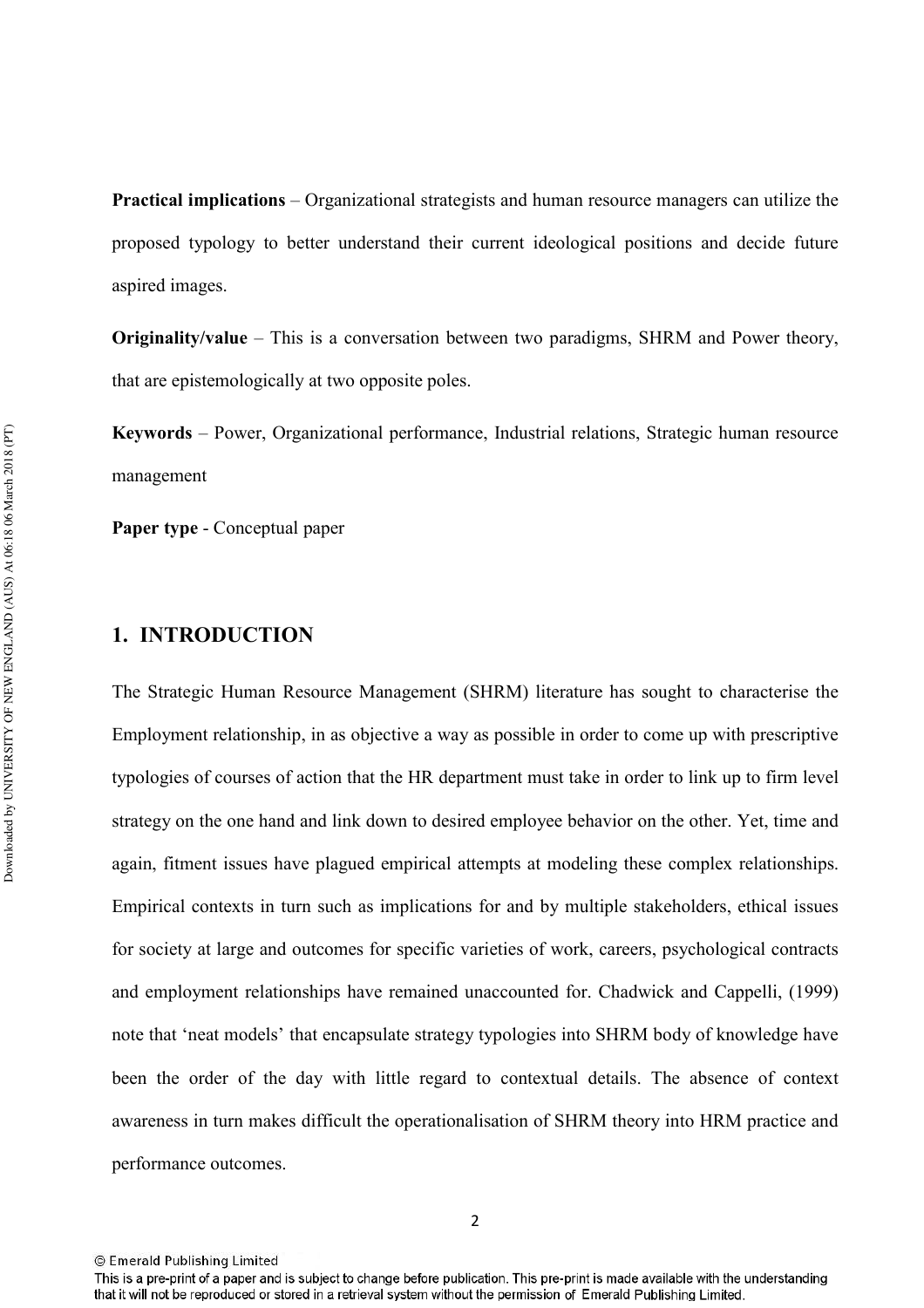This article thus reviews the relevant literature that lies in these fitment issues and offers to bridge this conceptual gap by proposing a 'Power' theory based nomothetic, typological synthesis for crafting the business-facing Human Resource (HR) function. The method used is that of thematic review, content analysis, and inductive theorizing. We argue that the power perspective as articulated by Townley (1993) and as originally conceived by Foucault, manifests as the meta-theory that can serve to subsume the closely aligned and yet multitude of theorizations, thus enabling a much required streamlining of constructs and 'value laden' synthesis of the literature.

## 2. METHOD

We have followed a four step method in this paper. In the first step, we have undertaken an extensive thematic review of the articles to decipher the trends in SHRM discourse. To retrieve relevant papers, I searched the EBSCO database with the terms: 'SHRM', 'HR Architecture', 'Organizational Performance', 'HR function', 'HR typology', 'Fit', 'Contingency Theory', 'Psychological Contract', 'Strategic HR' etcetera, singly and in combinations. As we analyzed the papers retrieved, we identified more search terms along the way, thus following a snowballing strategy of retrieval (c.f. 'snowball sampling'). Based on content analysis of the relevant articles, we refine our analysis in two parts, bearing fidelity to Foucault's twin methods of archaeological and genealogical analysis; these constitute our second and third steps.

<sup>©</sup> Emerald Publishing Limited

This is a pre-print of a paper and is subject to change before publication. This pre-print is made available with the understanding that it will not be reproduced or stored in a retrieval system without the permission of Emerald Publishing Limited.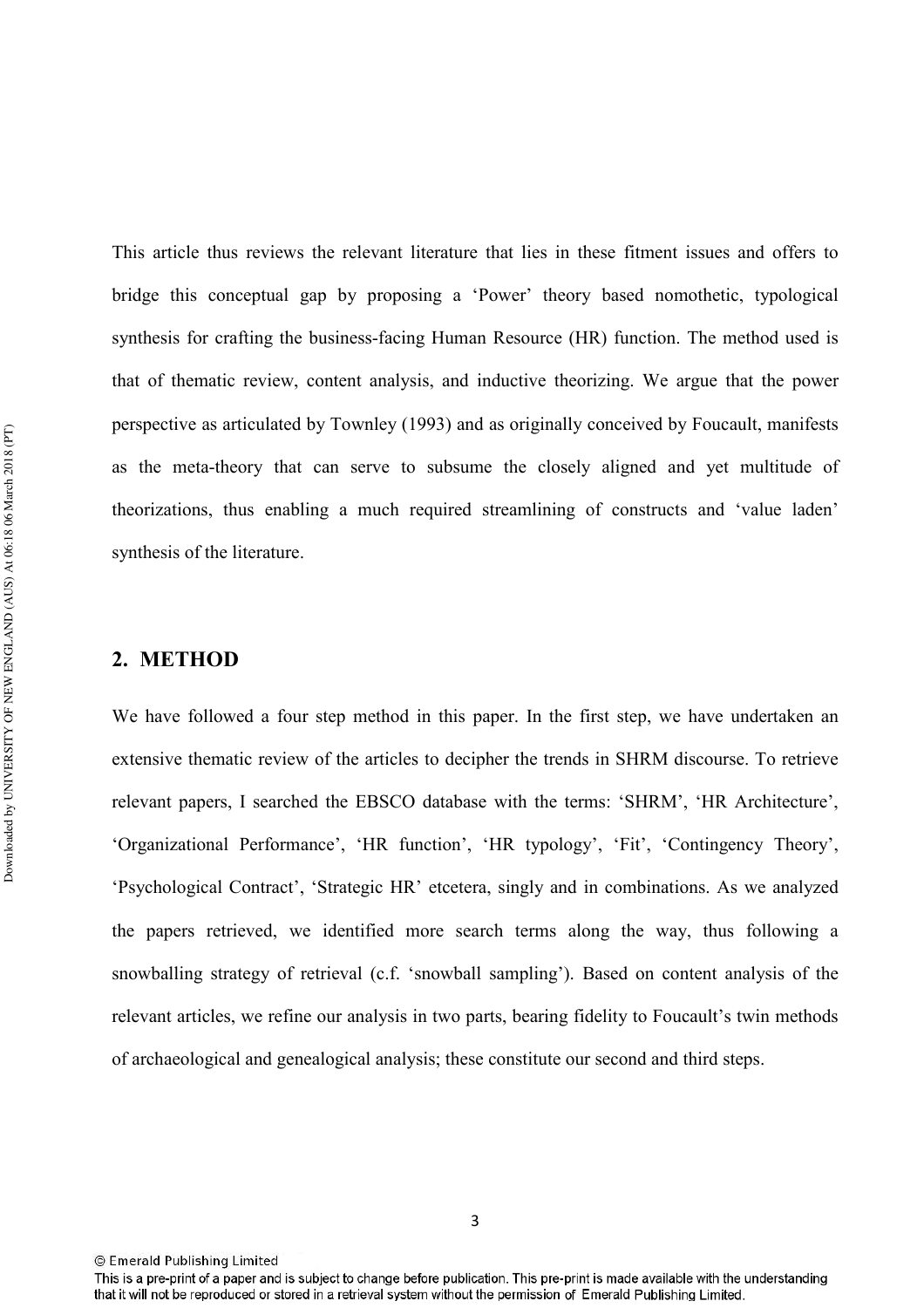Foucault's archeological 'method' which was explicitly positioned as such only in one of his later works, the 'Archeology of Knowledge' (1972) is not so much a technique with numbered steps as a style of dialectical analysis. Same goes for the genealogical method. There are however, important phislosophical differences between the two. Although archeology does owe it's origin to history as a method, Wickham and Kendall (1998) explain that:

"Foucault is linking his work to an existing tradition of French historiography (the Annales School as well as the historical analyses of the sciences put together by Bachelard and Canguilhem). Foucault emphasises the general history; the approach to which this is opposed is the total history. The total history looks for over arching principles which govern the development of an epoch; by contrast, the general history eschews the 'totalising' theme, concentrating instead on describing differences, trans- formations, continuities, mutations, and so forth (Foucault 1972:  $9-10$ )".

Note that in differentiating threadbare the two strands of historiography, Foucault has implicitly already started developing the theme of 'power' as a methodological input. What genealogy does is, take this forward by explicitly analyzing the focal as well as adjoining discourses with power as the prism (Prasad, 2009). Again, the intentions of this method are made clearer with this statement: "It [Genealogy] does not judge as it rudely flushes out assumptions; claims about what is right and what is wrong have no place here; Foucault wants to make 'facile gestures difficult' (1988c: 155, q.v. Wickham & Kendall, 1998). Naturally, Foucault perceived both methods as complimentary rather than independent of each other. Thus while archaeological analysis exposes the raw nerves in the discourse, the fissures and the disjunctures; genealogical exposition cements these falsities with a firm critique using the power lens. The purpose of both

<sup>4</sup> 

<sup>©</sup> Emerald Publishing Limited

This is a pre-print of a paper and is subject to change before publication. This pre-print is made available with the understanding that it will not be reproduced or stored in a retrieval system without the permission of Emerald Publishing Limited.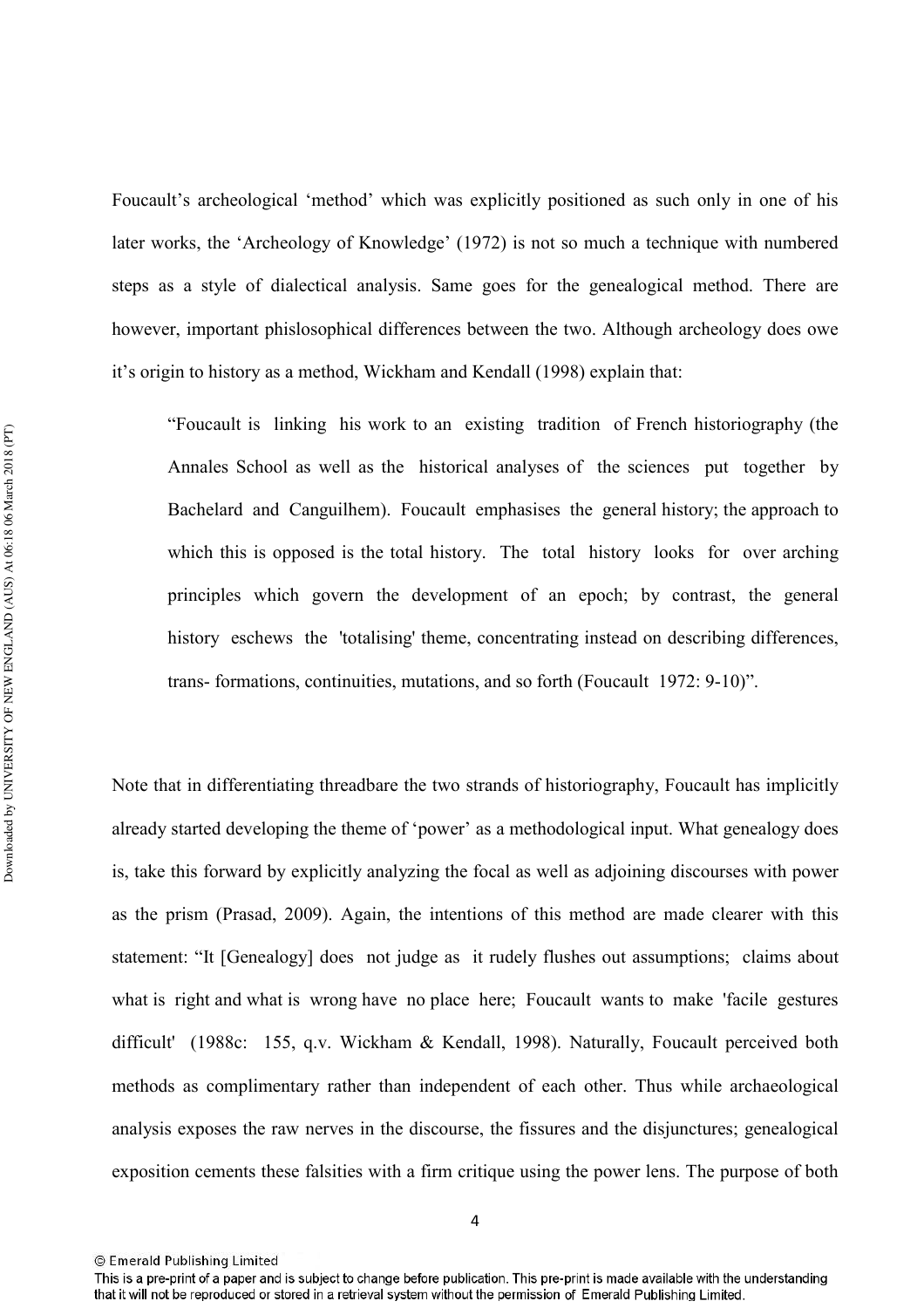together, for Foucault, was to expose truth while in the service of social justice, which should, according to him, be the driver for all human endeavour, in the frst place (O'Farrell, 2005, p. 54).

The fourth and final step in our paper, pertains to the conceptual synthesis. Using Townley's (1993) power based theorization as support, we have inductively developed and proposed a critical typology of the range of orientations and possible configurations of the Strategic HR function. Thereafter, corresponding old or conventional theoretical discourse are mapped to each of the four types in the typology and propositions presented.

# 3. THE STRATEGIC HUMAN RESOURCE FUNCTION: AN **ALTERNATIVE EXPOSITION AND ARCHAEOLOGICAL ANALYSIS**

The SHRM discourse derives it's theoretical roots from organizational strategy literature ( Barney & Wright, 1997) and in so doing, seeks to elevate the level of analysis of human resource outcomes from the employee's level to the organization's level (Prowse and Prowse, 2010). The micro-perspective of development in individual functions of HR; for example studying performance appraisal of employees at the exclusion of selection systems i.e. ignoring the larger picture of the department's performance as a whole was what triggered an entire stream of research in the form of SHRM. The latter's objective was to bring a macro theorizing in research and practice in this domain so that business outcomes of the function may be better visible and gain legitimacy (c.f. legitimacy theory and institutional theory). However, HR practices or

<sup>©</sup> Emerald Publishing Limited

This is a pre-print of a paper and is subject to change before publication. This pre-print is made available with the understanding that it will not be reproduced or stored in a retrieval system without the permission of Emerald Publishing Limited.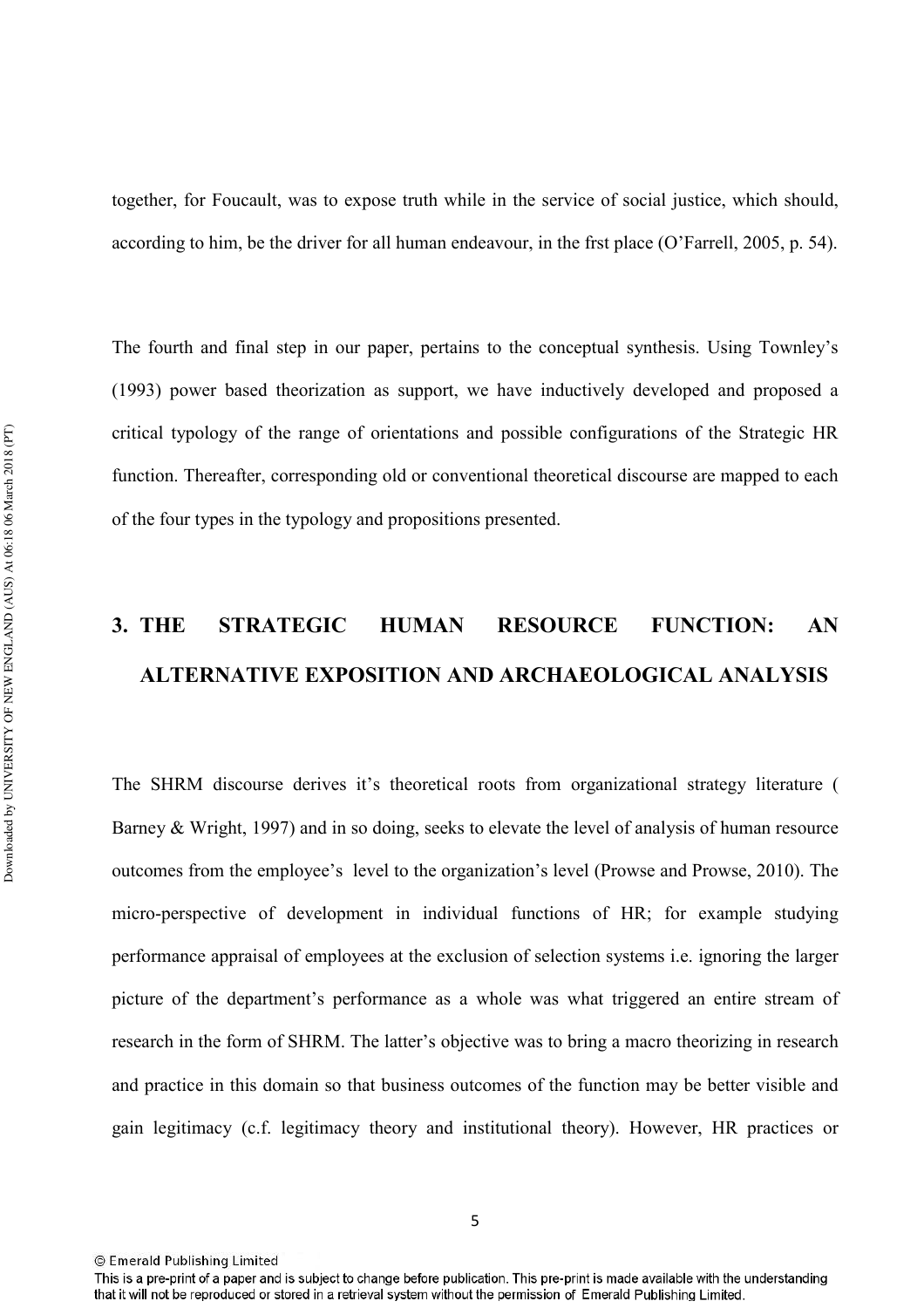'routines' need to be clearly articulated along with all their manifestations in order to really make that possible (Aghazadeh, 2003 ; Adhikari, 2010).

#### 3.1. CLASSICAL THEORIES IN PERSPECTIVE

Over the years, many broad-based theories from own, allied and proximate disciplines have been adopted by SHRM theorists to articulate HR's macro-framework. Table 1 below summarises the main linkages established by these theories as cited in (Wright and Mcmahan, 1992).

### *---- - 
-----*

As is obvious from the above table, the SHRM discourse is full of discontinuities and self contradicting assumptions. The critical point to note is that, except the 'Resource Dependence' model, none other recognizes that there is less than a rational distribution of resources, facilities and power at play. However, on careful examination it is possible to uncover each of such weaknesses within their underlying set of assumptions. For instance, in the behavioral perspective, it is quiet possible that a 'powerful' or influential employee's role and assignments will be defined in a way that is much more flattering to his/her current station and capabilities thus ensuring that the resources at his/her disposal are considerably more than peers. The Resource based view envisages a 'human capital pool' that must be a valuable shield against external threats. However, which parts of the pool are more valuable and which less so, i.e. how 'value' is defined by the powers that be at a given point in time, is open to interpretation. The agency/transaction cost perspective, without quiet saying so, implicitly factors in the 'power'

<sup>©</sup> Emerald Publishing Limited

This is a pre-print of a paper and is subject to change before publication. This pre-print is made available with the understanding that it will not be reproduced or stored in a retrieval system without the permission of Emerald Publishing Limited.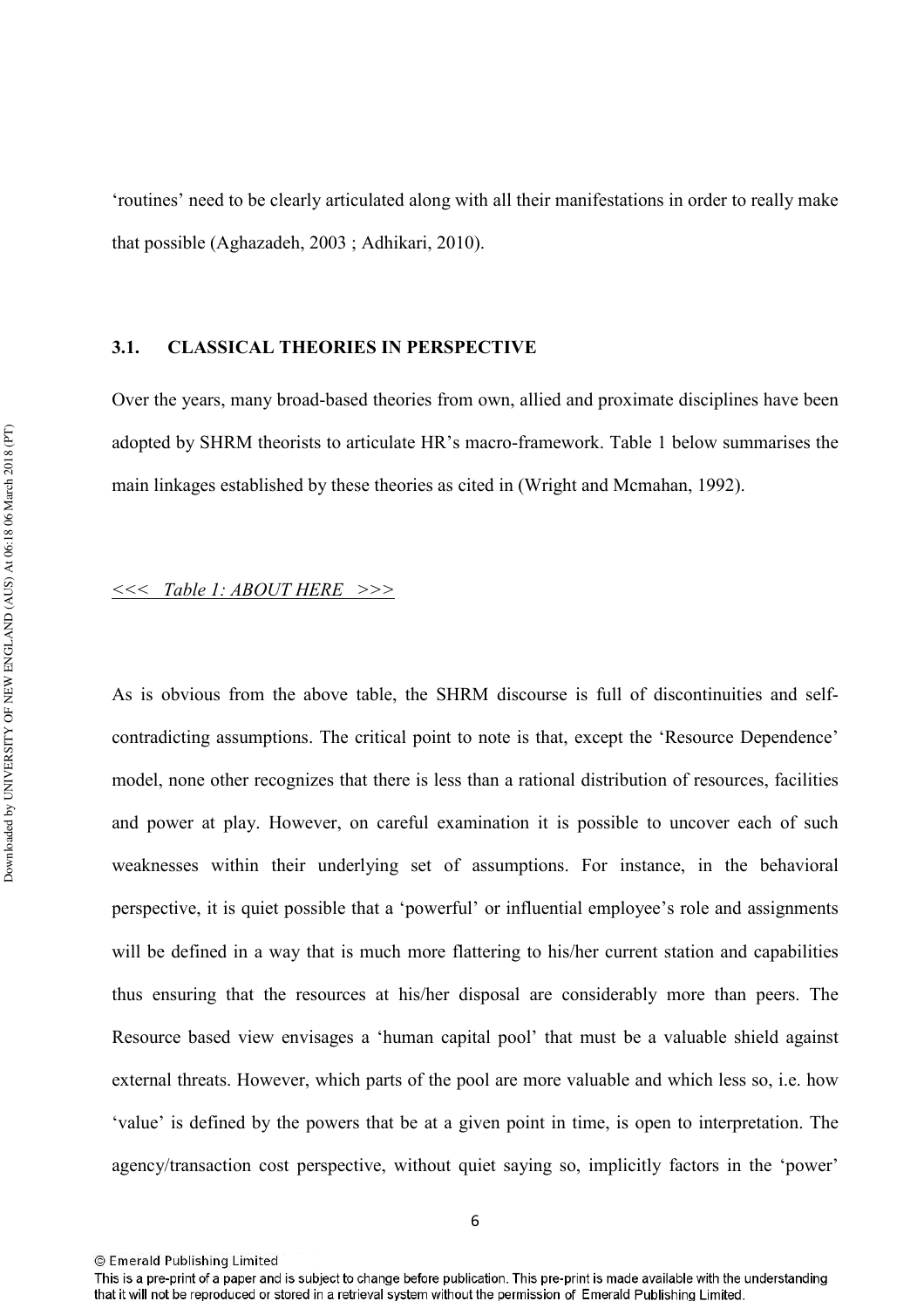aspect through the concept of 'costs'. The same 'costs' manifest as 'inbuilt friction' in the cybernetic theory thus reconciling it to present our pre-occupation. We will eventually revisit the Institutionalism theory at a more appropriate juncture, hence we leave it pending here.

## **3.2.** THE CONCEPT OF 'FIT'

The most persistent issues when linking constructs across the micro (read functional HRM) macro (read strategic HRM) divide such as in the case of human resource behavior and SHRM in this case, are that of fit. The 'Fit' between the micro and macro HRMs is labeled 'external' fit as also 'vertical fit' by scholars (Wright and Snell, 1998), therefore implying that there is a further 'internal fit' or 'horizontal fit' as well which is more to do with how multiple HRM practices may fit with each other inside the ambit of micro-HRM itself.

The three fits that recurrently appear in the literature and that can be subsumed under are: P-E fit or Person-Environment fit, P-O fit or Person-Organization fit and P-J fit or Person-Job fit. There is a comprehensive body of empirical work that have tested these issues as evidenced by two studies, one meta-analytic and the other longitudinal (Kristof-Brown, Zimmerman, & Johnson, 2005; Tak, 2011). A more comprehensive, although narrative, survey of research is provided by Wright & Boswell (2002). They clarify that the essential difference between the two being in terms of the unit of analysis, i.e. the firm for macroHRM and the individual or small group for micro-HRM; the next level of granularity pertains to whether single or multiple HR practices have been examined at the individual or organizational levels. Understandeably, while the most voluminous amount of work exists in the 'single practice-individual level' studies both of

<sup>©</sup> Emerald Publishing Limited

This is a pre-print of a paper and is subject to change before publication. This pre-print is made available with the understanding that it will not be reproduced or stored in a retrieval system without the permission of Emerald Publishing Limited.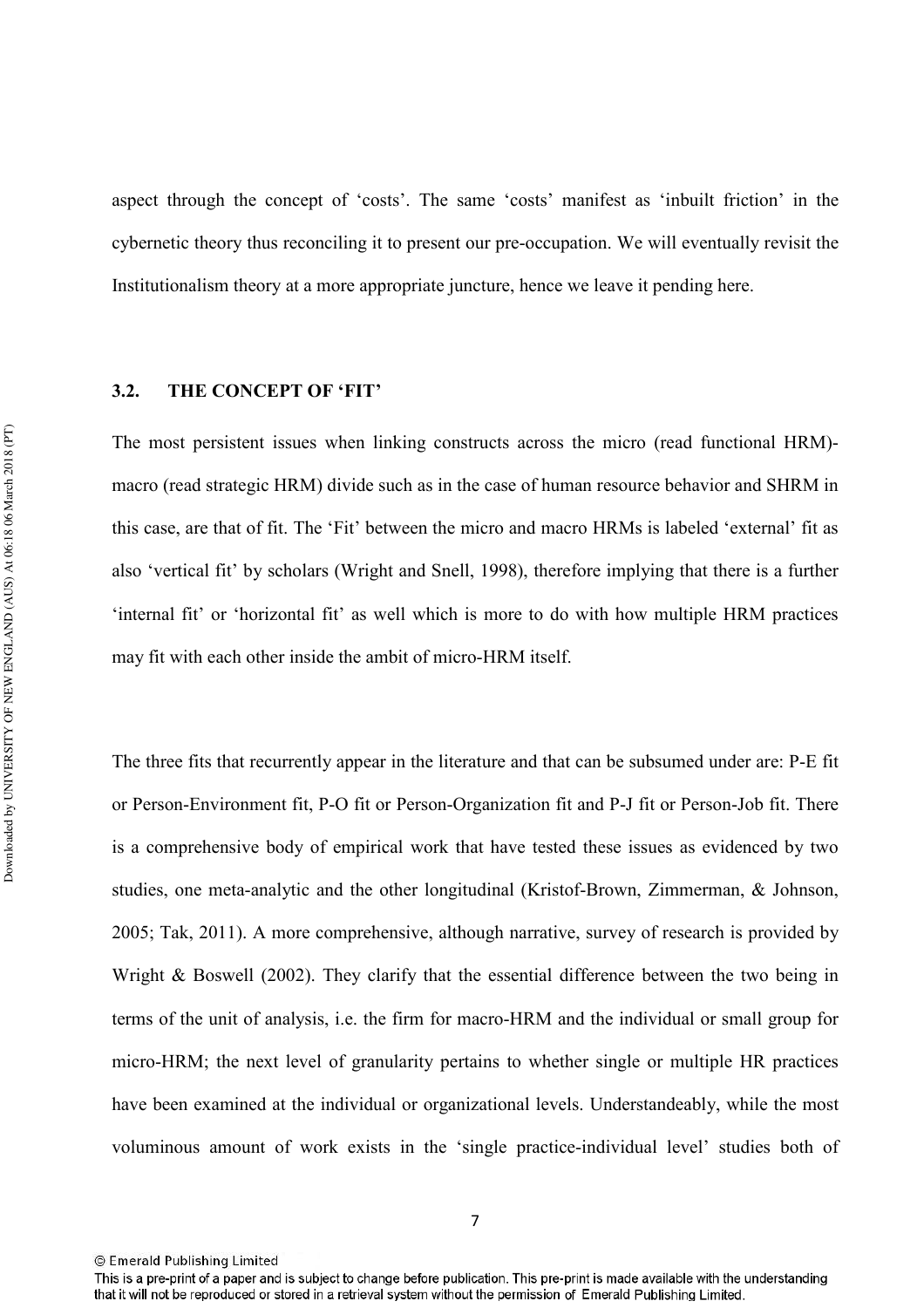empirical and theoretical nature; on the other hand, complications of measurement and consequently, reliability progressively increase and number of rigorously conducted empirical papers decrease when we approach the other extreme of the research continuum which is the 'multiple practices at organization level' examinations.

Elsewhere, scholars (Wright and Snell, 1998) have pointed out that the coupling between levels has implications for flexibility of the different components as well. These may be manifested in two forms. Thus they clarify that " Resource flexibility refers to the extent to which a resource can be applied to a larger range of alternative uses, the costs and difficulty of switching the use of a resource from one alternative use to another, and the time required to switch from one use to another. Coordination flexibility consists of the extent to which the firm can resynthesize the strategy, reconfigure the chain of resources, and redeploy the resources."

One notable contribution that takes a dynamic rather than static approach to negotiating the multilevel fit issues within the organization effectively is the 'Human Resource Strategic Mix' (Baird and Meshoulam, 1988). It aims to synchronise the growth phase of the organization and awareness level of managers with the evolving sophistication in HR practices being followed via five stages (Initiation, Functional Growth, Controlled Growth, Functional Integration and Strategic Integration) and in the process creates a usable analytic instrument for the strategic HR practitioner.

This is a pre-print of a paper and is subject to change before publication. This pre-print is made available with the understanding that it will not be reproduced or stored in a retrieval system without the permission of Emerald Publishing Limited.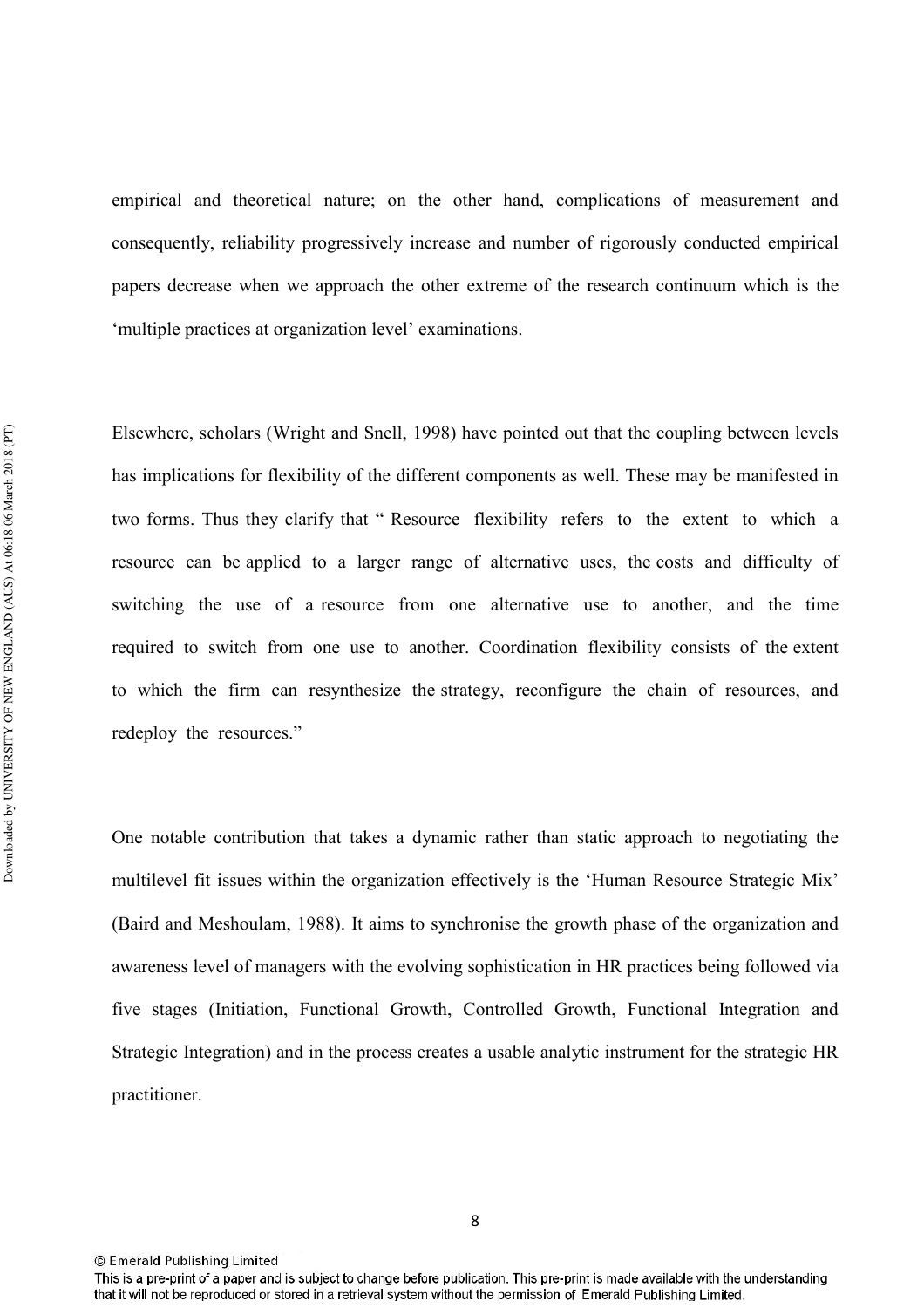## **3.3. THE EMPLOYEE'S CAREER AND PSYCHOLOGICAL CONTRACT**

The employee's Career (Jalland and Gunz, 2015) and Psychological Contract (Rousseau and Wade-benzoni, 1998; Sturges et al., 2005) are two micro-level HR variables which are yet to be integrated holistically in the firm's consideration set when formulating strategies. We have already explored the continuum of psychological contracts from the employer's point of view. What it means from the employee's perspective is what we are concerned with here. The slide of the relational OER (Original Employment Relationship) towards the transactional NER (Tsui and Wu, 2005) has meant that employees have undergone an affect-led change towards more and more of a transactional orientation, in turn causing concern among employers as regards commitment (Singh and Gupta, 2015) and citizenship behaviors (Coyle-Shapiro, 2002). Availability of more options due to opening up of indigeneous economies has meant that more and more employees are now inclined to be mobile and pursue 'borderless careers' (Morris and Wu, 2009 ; Steven White et al., 2014). As can be inferred, a borderless career encompasses not just physical but also psychological mobility. Specific micro-level career system attributes such as mobility dynamics of professionals (Malos, 1995) and firm level policies such as staffing or selection processes (Sonnenfeld and Peiperl, 1988) have been sought to be modeled into the strategic responses by firms to dynamic HR environments. At a broader level, entire HRM systems keeping in mind the employee's career or rather 'career oriented HRM systems' have also been explicated (Glinow, 1983). The career system typology as a function of a particular firm level strategy (corresponding to Miles  $\&$  Snow typology) is visualized as 4 configurations in a 2 by 2 matrix of supply flow (internal versus external) vis-avis assignment flow (individual versus group contribution). The 4 archetypes are : (1) Academies ( Analyzer strategy): providing the most traditional form of career system with entry at early career to exit at retirement thus

<sup>©</sup> Emerald Publishing Limited

This is a pre-print of a paper and is subject to change before publication. This pre-print is made available with the understanding that it will not be reproduced or stored in a retrieval system without the permission of Emerald Publishing Limited.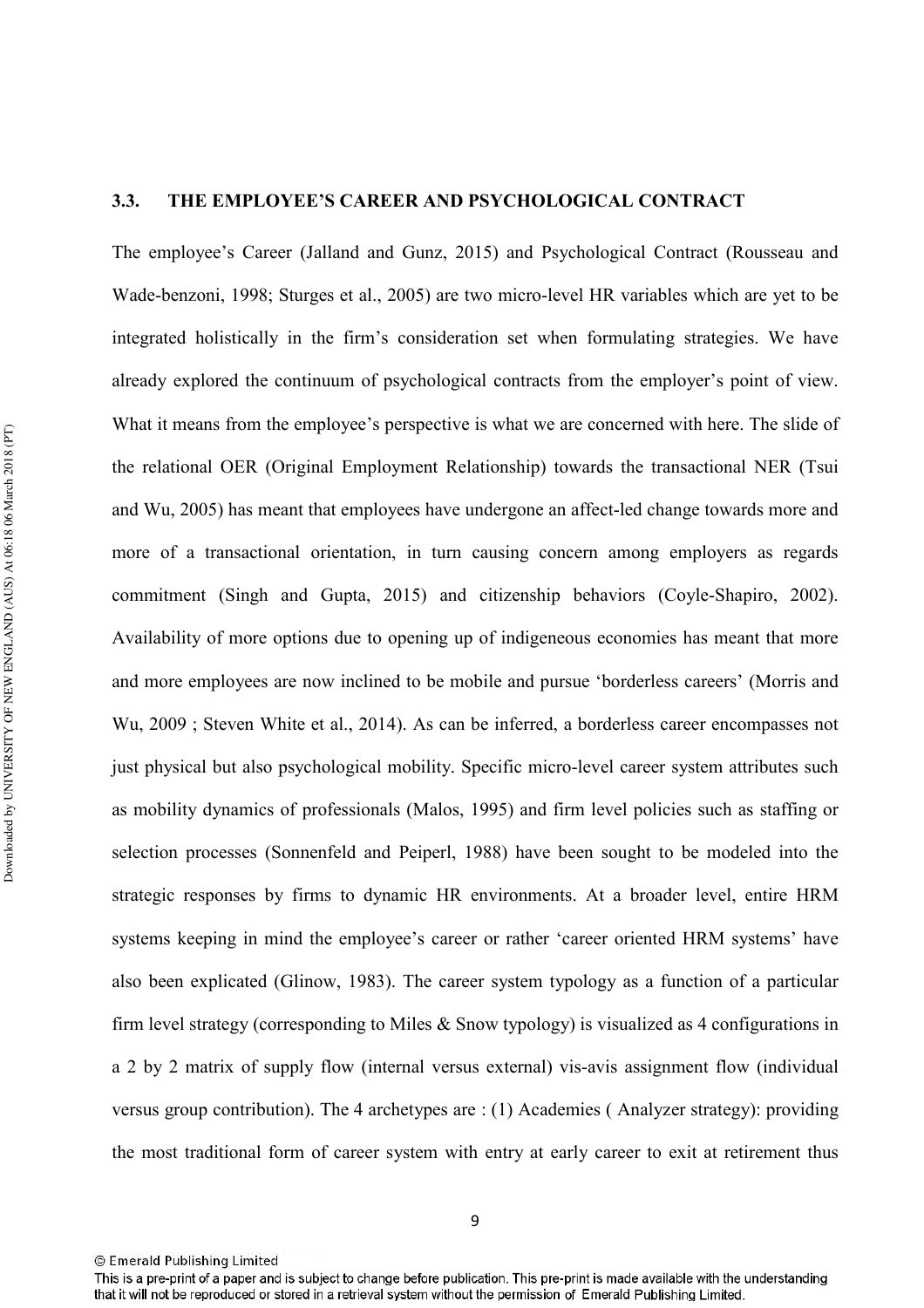'developing' firm-specific functional specialists; (2) Clubs (Defender strategy): aimed at 'retaining' firmspecific generalists; (3) baseball teams (prospector strategy) : aimed at 'recruiting' expertise specialists and finally (4) Fortresses (Reactor strategy): aimed at retrenchment of extant HR pool with help from flexible generalists and being positioned at the furthest end of the spectrum in terms of non-conventional career systems.

Many scholars have time and again decried that HR research generally and SHRM research especially tends to be extremely unitarist and managerial in character (). The 'human' (as opposed to the 'human being' as agent) is considered an 'object' (and not a subject) that has to be 'optimised' for functioning at the 'manager's' (as opposed to multiple stakeholders) behest so that the profits of the organization (as opposed to value generated) can be maximized. Expectedly the career path of the employee, his/her aspirations from the job and the value addition to his/her life-course is not a prime undertaking of consideration. The construct of the Psychological Contract (Rousseau et al., 1998; Rousseau and Wade-benzoni, 1998) is slightly different and more fine-grained than the Employment relationship. It includes a set of unwritten expectations on the part of the employee and unsaid obligations on the part of the employer. Scholars (Elangovan and Shapiro, 1998) have noted how exiting employees report feeling 'betrayed' and loss of trust, indicating that some undocumented covenants may have been breached by the organization.

Malos and Campion's (1995) theoretical exposition of career mobility among associates in professional service firms conceptualizes the former as the possession and exercise of 'Options' instruments, akin to that in the securities markets, even though there may be no explicit written

<sup>©</sup> Emerald Publishing Limited

This is a pre-print of a paper and is subject to change before publication. This pre-print is made available with the understanding that it will not be reproduced or stored in a retrieval system without the permission of Emerald Publishing Limited.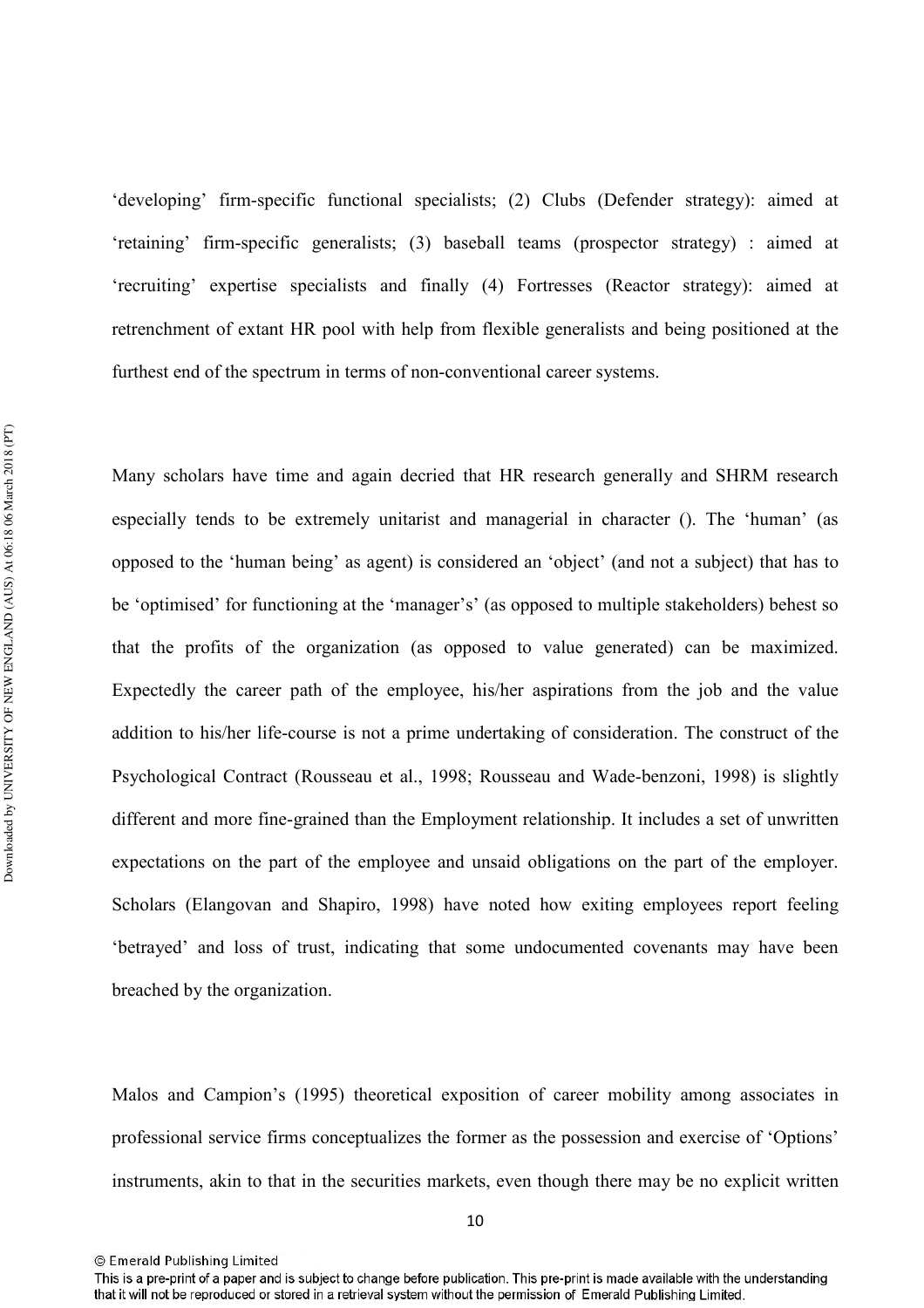contracts. They explain that the career of a human resource in such a setting would be evaluated in terms of not just the value of the project that he/she is hired for but also the option value of retaining, promoting or firing the said resource. This model therefore can serve as a useful guide for career planning by an array of high-value resources and senior personnel in their career planning processes as well as being applicable to their analogy in the academic domain, which is the 'non-tenured' faculty. The Options theory (Bhattacharya & Wright, 2005) is therefore a lens that has been useful in again quantizing 'human capital' and in so doing, depersonalizing and disempowering the employee in the SHRM discourse.

Multi-level theories such as the one by Glinow et. al (1983) has conceived of 'Parameters' of the HRM system which can be linked to the 'Career Orientations' of the employees and also have a feedback loop built in to make it a self-sustaining system under the ambit of the General Systems theory along with the essential underlying assumption being that employees are long run assets and as such their careers should have a long-term orientation to effectively impact productivity. The parameters in question would span four categories: (1) Structural parameters: consisting of integrative (such as connectivity among employee clusters) and differentiating (such as diversity in employee profiles) structures; (2) Process parameters (whether the HRM function is reflexive, innovative and developmental-oriented); (3) Boundary parameters (whether it is connected to internal firm strategy and sensitive to external labor market environment) and (4) Human analysis parameters (Whether it is objective, uses behavioral tests, has focus on non-work aspects of employees' lives and is person or organization-centred).

This is a pre-print of a paper and is subject to change before publication. This pre-print is made available with the understanding that it will not be reproduced or stored in a retrieval system without the permission of Emerald Publishing Limited.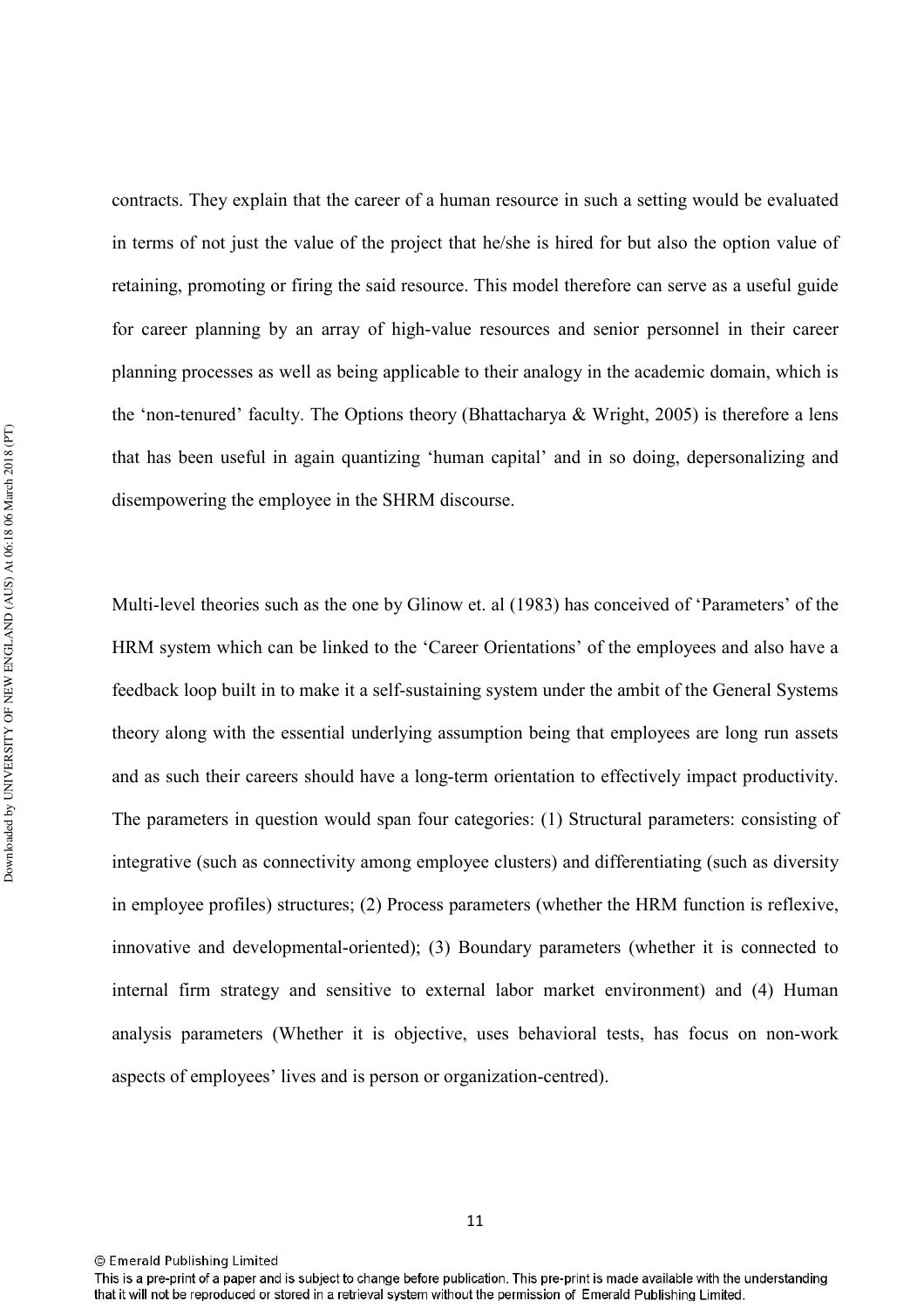## 3.4. **HR'S ROLE AND FUNCTIONS: WHICH DIRECTION?**

The present HR function in modern business organizations is a far cry from what was originally conceived of as an employeefacing department (Kaufman, 2008; Kaufman, 2014). The pioneering thinker and practitioner of the human relations ideology, Robert Rockefeller's intention behind setting up the first personnel department in the history of business, was to give employees a forum to 'voice' (Morrison, 2014) their concerns. They could make themselves heard in all matters pertaining to professional work conditions and personal benefits via institutionalized negotiation and bargaining mechanisms. Instead what we have today is an HR function that is sold out on the idea of 'agility', 'adaptability' and 'professionalism' at the expense of 'sustainability', 'stability' and 'trust'. The loss of the last term i.e. 'trust'(Zand, 2016) means that rather than voice his/her concerns, the neglected employee typically abandons loyalty and exits. This sets up a vicious cycle of unsustainability in the organization in the form of uncommitted performance, counter-productive work-behavior, high rate of turnover and loss of human capital and investments made in the form of onboarding, training and development.

Scholars have stressed that even given similar HR architecture (Lepak and Snell, 1999), the best practices requirements in terms of HR system, structure and effects may be quiet different in different organizations (Becker and Gerhart, 1996). In the words of Bowen and Ostroff (2004), the 'strength of the HRM system' needs to be articulated in the form of desirable metafeatures of an HRM system that will cause strong organizational climate or "strong situation," (Mischel q.v. Bowen & Ostroff, 2004) to develop; which will in turn elicit appropriate behaviors. This 'strength" thus aggregates attributes of individual employees to lead to organizational effectiveness. In so doing, a vital gap in terms of theory building, between the HR function's

<sup>©</sup> Emerald Publishing Limited

This is a pre-print of a paper and is subject to change before publication. This pre-print is made available with the understanding that it will not be reproduced or stored in a retrieval system without the permission of Emerald Publishing Limited.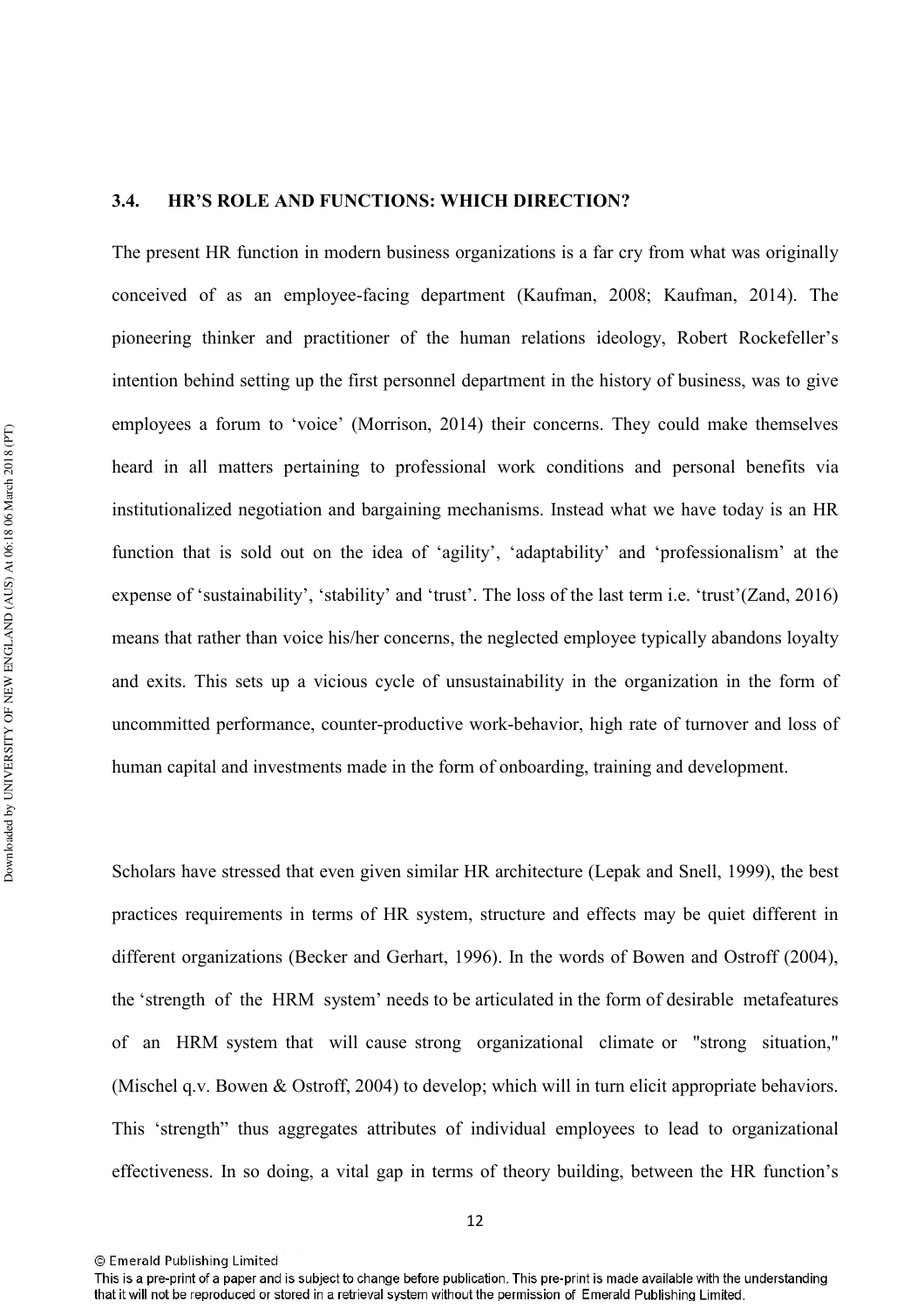performance and organizational outcomes has been sought to be addressed. Hence a company that wants to signal it's philosophy of valuing employee performance should look at a mix of policy alternatives such as variable pay, promotions and appraisal and may want to enforce the aforesaid by way of teambased pay, 360 degree appraisal etc. The HR department needs to make a conscious choice whether it would be a lethargic and incompetence promoting 'Bureaucratic HR' or an innovative, internal-labor-market sensitive 'High performance Work Practice (HPWP) oriented HR' (Boxall and Macky, 2007).

#### **3.5. IDIOGRAPHIC VERSUS NOMOTHETIC DEBATES IN SHRM**

Many critical theorists have argued that HRM generally (Greenwood, 2013; Greenwood and Buren, 2016), and SHRM more so, is a uniquely and exclusively unitarist and managerialist agenda (Moore and Gardner, 2004). The major theoretical framework which gave the impetus for surge in SHRM research, the Resource Based View (Barney and Wright, 1997) promotes the assumption that human beings might be better conceptualized as 'human resources' or 'human capital' if they have to be effectively operationalised for the most efficient organizational outcomes. The concern for the psychologies of human resource extends only uptil the point that the requisite outcomes are met. Acknowledgement and recognition of concepts such as 'work life balance', 'quality of life' or 'rejuvenating and sustaining capacity of labour' is detrimental to the bottom line (Gokhan Kocer, 2014). In other words, the nomothetic tensions in mainstream research have been ably highlighted and severely criticized with strong idiographic justifications by scholars in the Critical Management Studies (CMS), Critical HR (Greenwood, 2013) and Industrial Relations (IR) research programs (Keegan and Boselie, 2006).

<sup>13</sup> 

<sup>©</sup> Emerald Publishing Limited

This is a pre-print of a paper and is subject to change before publication. This pre-print is made available with the understanding that it will not be reproduced or stored in a retrieval system without the permission of Emerald Publishing Limited.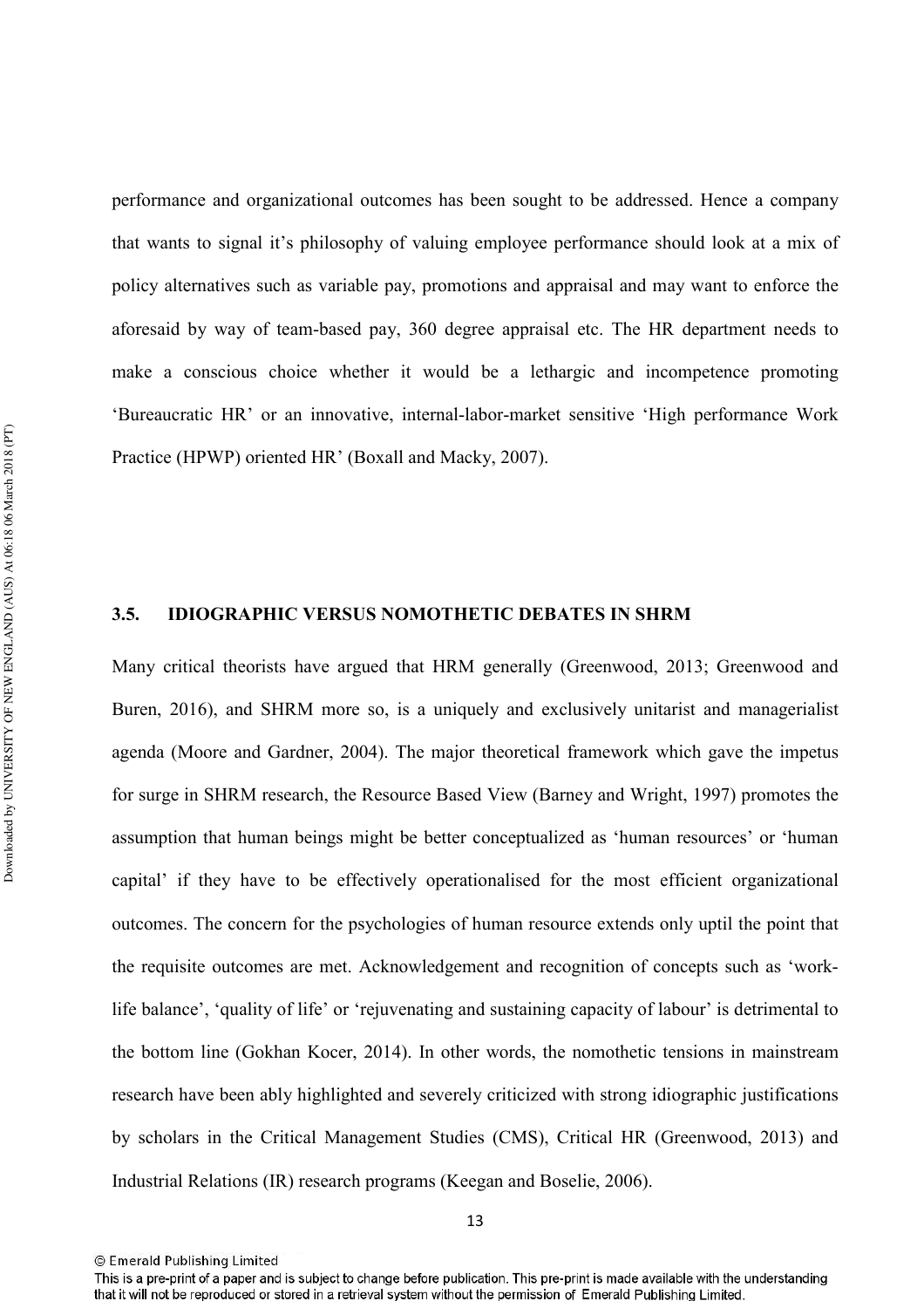# **4. GENEALOGICAL ANALYSIS AND UNRESOLVED DICHOTOMIES**

In this section, we look at some adjoining literatures and/or perspectives in organization studies and examine how they have served to highlight tropes of power and disempowerment in the SHRM discourse. The literatures that we take as our points of departure, are respectively: (1) Epistemological thoughts of Burrell & Morgan (1979), (2) Organizational learning, (3) Professions and (4) Social Network Theory. How the SHR function will choose to orient itself and the climate of the organization, is what we are interested in problematising here.

# **4.1. NORMAL (MODERNIST) VERSUS CONTRA (POSTMODERNIST) ORGANIZATION SCIENCE**

Burrell and Morgan ( 1979) were the first social scientists to comprehensively map almost the entirety of organizational paradigms onto a matrix of ontological and epistemological positions. From this mapping, emerged the configuration of an 'Anti' or Contra organization theory which has been the mainstay of many a critical theorist (Hassard and Cox, 2013; Granter, 2014; (Sørensen and Villadsen, 2015) when analyzing the problems emerging from the dominant schools. Perhaps Clegg, Courpasson and Philips (2006, p.230) articulate the tension between the pro and anti traditions better with these words:

"…many foundations of organizations and management, and organization and management thinking, not only are bizarre and strange by contemporary views […] but have helped to translate [...], selectively discard [...] and prepare the foundations for

<sup>©</sup> Emerald Publishing Limited

This is a pre-print of a paper and is subject to change before publication. This pre-print is made available with the understanding that it will not be reproduced or stored in a retrieval system without the permission of Emerald Publishing Limited.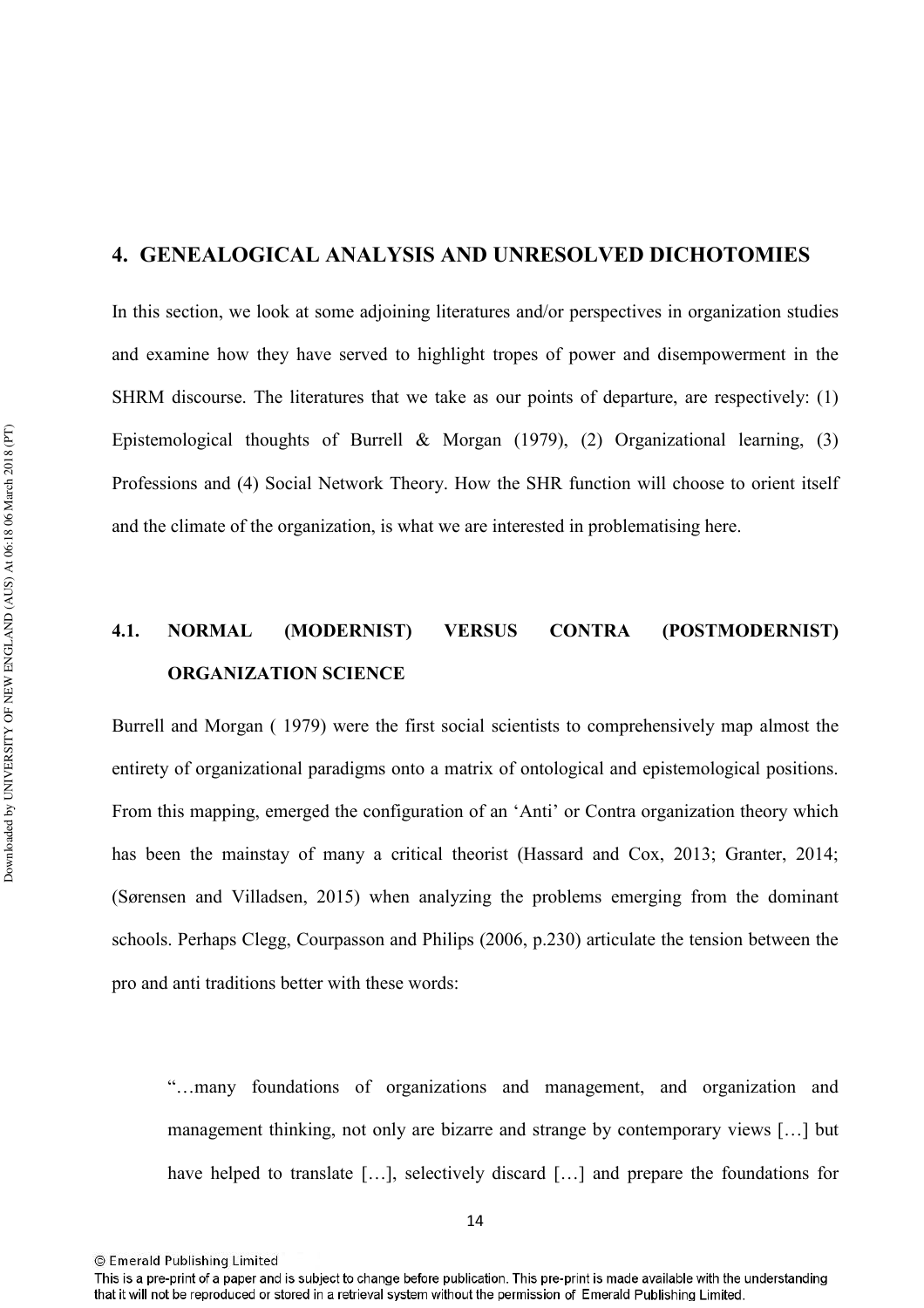today's normal science […].In the past, we would insist, the main function of 'normal' organization and management theory was the design of mechanisms to exercise power, coupled with a simultaneous way of constituting them, discursively, that negated their reality as power; instead it constituted them as social problems, industrial problems, human problems, and so on, in ever more technically specialized forms and concepts".

Extending the arguments put forth, we assume that the traditional, classical, modernist and normal SHR function is a power-oriented one, i.e. it cultivates power differentials in order to wield control. On the other hand, the newer, ideal SHR function that we envisage is a power agnostic and egalitarian one. From this assumption, our epistemological propositions, that follow, are as below:

Proposition 1a: A power oriented SHR function will conform to modernist prescriptions of HRM recommendations.

*Proposition 1b: A power-agnostic or egalitarian SHR function will be forthcoming in* experimenting with postmodernist ideas in people management.

### **4.2. EXPLORATION PLUS EXPLOITATION AND THE KNOWLEDGE VOID**

The seminal piece by March (1991) problematised the manifestation of knowledge as power wielding tools by individuals and organizations in two forms: Exploration i.e. discovering new knowledge to secure future prosperity; and Exploitation, or harvesting present knowledge to ensure present survival. The strategy literature is replete with studies on comparative merits

This is a pre-print of a paper and is subject to change before publication. This pre-print is made available with the understanding that it will not be reproduced or stored in a retrieval system without the permission of Emerald Publishing Limited.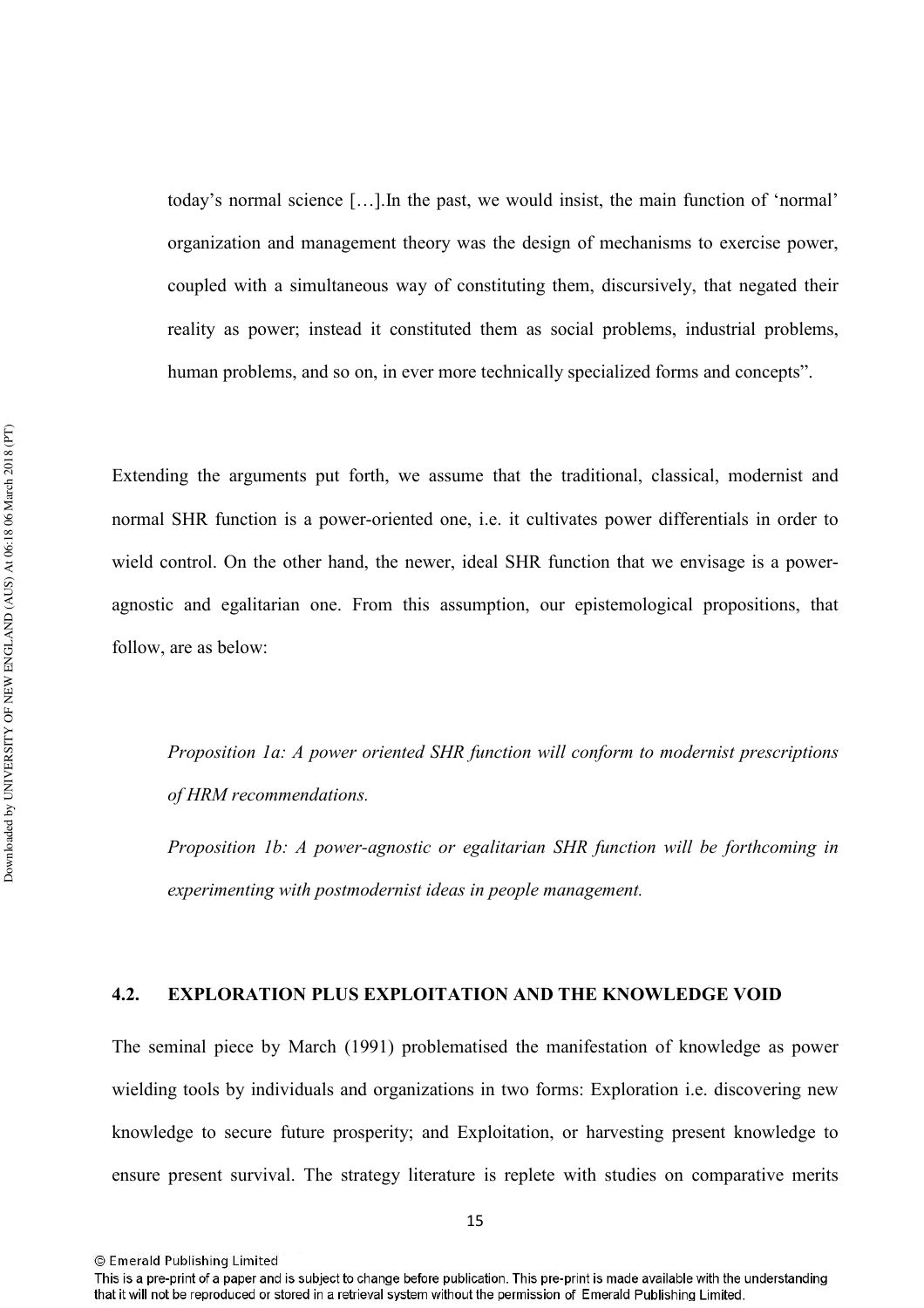between the two (Fourné et al., 2016) and the SHRM discourse has, in tandem, sought to evaluate, who within the organization is consequently, more powerful and important of the two, the exploiter or the explorer. Who should be bestowed with more organizational favors between the two? And who should be compensated more for their contribution? Curiously, however, the same discourse is silent on the knowledge voids that exist between the silos of the organization and between different echelons. Thus while assessing the relative power base of the aforementioned two groups is a constant pre-occupation, empowering the knowledge-less, not so much. The knowledge management (McIver et al., 2012; Akhavan et al., 2016) discourse has sought to prescribe some remedies in the form of digitized knowledge sharing installations (King, 2007) and so on, but they have reported mixed and limited success. We propose that based on it's orientation, the SHR function of a given organization may thus take one of two courses as follows:

Proposition 2a: A power oriented SHR function will cultivate a siloed or contained *crganizational structure to conserve knowledge spillover.* 

*Proposition 2b: A power-agnostic or egalitarian SHR function will pro-actively try to bridge the gap with robust mechanisms for knowledge sharing and transfer along and* across hierarchical levels in the organization.

#### **4.3.** LEGITIMACY VERSUS OBEDIENCE

Obedience, discipline, control are all the same sides of a single coin (Flamholtz et al., 1985). What this implies is that those on the other side are ones who enjoy or project equal (or maybe

16

<sup>©</sup> Emerald Publishing Limited

This is a pre-print of a paper and is subject to change before publication. This pre-print is made available with the understanding that it will not be reproduced or stored in a retrieval system without the permission of Emerald Publishing Limited.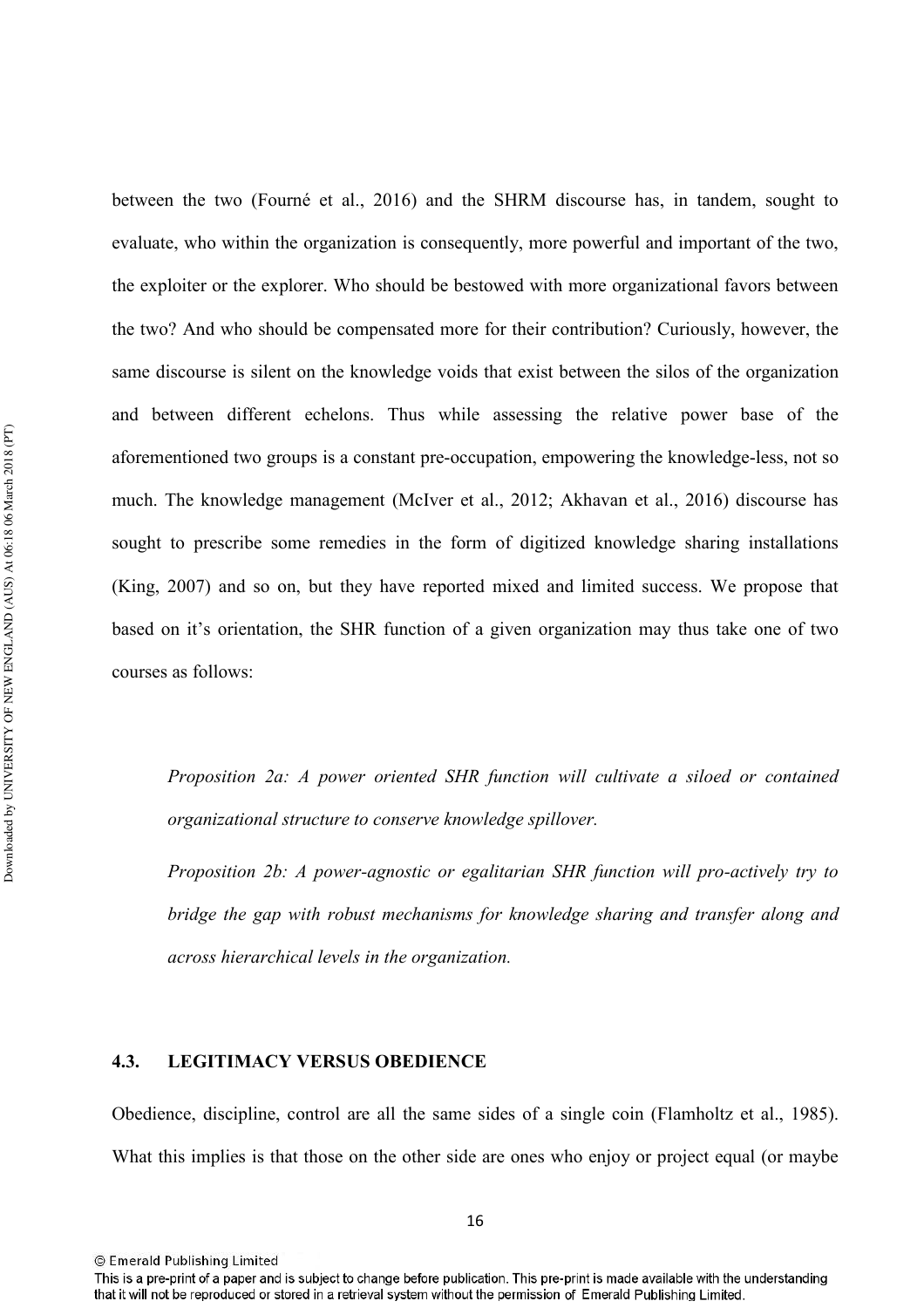more) value are beyond the scope of disciplining, control or being expected to obey. This dichotomy is probably best exemplified by the tensions between the professions and the occupational classes. Note the recurring requirement of the word 'discretion' in the job description for professionals (Dingwall, 2008, p. 103)(Ottesen and Møller, 2016 ;Ponnert and Svensson, 2016). At the very beginning of the argument, it thus sets them separate from traditional formulations of control within an organization. They have a high ceiling (Dingwall, 2008) or threshold for making decisions, are affiliated with extra-organizational 'professional associations' that lend legitimacy to these decisions thus adding onto their authority and finally they have systems in place within the organization to valuate these specific competencies. On the other hand, the occupations as well as some lesser professions tend to have a 'low ceiling' for deviations meaning they are expected to obey more than be authoritative. To take the example of a hospital, professional authority (Woods, 2016) and power may be said to be the conserve of doctors, while most of the nurses (except a handful of very senior ones), orderlies, technicians, administrators etc. would be subject to the obedience mandate. We think that the SHRM discourse thus permeates the supremacy of the professions over the non-professions through most theories, most prominently by the 'Architectural' perspective. Thus our next two propositions follow:

Proposition 3a: A power oriented SHR function will favor a differentialised protocol of professionals' freedom and obedience by other occupations.

*Proposition 3b: A power-agnostic or egalitarian SHR function will seek to enforce a uniform and equitable code of conduct and accountability throughout the organization.* 

This is a pre-print of a paper and is subject to change before publication. This pre-print is made available with the understanding that it will not be reproduced or stored in a retrieval system without the permission of Emerald Publishing Limited.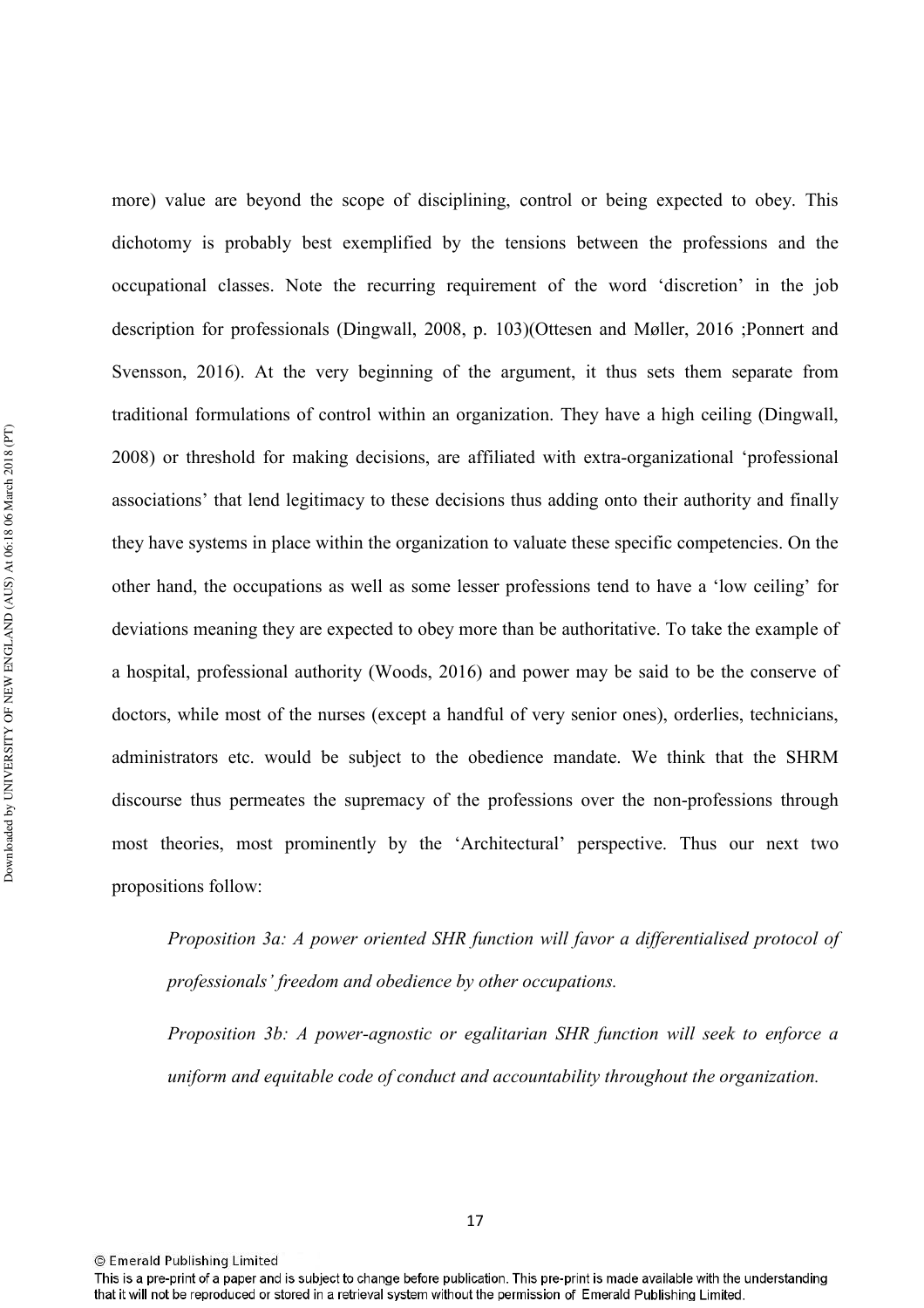## **4.4. NETWORK STUDIES AND POWER**

Foucault says: "Power must be analysed as something which circulates, or as something which only functions in the form of a chain . . . Power is employed and exercised through a netlike organisation . . . Individuals are the vehicles of power, not its points of application" (Foucault 1980: 98; q.v. Mills, 2003). The concept of the 'sociological elite' (Mills, 1963) is a very old one; however, only with the emergence of social network mapping tools, has it been possible to test it's premises. Studies of director interlocks between boards of different companies (Staples, 2015; Heemskerk, E. M., & Takes, 2016) are an illustration of this research paradigm. Again, if we combine this concept with the core premise of the leader-member exchange (LMX) theory and ingroup and outgroup networks within organizations (Burns & Otte, 1999; Srivastava & Dhar, 2016; Almatrooshi, Singh, & Farouk, 2016); it is an opportunity for the strategic human resource function to identify which of such groups or clusters are functioning as highly productive and efficient assets within the organization. At the same time, however, it is also a challenge to oversee that not all rewards and scarce resources get cornered by these groups, rendering less powerful groups even less effective. The literature on social networks (Lin, 1999 ; Chung, 2006) and institutional theory (Dimaggio and Powell, 1983) both lend credence to this line of reasoning; which brings us to our next set of propositions:

*Proposition 4a: A power oriented SHR function will tend to consolidate resources within powerful groups and networks in the organization.* 

*Proposition 4b: A power-agnostic or egalitarian SHR function will strive to divide power* (and resources) over the entire organization in an equitable manner.

This is a pre-print of a paper and is subject to change before publication. This pre-print is made available with the understanding that it will not be reproduced or stored in a retrieval system without the permission of Emerald Publishing Limited.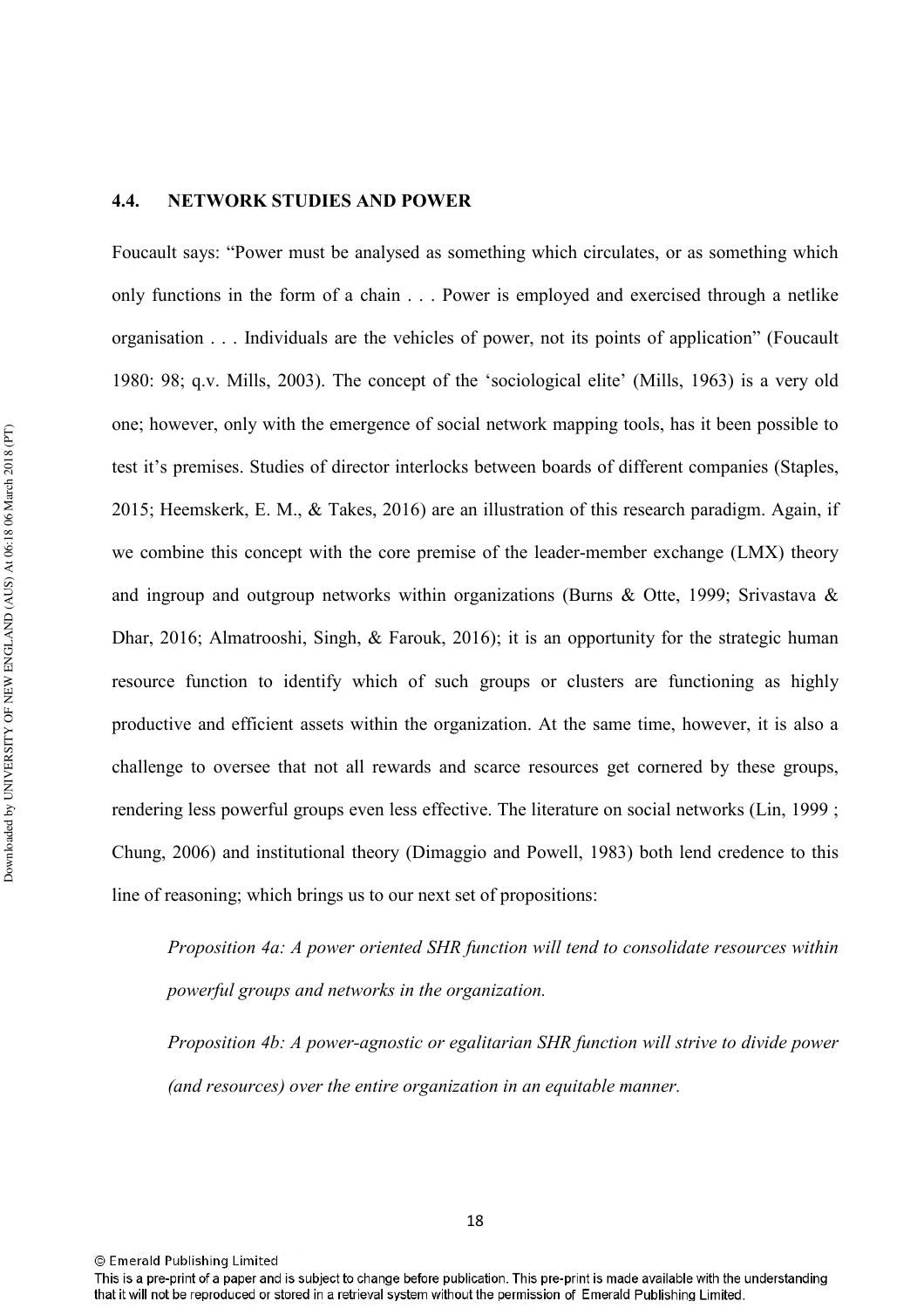# **5. NAVIGATING POWER AND THE NATURE OF NEGOTIATIONS: A SYNTHETIC MODEL**

The question that emerges for us then is that what is the posture or ideology that the SHR function should assume, to redress this imbalance? Some corollary questions that follow from it are: Is a prescriptive, unitary position even possible? If not, then what might the different contingent configurations be and what conditions will they be contingent upon? We attempt to address some of these in the ensuing paragraphs.

The theoretical premise of this part of the paper, generally and of the above questions specifically, rests on the Power discourse of Foucault as re-interpreted by Barbara Townley (1993) in her seminal paper, in the context of managing the organization's human resources. Townley begins by problematising the basic building block of the HRM discipline i.e. the 'employment relationship' in these terms:

"The employment relationship is an analytical, conceptual space, which has geographic (at work) and temporal (time at work) dimensions. It also involves a subject, the worker. All these dimensions or spaces must be rendered known and articulated before they can be managed. From the employer's point of view… there is the need for knowledge of two dimensions: the nature of work and the nature of its operator."

This is a pre-print of a paper and is subject to change before publication. This pre-print is made available with the understanding that it will not be reproduced or stored in a retrieval system without the permission of Emerald Publishing Limited.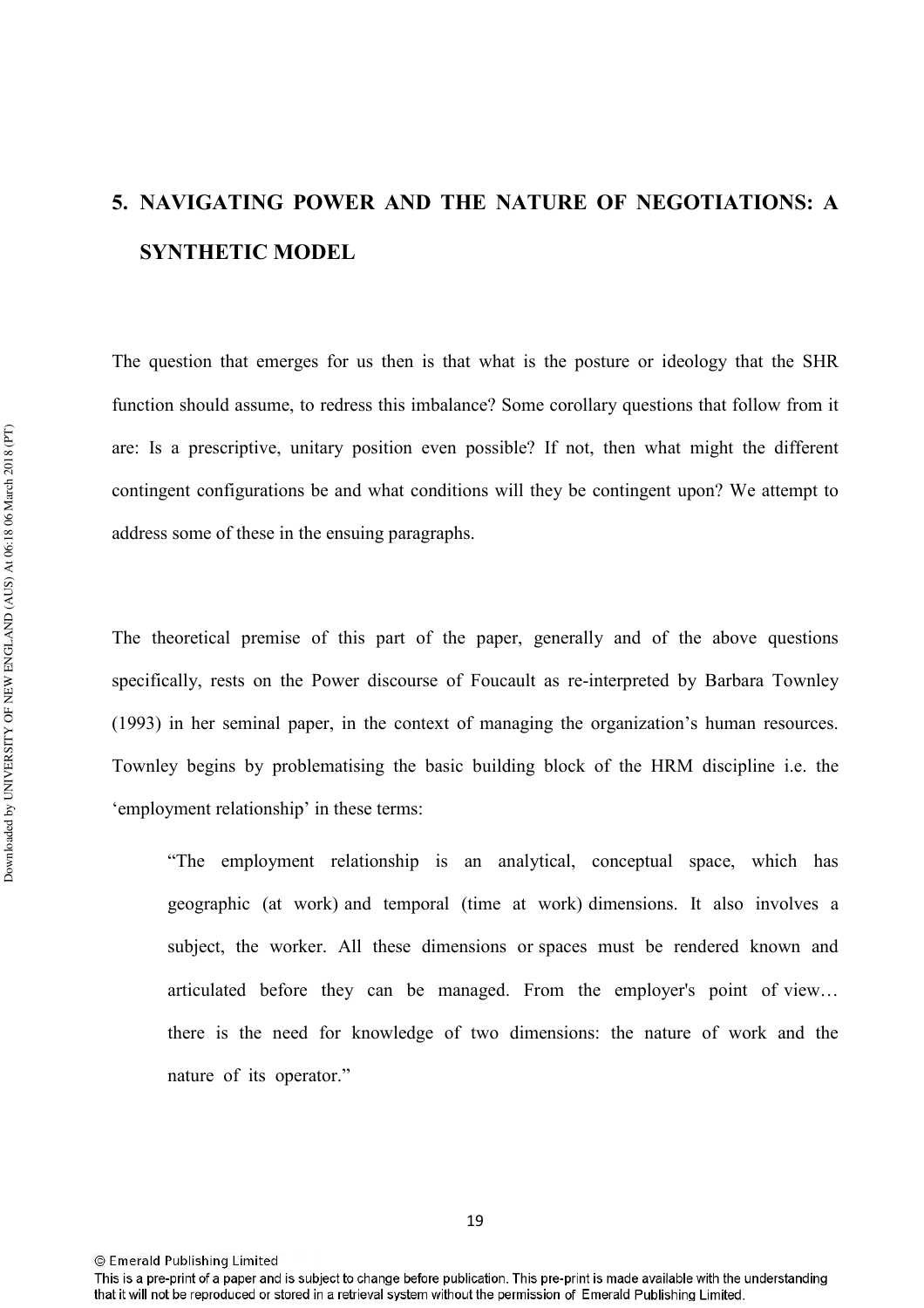Downloaded by UNIVERSITY OF NEW ENGLAND (AUS) At 06:18 06 March 2018 (PT) Downloaded by UNIVERSITY OF NEW ENGLAND (AUS) At 06:18 06 March 2018 (PT)

In so doing, she uses Foucauldian analysis as a heuristic device (Gigerenzer and Gaissmaier, 2011) to flesh out the power-knowledge nexus embedded within the transaction in question (here the 'ER'), something which we will put to good use going further. Meanwhile, having identified the unknown variables or information gap in the concept of our interest, Townley explicates that it is the HRM system, as a particular form of 'Governmentality'(Baumgarten and Ullrich, 2012) , which renders the former, knowable. While Governmentality may be understood as the process of Bureaucratisation with the aim of achieving rationality or 'objectivity' as the end product; it brings in an element of 'power differentiation' along the way thus introducing contradictory interpretations. Essentially what this means is the bureaucracy, in this case, the HR function, in unilaterally deciding upon the 'object' and constituting systems of measuring 'labor' or 'human capital' inevitably introduces bias in favor of the organization, in the process. The action of 'objectification' itself subsumes 3 sub-processes (Foucault, 1977 q.v. Townley, 1993) in itself, viz: (1) Enclosure: implying the geographical/spatial (and also temporal) delineation of a boundary, exemplified in the divisioning of work from nonwork and most recently in terms of 'within borders' vis-a-vis 'borderless' careers; relevant HR tools being HR planning and forecasting; (b) Partitioning : or the creation of horizontal and vertical divisions, such as those between manual/ nonmanual, blue collar/white collar, productive/nonproductive, core/periphery etc., aided by HR practices such as job classifications, competency mapping etc.; and finally (3) Ranking : implying a process of evaluating relative distribution and creating a serial, or hierarchical, ordering among employees, an example would be ordered paybrackets, promotion systems and core/non-core employment contracts and facilitated by the HR practices of performance appraisals and feedback mechanisms.

This is a pre-print of a paper and is subject to change before publication. This pre-print is made available with the understanding that it will not be reproduced or stored in a retrieval system without the permission of Emerald Publishing Limited.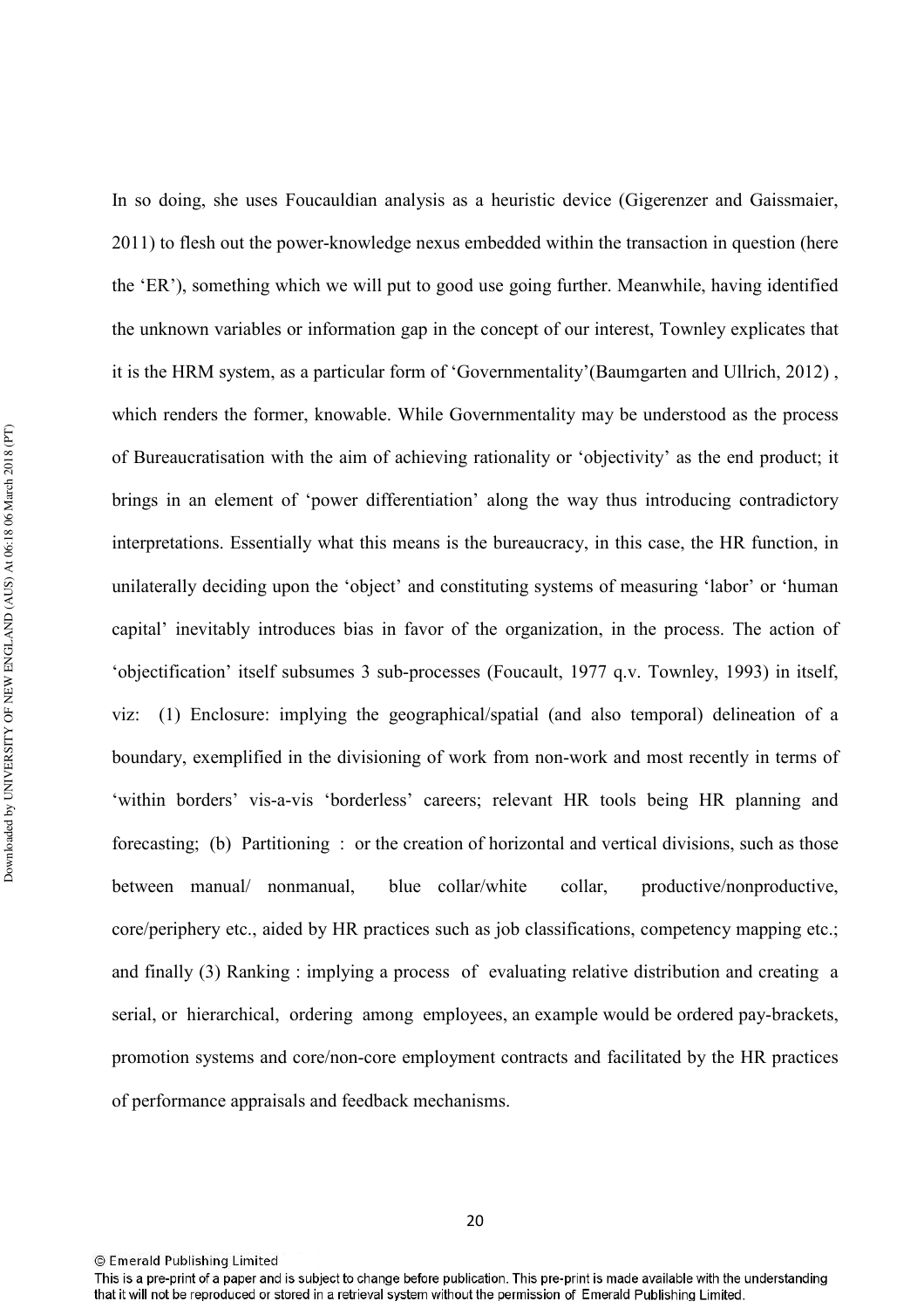As can be deduced from the preceding exposition, each and every combination or 'mix' of HRM practices that an organization uses has a 'power' and an 'information/knowledge' element embedded within it. This creates a differential in negotiation status between the organization and individual employee which is indeed a sticky political wicket if there ever was one and the realization of this very premise forms the basis of our argument here that the employment relationship, must, above all else, be seen and reconceptualised as a 'power relationship' with value-judgements inherent in it. The figure below articulates succinctly our argument in a 2 by 2 matrix of 4 such power relationships as follows:

#### *-----2\$- - 
-----*

In our formulation of the quadrants, we survey the key tenets of what the extant theories corresponding to each respective type have to say and then re-craft the argument by using the 'power' lens. The idea behind this is to develop a unified theoretical structure that subsumes the arguments put forward by previous theorizations. The method used is that of Thematic Analysis and Logical Hypothetico-Deduction.

*----' - 
-----*

<sup>©</sup> Emerald Publishing Limited

This is a pre-print of a paper and is subject to change before publication. This pre-print is made available with the understanding that it will not be reproduced or stored in a retrieval system without the permission of Emerald Publishing Limited.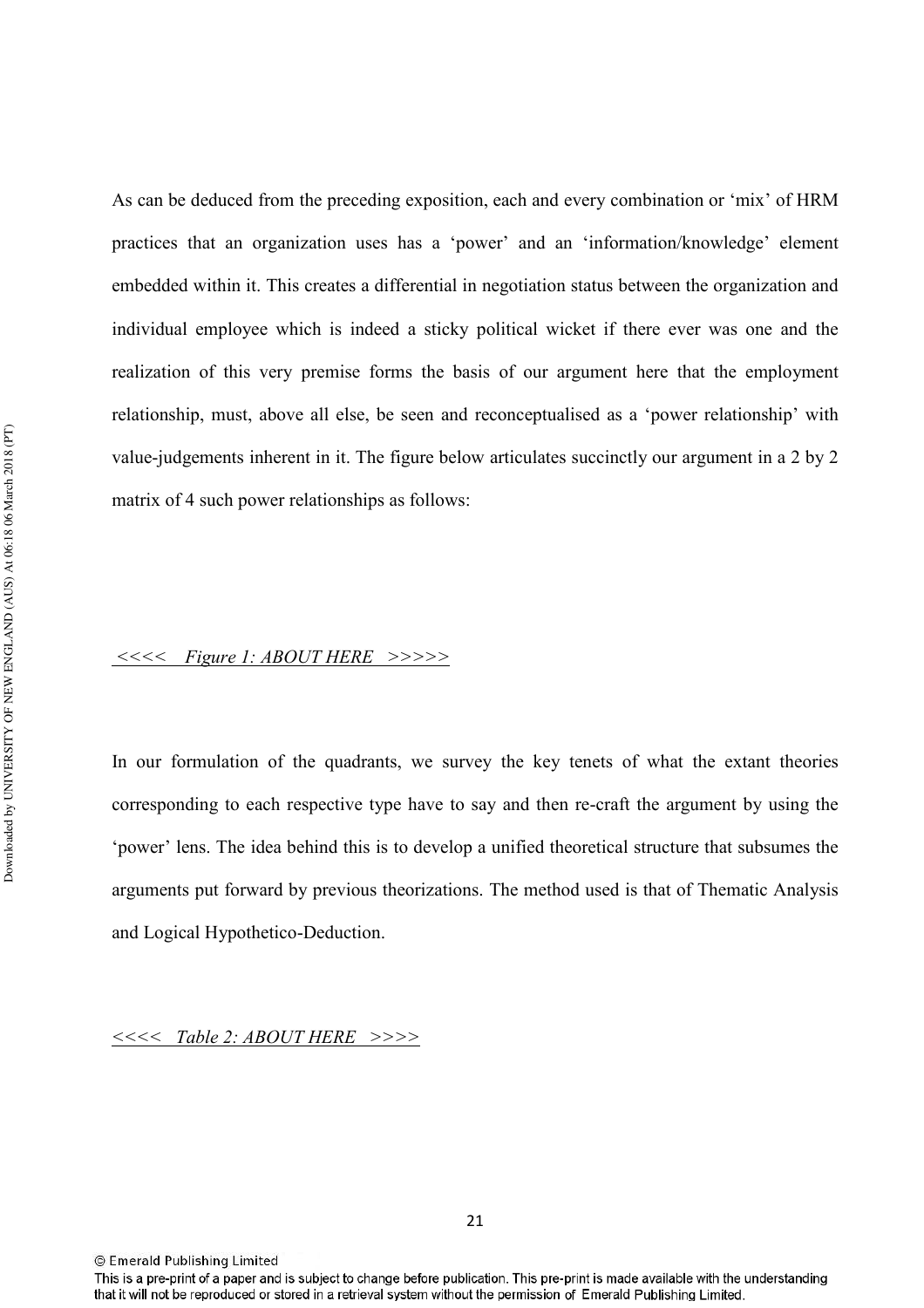#### **5.1. QUADRANT 1: THE UNSUSTAINABLE RELATIONSHIP**

Organisational environments, wherein employer power and employee power both are strong and both resort to hard tactics of expressing power, would be inherently unstable and inconducive to industrial productivity. If the recent spate of industrial conflicts in several companies in the automobile sector in India, including Maruti Suzuki, (Galib et al., 2011) are any indication, then this conjecture holds it's ground.

In both the above cases, the said companies taking advantage of lax enforcement of the Contract Labour Act ( Shyam Sundar, 2012), refused to give permanency to contract workers who formed as high as 50-60% of the blue-collar labour force. Workers decided not to take this lying down and violent strikes were organized by union members culminating in the death of a top management team member. The Jet Airways Pilot strike over salary parity and demonstrations by Infosys engineers recently sacked owing to corporate restructuring efforts, prove that even white collar workers, in the face of corporate high-handedness are rejecting the managerialist work culture of carefully fostered individualism and segregation in organizations and realizing the significance of counter-power in the unified action mode. In Jet Airways' case, the management first sought to derecognize the union and reject it's requests for negotiation and then going further, branded the dissenting officers as 'terrorists' in a formal press release (Joseph, J., 2014). These would thus probably qualify as Militant IR (Dundon and Dobbins, 2015; Kraemer et al., 2013; Sen and Lee, 2015) versus Inflexible and authoritative Managerialism (Taylor, 1919; Taylor, 1939; (Clegg, 2014). As can be deduced, the justice perception of employees in these cases would have hit rock bottom and so has the reciprocal commitment of the organization as embodied in the attitude of the top management team (TMT).

<sup>©</sup> Emerald Publishing Limited

This is a pre-print of a paper and is subject to change before publication. This pre-print is made available with the understanding that it will not be reproduced or stored in a retrieval system without the permission of Emerald Publishing Limited.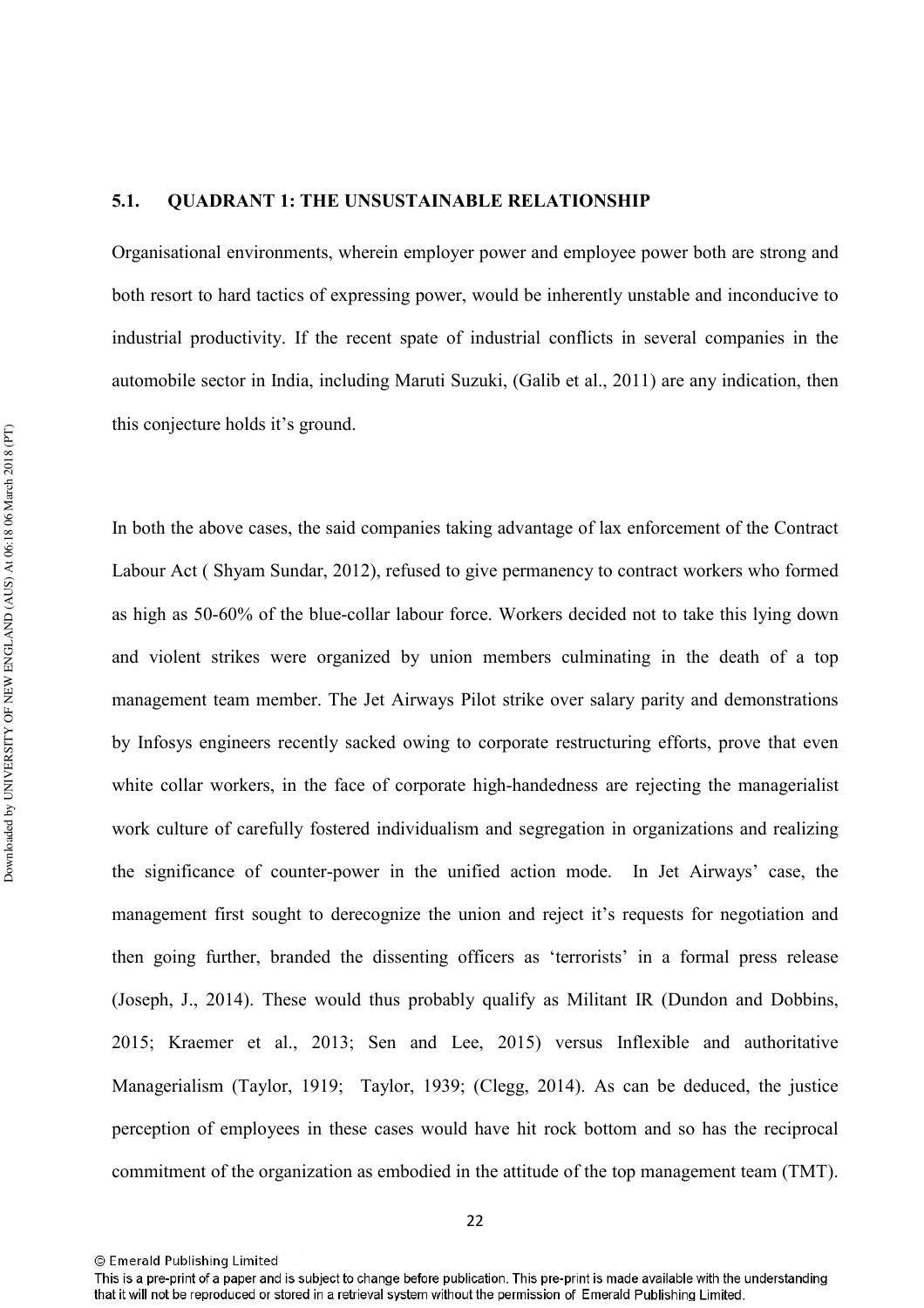A retrospective examination, if it were feasible, we believe would reveal probably some or all of the following shortcomings in the employment relationship:

Proposition 5a: Organizations which foster inflexible management practices and in turn give rise to militant trade unionism because both parties have actual or potential hard *power will eventually fall into an unhealthy and unsustainable relationship with their*  $emploves.$ 

#### **5.2. QUADRANT 2: EMPLOYEE AS PERSONAL BRAND**

This power (in)equation corresponds exclusively to the comparatively elite employee with a niche skillset which is very valuable to the operation of the organization and comparatively rare in the external labour market. This value proposition description would also apply to a member of the top management team who is a strategic asset because of his/her knowledge of internal organizational dynamics and/or inter-organizational networking strengths. In other words they are the employees valued by organizations under an exclusive talent management (Mensah, 2015) purview and as such are a brand in their own right. Such employees may have a high P-J fit, however their P-O and P-E fits may or may not be low (Kristof-Brown et al., 2005). If the latter two fits are low, they may resort to hardball tactics such as demanding high benefits premium over the external labour market. This may lead to a skewing of not only compensation equity within the internal labour market but also cause cost overruns at the overall organizational level. Recent CEO pay controversies may be considered as an extreme case of this kind of phenomenon.

<sup>23</sup> 

<sup>©</sup> Emerald Publishing Limited

This is a pre-print of a paper and is subject to change before publication. This pre-print is made available with the understanding that it will not be reproduced or stored in a retrieval system without the permission of Emerald Publishing Limited.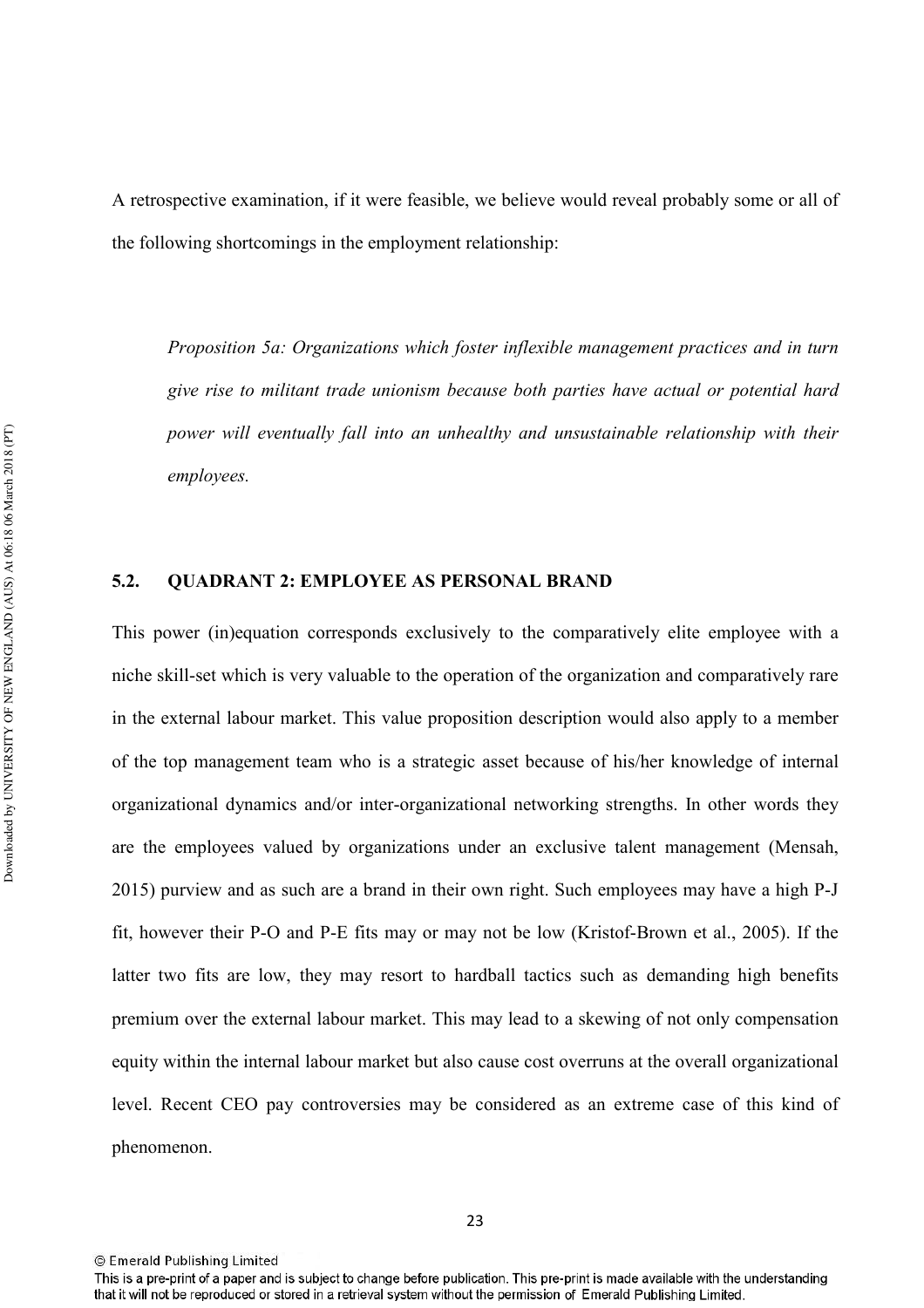The Personal branding (Khedher, 2015) literature has had some traction in the popular psychology market in the form of quick anecdotes of how successful people have 'branded themselves' or developed their 'Unique Selling Proposition', however it is relatively silent in academic works. It does not warrant being consigned to the 'fads and fashion' variant of management literature just yet, because the recently emergent Talent management track has reframed the debate in terms of the 'inclusiveness versus exclusiveness criterion'.

Proposition 5b: Organizations that have disproportionately less power than their *employees due to demand/supply mismatch or other reasons will/might have to comply* with hard tactics of employees such as pay premium demands etc. thus leading to an *increase in costs (in the short run).* 

#### **5.3. QUADRANT 3: EMPLOYER BRAND**

Before delineating this particular power quadrant of how an Employer becomes and projects itself as a brand, it is pertinent to understand the concept of 'Employer Branding' (Lievens and Slaughter, 2016; (Biswas and Suar, 2016) and distinguish it from it's close nomological cousin, 'Employee Branding'. Employer branding refers to the array of innovative and promotional activities that the HRM department may undertake to sell the organisation's brand to internal stakeholders such as employees to elicit citizenship behaviors or to external stakeholders such as shareholders and suppliers to inspire confidence. Employee branding (Wallace, Lings., Cameron, and Sheldon, 2014) on the other hands refers specifically to those practices aimed at projecting

<sup>24</sup> 

<sup>©</sup> Emerald Publishing Limited

This is a pre-print of a paper and is subject to change before publication. This pre-print is made available with the understanding that it will not be reproduced or stored in a retrieval system without the permission of Emerald Publishing Limited.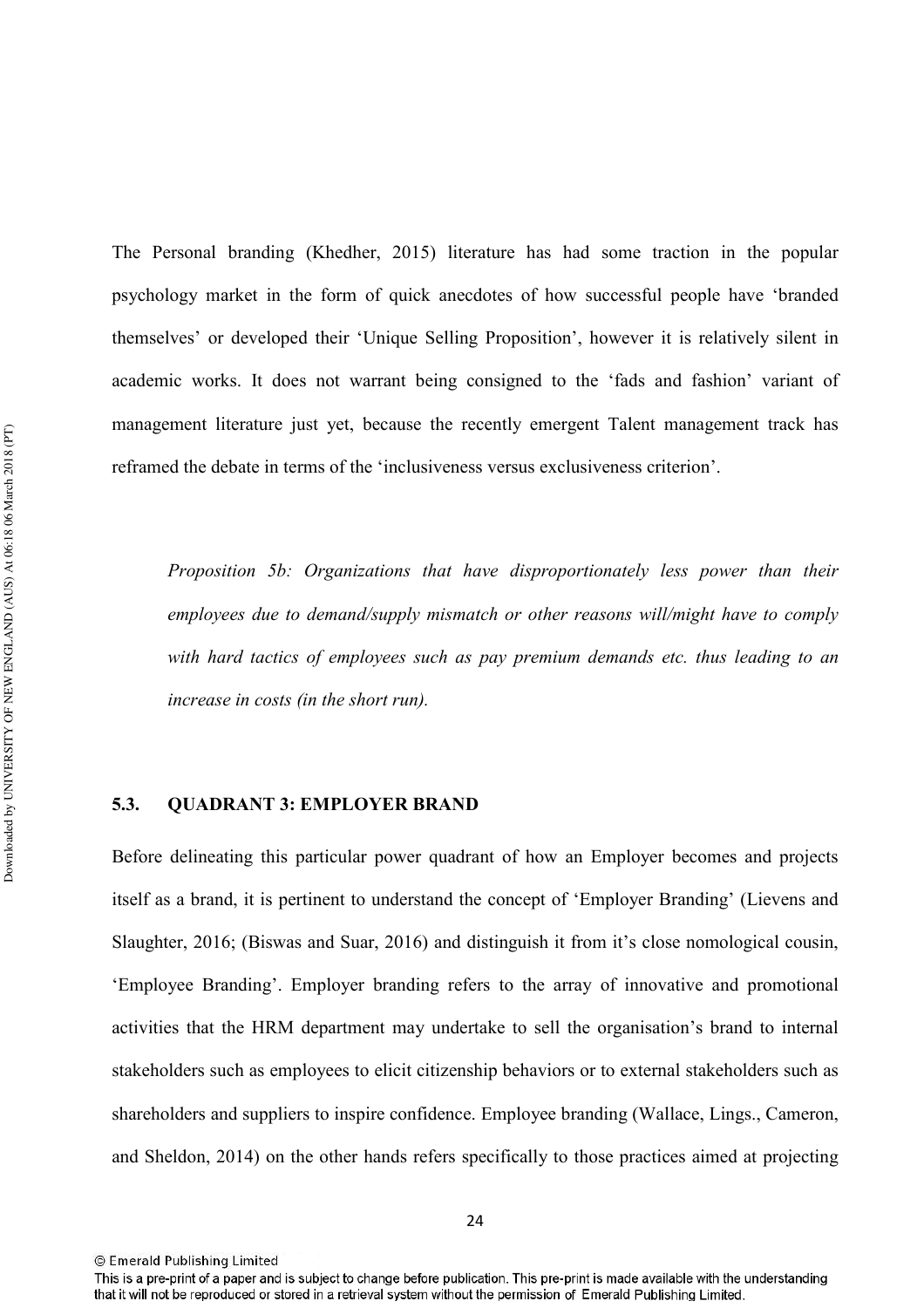an employee(s) as the mascot of the organization. Technically, thus, employee branding is a subset of employer branding.

Human resource departments of innovative companies, which have a strong focus towards the growth and nurturance of human capital have invested big budgets in branding themselves as 'most desired companies' or 'best places to work' and promoted and publicized their internal branding exercises widely in the external labour market. The www.coolestinterviewever.com on Twitter, initiative by HCL is one such example. The campaign, as did the website, highlighted the fact that the chosen candidate would be directly mentored by a certain person (each of whom was named corresponding to the various departments recruiting) from the top management team, would shadow him/her for a year and as a result have the opportunity to 'learn from the best'. The campaign was one of the most talked about recruitment events of the year and won several social media prizes as well along the way. Alternatively, companies may choose to promote themselves in recruitment hotspots such as premier colleges with brand defining events such as 'Auto Quotient (AQ)', India's first auto-centric quiz by Mahindra or 'Farmkshetra' a design challenge for technology undergraduate students to come up with innovative solutions for farm mechanization, by the same company. What these exercises do is bestow a form of 'Soft Power' on the organization in the labor market . This Soft Power (Roselle et al., 2014) manifests in the form of employee pride in the organisation's culture, greater commitment, greater citizenship behaviors and consequently the organization may be able in a position to command a premia in the marketplace for human capital by way of better talent pool in the same or reduced salary bracket vis-à-vis other organizations. Hence we propose:

<sup>©</sup> Emerald Publishing Limited

This is a pre-print of a paper and is subject to change before publication. This pre-print is made available with the understanding that it will not be reproduced or stored in a retrieval system without the permission of Emerald Publishing Limited.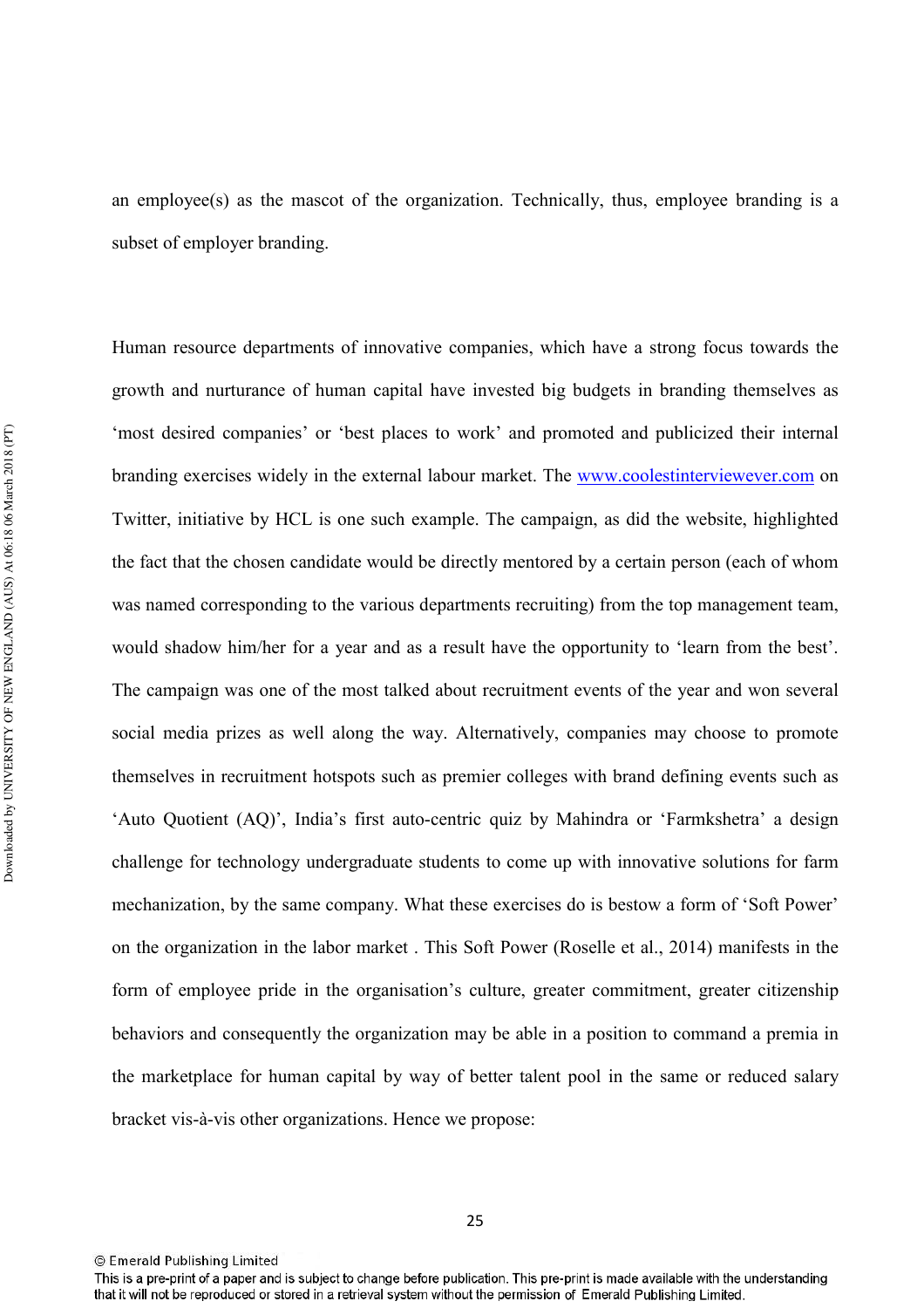*Proposition 5c: Organizations with disproportionately more power than their employees* will/might adopt soft HR practices such as 'Employer Branding' which will in turn raise the premia they command in labor markets and give hard returns in terms of manpower *cost reductions (in the short run).* 

#### **5.4. QUADRANT 4: STABLE STRATEGIC IR**

As indicated by the review of extant idiographic versus nomothetic tensions in SHRM research, there was evidently a lacuna in the conceptualization of strategy as a more grounded approach to handling the most crucial and volatile resource an organization can have: it's people (Gokhan Kocer, 2014). The answer probably lies with the 'Strategic IR' thesis. Miller (1987) in spelling out this thesis, captures aptly, the characterization of industrial relations which has led to it being relegated to a 'non-strategic' status. Thus these characteristics are: It (IR) is (1) Separate from the business : as it pertains to 'operational issues' like a "machine breakdown", (2) Reactive : as in comes into the picture only when there is an industrial conflict, (3) Short term, (4) Of no interest to the board of directors : as it is concerned with low-level employees (compare with non-core low-value human capital in HR architecture), and (5) Defined by legal and institutional structures of trade-unionism and collective bargaining (Marginson et al.,  $2014$ ; Sisson,  $2015$ ) which again in turn makes it a concern primarily associated with lower-level employees and consequently rendered un-plannable and un-interesting again. Much work has demonstrated that this is a fallacious approach owing to the clearly observed and measured linkages between product market variables and employee behaviors at both low and high levels (Kochan et al., 1983). A sorely needed correction in corporate practice, according to Miller is thus to stop viewing labour/human resource as a 'contingency', and re-integrate it back into strategic

<sup>©</sup> Emerald Publishing Limited

This is a pre-print of a paper and is subject to change before publication. This pre-print is made available with the understanding that it will not be reproduced or stored in a retrieval system without the permission of Emerald Publishing Limited.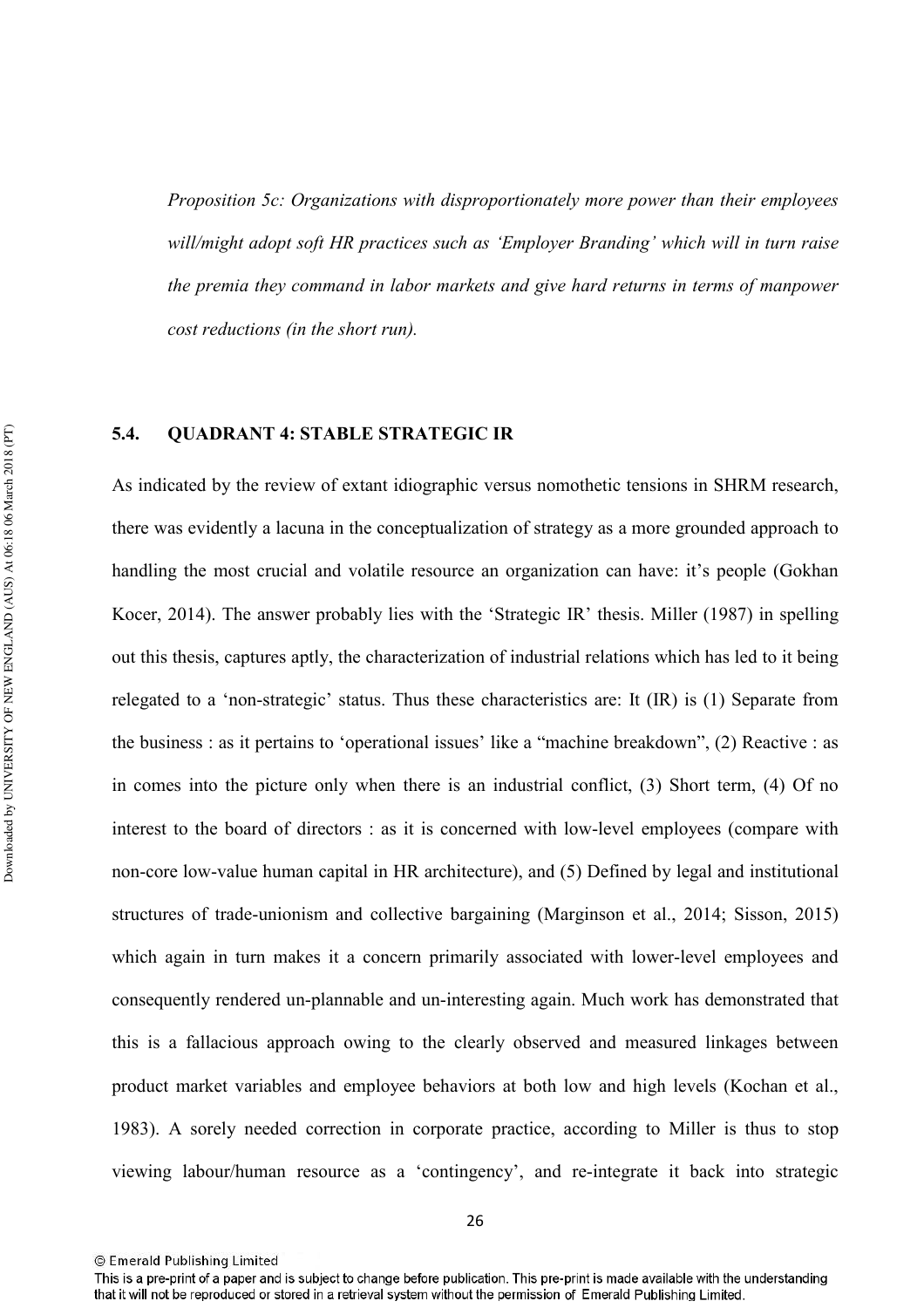decision-making as an indispensable component for business continuity. Taken from the talent management angle , this sentiment would be echoed in terms of taking an inclusivist approach to all HR. This argument in a way also harkens back to the original thesis of HR as it was conceived. i.e. in the form of the OIR or Original IR Paradigm (Kaufman, 2008)(Kaufman, 2014).

The principles posited by these varied frameworks when taken in a unified form convey a recipe for equitable redistribution of power between all the stakeholders of an organization, thus leading to the following proposition:

*Proposition 5d: Organizations which encourage and practice a power parity and equity based relationship between the top management and their human resources will eventually be able to develop a sustainable and stable IR climate.* 

# **6. DISCUSSION**

The over-riding concern of the Power Discourse in this paper, is composed of two facets. As opposed to the HR architecture and other typologies discussed in our thematic review in the first half of the paper, we show how the power orientationattempts to dissect the employee pool and the corresponding HR functions into carefully engineered silos to optimize the savings to the bottom line and over time breeds and conflates the problems of inequity among different power factions that develop within the organization. In the second half of the paper, we strive to address this very problem by first identifying the course that such power differentials may take,

<sup>©</sup> Emerald Publishing Limited

This is a pre-print of a paper and is subject to change before publication. This pre-print is made available with the understanding that it will not be reproduced or stored in a retrieval system without the permission of Emerald Publishing Limited.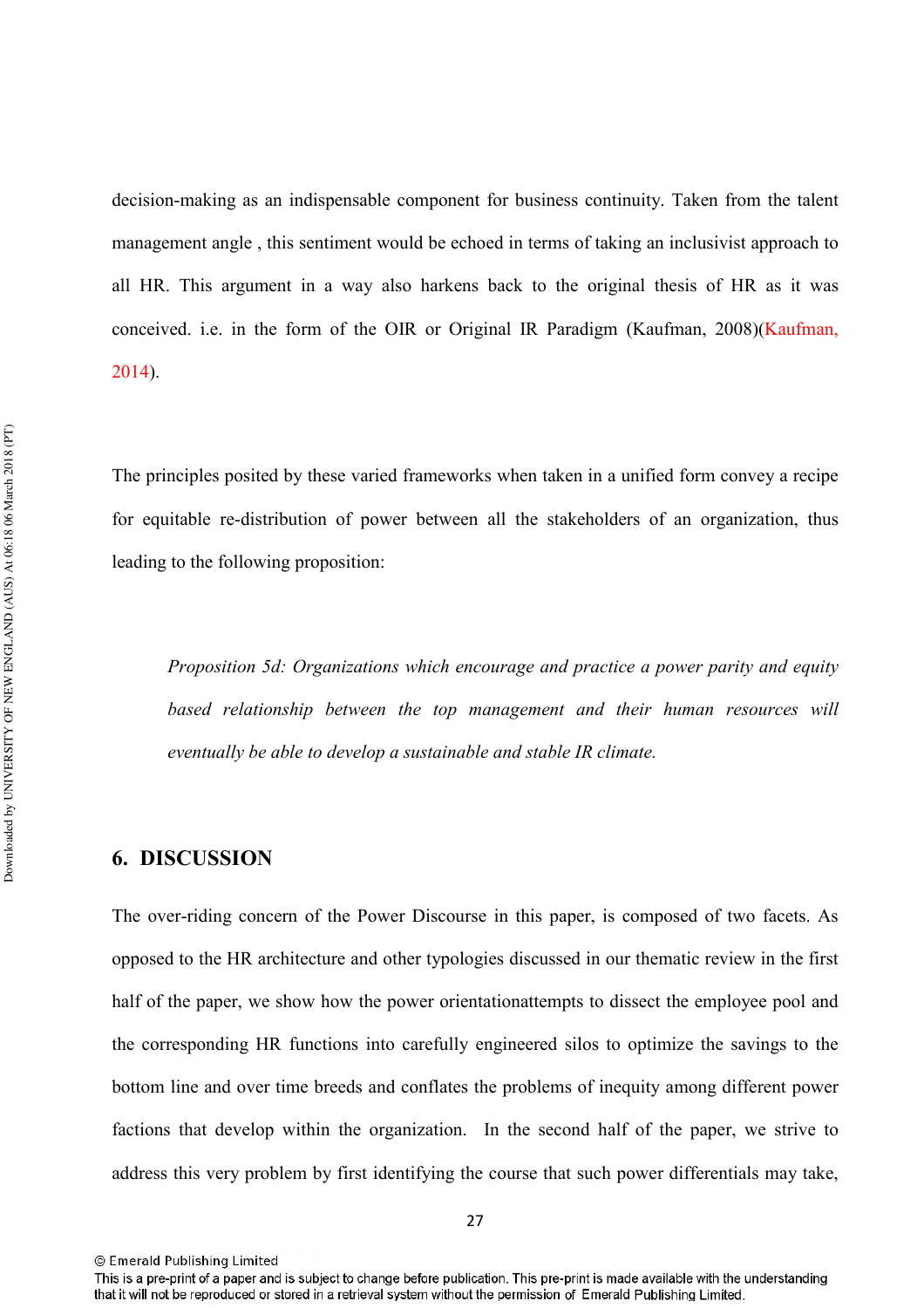conceptualizing their extant shape and quantum and thence pre-emptively suggesting the less and the more viable alternatives that may be possible to adopt in each such scenarios. In enabling organizations and their current and prospective employees to craft this discourse, the 'power lens' gives a more forward-looking tool and in the process, facilitates 'empowerment' (Conger and Kanungo, 1988; Humborstad, 2014) of both sets of parties. We believe that as social inequities between big corporations and other societal stakeholders become more acute, adoption of this lens will be an increasingly inevitable policy circumstance.

## **7. FUTURE RESEARCH DIRECTIONS**

The grand or meta theories of sociology (Ritzer, 2011, A1-A5) have a special role to play in the theory building effort in social sciences. While grand theories are not testable and this makes it imperative that they be broken down into mid-range theories in order to validate observable phenomenon; the fact remains that they may cause tectonic shifts in the way a discipline is pursued and promoted. Foucault's Power discourse, Marx's dialectic Materialism and Husserl's Phenomenology are but some theories which have ushered in a whole new disciplinary branch of CMS within the management domain (Alvesson and Deetz, 1999, p. 193).We have strived to demonstrate just one such possible thought re-alignment by the above Power discourse. One more theoretical lens which is yet to reach 'grand' status but may be fruitfully pursued by management scholars to craft theory is the Structuration Theory by Anthony Giddens (1984). While the said agency-structure dichotomy concept has been quiet exhaustively explored in Economics and Finance with the development of the twin models of shareholder profit maximization and stakeholder value-maximisation; it is yet to penetrate other areas of

<sup>©</sup> Emerald Publishing Limited

This is a pre-print of a paper and is subject to change before publication. This pre-print is made available with the understanding that it will not be reproduced or stored in a retrieval system without the permission of Emerald Publishing Limited.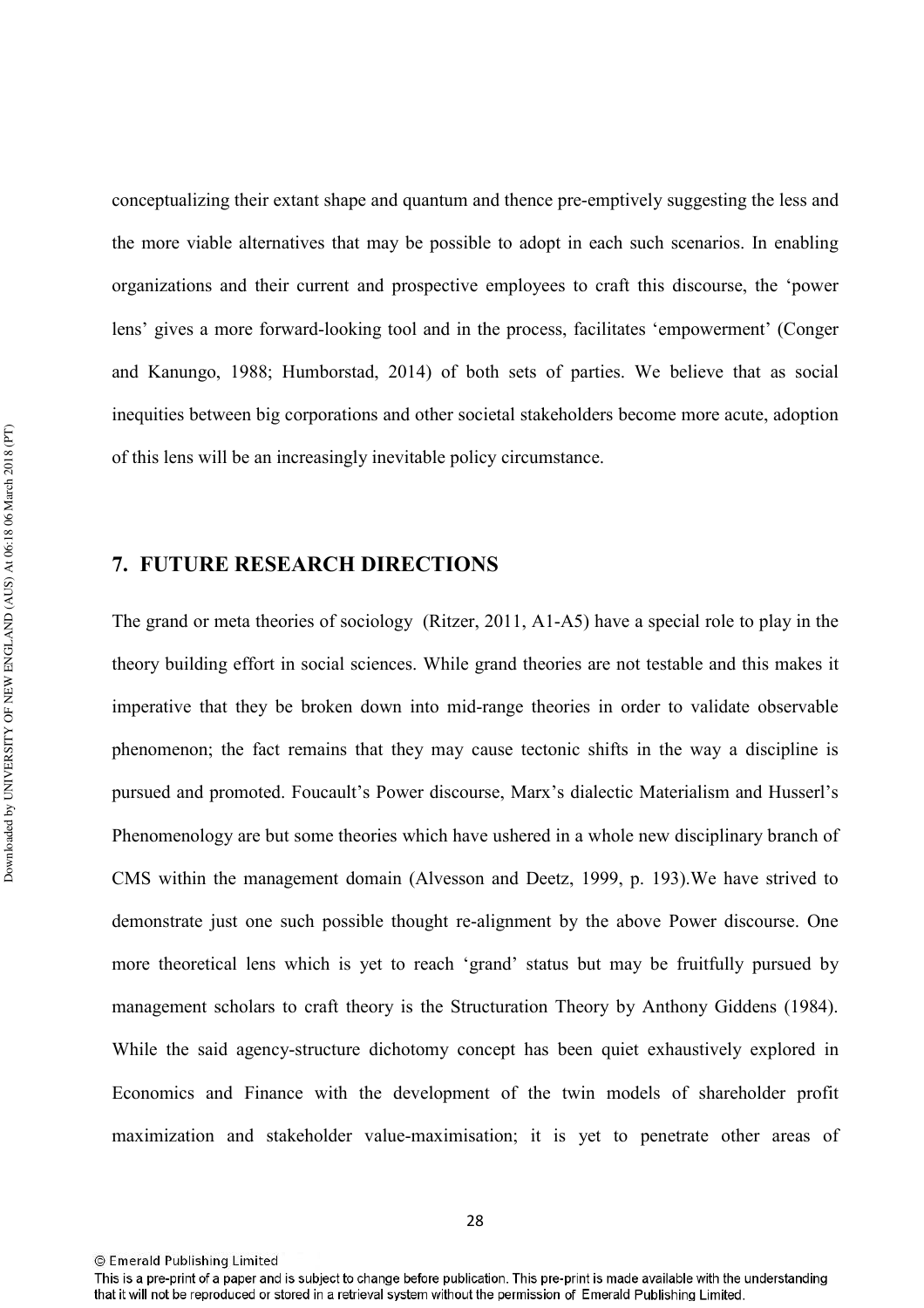organizational research. Future research may look at similar theory building or recreating exercises and serve to enrich the 'sociality' and 'constructivist' aspects of management studies.

# 8. REFERENCES

- Adhikari, D.R. (2010), "Human resource development ( HRD ) for performance management: The case of Nepalese organizations", International Journal of Productivity and Performance Management, Vol. 59 No. 4, pp. 306–324.
- Aghazadeh, S.M. (2003), "The future of human resource management", Work Study, Vol. 52 No. 4, pp. 201–207.
- Akhavan, P., Ebrahim, N.A., Fetrati, M.A. and Pezeshkan, A. (2016), "Major trends in knowledge management research: a bibliometric study", Scientometrics, Vol. 107 No. 3, pp. 1249–1264.
- Almatrooshi, B., Singh, S.K. and Farouk, S. (2016), "Determinants of organizational performance: a proposed framework", International Journal of Productivity and Performance Management, Vol. 65 No. 6, pp. 844–859.
- Alvesson, M. and Deetz, S. (1999), "Critical Theory and Postmodernism: Approaches to Organizational studies", Studying Organization: Theory & Method.
- Baird, L. and Meshoulam, I. (1988), "Managing Two Fits of Strategic Human Resource Management", Academy of Management Review, Vol. 13 No. 1, pp. 116–128.

This is a pre-print of a paper and is subject to change before publication. This pre-print is made available with the understanding that it will not be reproduced or stored in a retrieval system without the permission of Emerald Publishing Limited.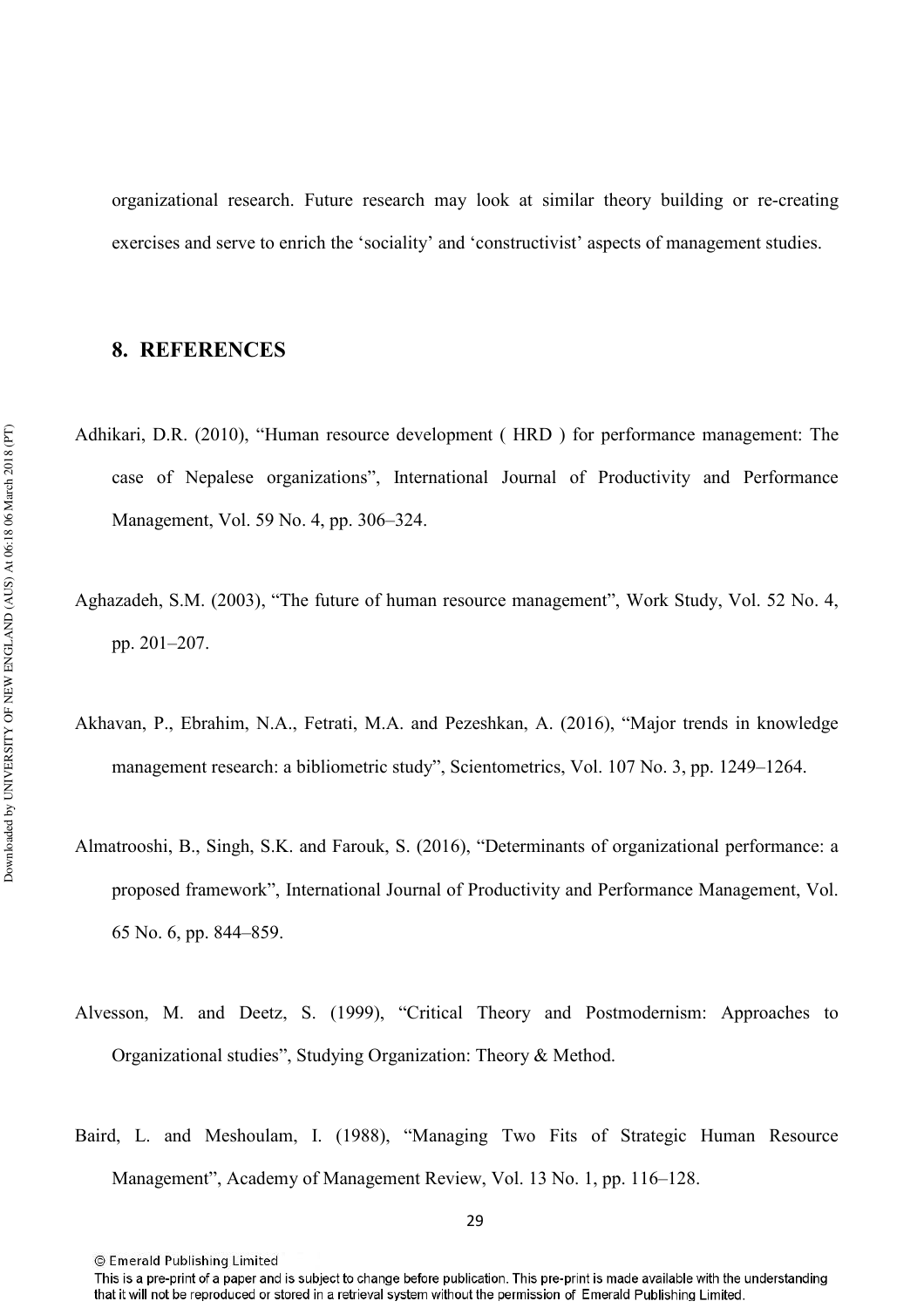- Barney, J. (1991), "Firm resources and sustained competitive advantage", Journal of Management, Vol. 17 No. 1, pp. 99–120.
- Barney, J.B. and Wright, P.M. (1997), "On becoming a strategic partner: The Role of Human Resources in Gaining Competitive Advantage", Human Resource Management, Vol. 37 No. 1, p.  $31 -$
- Baumgarten, B. and Ullrich, P. (2012), Discourse, Power and Governmentality: Social Movement Research with and beyond Foucault, No. SP IV 2012-401.
- Becker, B. and Gerhart, B. (1996), "The Impact of Human Resource Management on Organizational Performance: Progress and Prospects", Academy of Management Journal, Vol. 39 No. 4, pp. 779–801.
- Bhattacharya, M. and Wright, P.M. (2005), "Managing human assets in an uncertain world: applying real options theory to HRM", The International Journal of Human Resource Management, Vol. 16 No. 6, pp. 929–948.
- Biswas, M.K. and Suar, D. (2016), "Antecedents and consequences of employer branding", Journal of Business Ethics, Vol. 136 No. 1, pp. 57–72.
- Bowen, D.E. and Ostroff, C. (2004), "Understanding HRM-Firm Performance Linkages: The Role of the 'Strength' of the HRM System", The Academy of Management Review, Vol. 29 No. 2, pp. 203–221.

<sup>©</sup> Emerald Publishing Limited

This is a pre-print of a paper and is subject to change before publication. This pre-print is made available with the understanding that it will not be reproduced or stored in a retrieval system without the permission of Emerald Publishing Limited.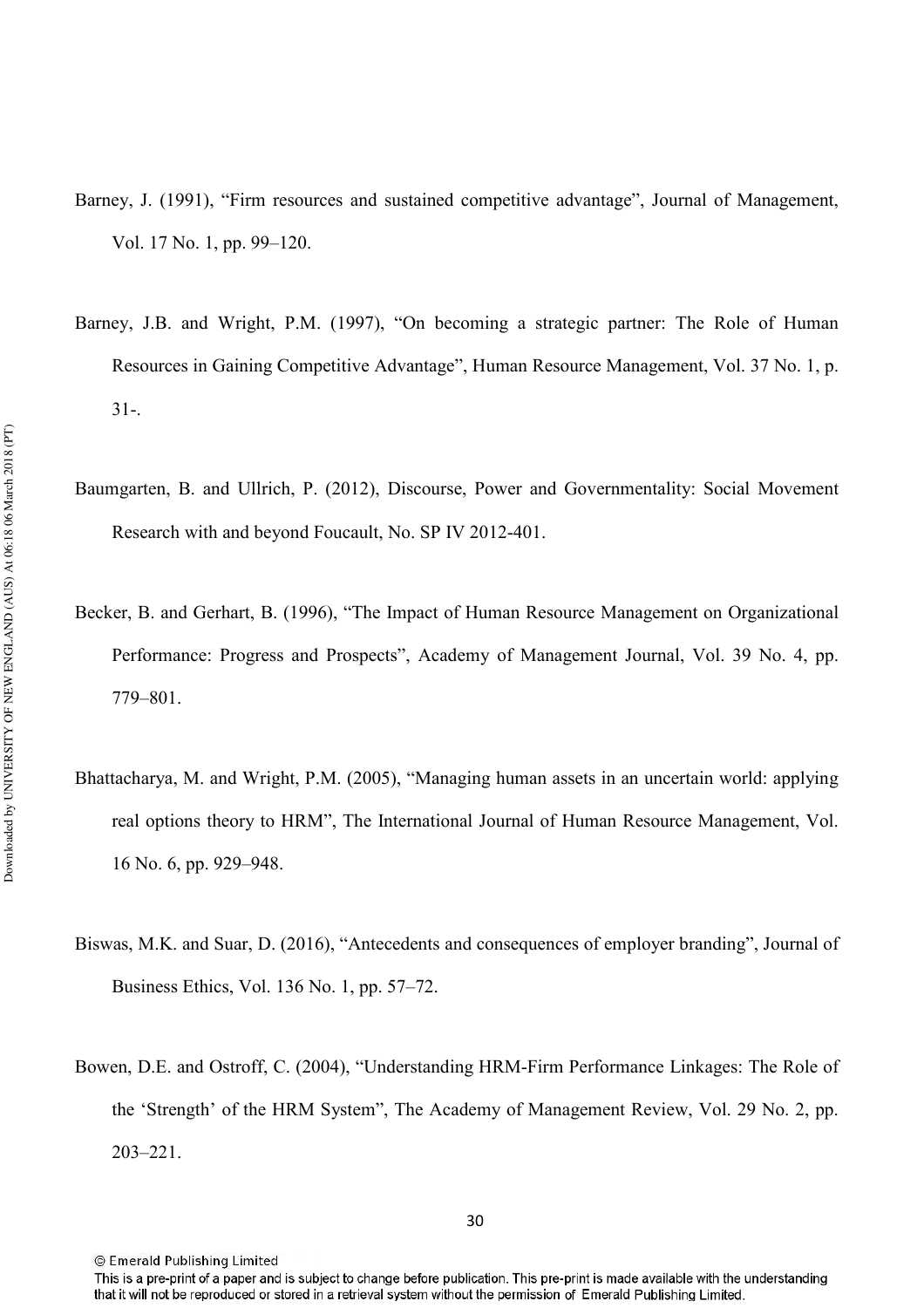- Boxall, P. and Macky, K. (2007), "High-performance work systems and organisational performance: Bridging theory and practice", Asia Pacific Journal of Human Resources, Vol. 45 No. 3, pp. 261–270.
- Burns, J.Z. and Otte, F.L. (1999), "Implications of Leader-Member Exchange Theory and Research for Human Resource Development Research", Human Resource Development Quarterly, Vol. 10 No. 3, pp. 225–248.
- Burrell, G. and Morgan, G. (1979), Sociological Paradigms and Organisational Analysis, london: Heinemann.
- Chadwick, C. and Cappelli, P. (1999), "Alternatives to generic strategy typologies in strategic human resource management", in Wright, Dyer, Boudreau, and M. (eds. . (Ed.), Research in Personnel and Human Resources Management, CT: JAI Press, Greenwich, pp. 115–157.

Chung, M. (2006), "A MULTILEVEL MODEL OF GROUP SOCIAL CAPITAL", Vol. 31 No. 3, pp. 569–582.

Clegg, S. (2014), "Managerialism: Born in the USA", Academy of Management Review, Vol. 39 No. 4, pp. 566–576.

Clegg, S.R., Courpasson, D. and Phillips, N. (2006), Power and Organizations, Pine Forge Press.

This is a pre-print of a paper and is subject to change before publication. This pre-print is made available with the understanding that it will not be reproduced or stored in a retrieval system without the permission of Emerald Publishing Limited.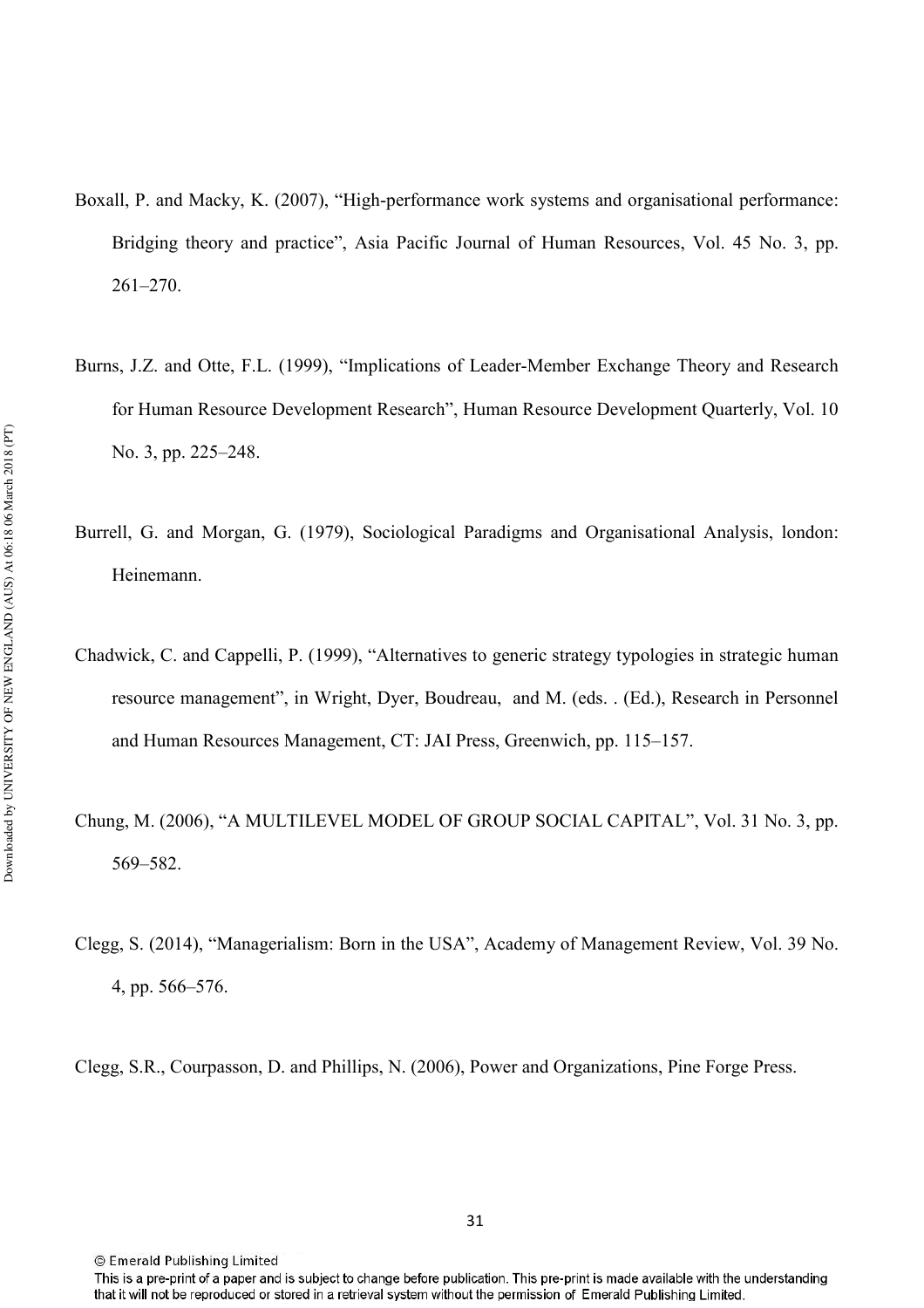- Conger, J.A. and Kanungo, R.N. (1988), "The empowerment process: Integrating theory and practice", Academy of Management Review, Vol. 13 No. 3, pp. 471–482.
- Coyle-Shapiro, J.A.-M. (2002), "A psychological contract perspective on organizational citizenship behavior", Journal of Organizational Behavior, Vol. 23 No. 8, pp. 927–946.
- Dimaggio, P.J. and Powell, W.W. (1983), "The Iron Cage Revisited : Institutional Isomorphism and Collective Rationality in Organizational Fields", American Sociological Review, Vol. 48 No. 2, pp. 147–160.
- Dingwall, R. (2008), Essays on Professions, Ashgate Publishing Limited, Hampshire, England.
- Dundon, T. and Dobbins, T. (2015), "Militant partnership: a radical pluralist analysis of workforce dialectics", Work, Employment and Society, Vol. 29 No. 6, pp. 912–931.
- Elangovan, A.R. and Shapiro, D.L. (1998), "Betrayal of Trust in Organizations", Academy of Management Review, Vol. 23 No. 3, pp. 547–566.
- Flamholtz, E.G., Das, T.K. and Tsui, A.S. (1985), "Toward an integrative framework of organizational control", Accounting, Organizations and Society, Vol. 10 No. 1, pp. 35–50.

Foucault, M. (1972), The Archeology of Knowledge (A. Sheridan, Trans.), London: Tavistock.

Foucault, M. (1977), Discipline and Punish, trans. Alan Sheridan (New York: Vintage, 1979).

This is a pre-print of a paper and is subject to change before publication. This pre-print is made available with the understanding that it will not be reproduced or stored in a retrieval system without the permission of Emerald Publishing Limited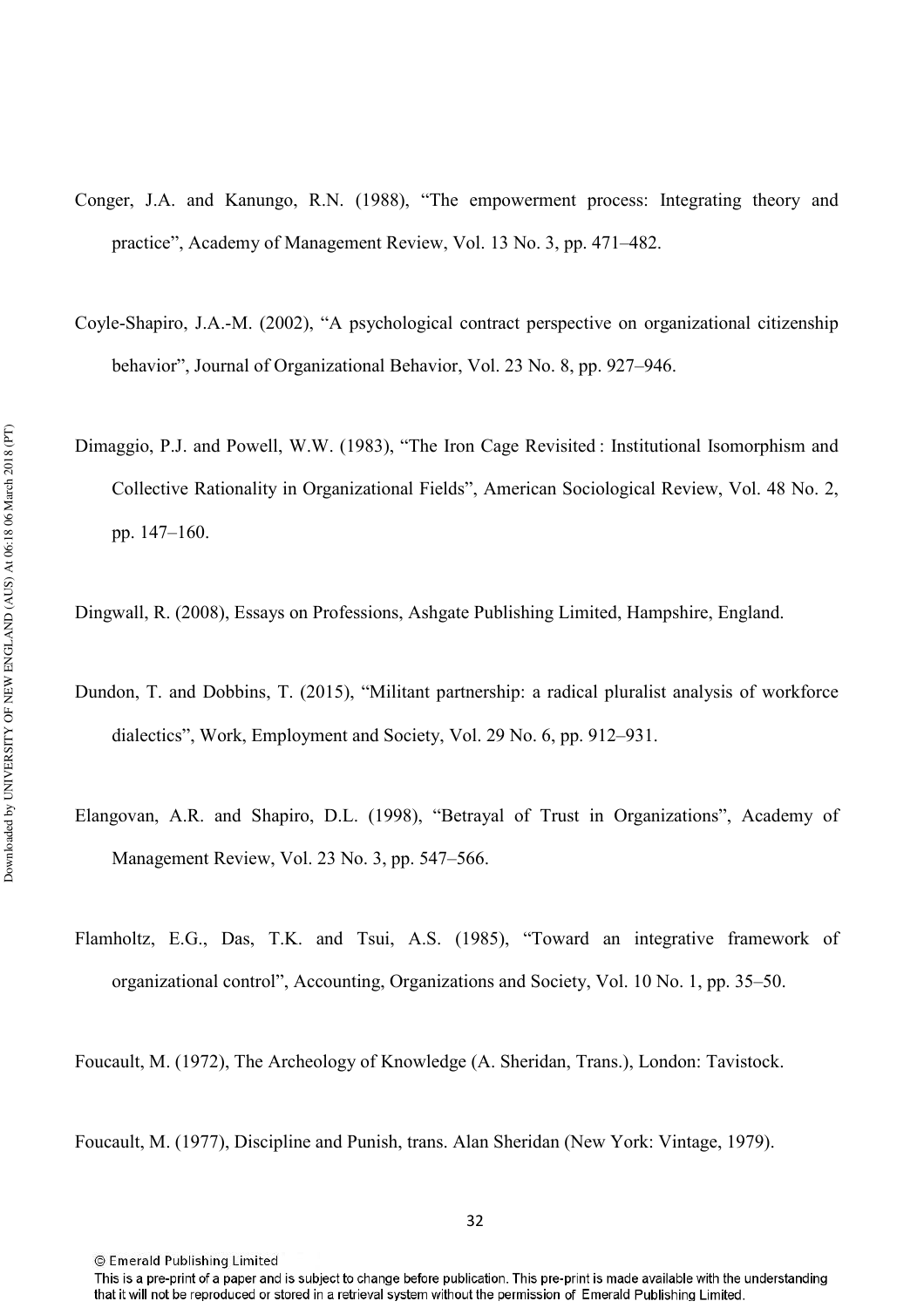Foucault, M. (1988), Madness and Civilization: A History of Insanity in the Age of Reason, Vintage.

- Fourné, S., Jansen, J.J. and Rosenbusch, N. (2016), "A Meta-Analysis of the Relationship between Exploration and Exploitation", Academy of Management Proceedings, Academy of Management, p. 10872.
- Galib, M.A., Munny, K.N. and Lin, D. (2011), "A Case Study about Worker Unrests in Indian automobile Industry", International Business and Management, Vol. 3 No. 2, pp. 74–78.
- Giddens, A. (1984), The Constitution of Society: Outline of the Theory of Structuration, Univ of California Press.
- Gigerenzer, G. and Gaissmaier, W. (2011), "Heuristic decision making", Annual Review of Psychology, Vol. 62, pp. 451–482.
- Glinow, M.A. von, Driver, M.J., Brousseau, K. and Prince, J.B. (1983), "The Design of a Career Oriented Human Resource System", The Academy of Management Review, Vol. 8 No. 1, pp. 23–32.
- Gokhan Kocer, R. (2014), "Can productivity be socially embedded? Reflections on some productivity measures of 2000s", International Journal of Productivity and Performance Management, Vol. 63 No. 3, pp. 354–369.

This is a pre-print of a paper and is subject to change before publication. This pre-print is made available with the understanding that it will not be reproduced or stored in a retrieval system without the permission of Emerald Publishing Limited.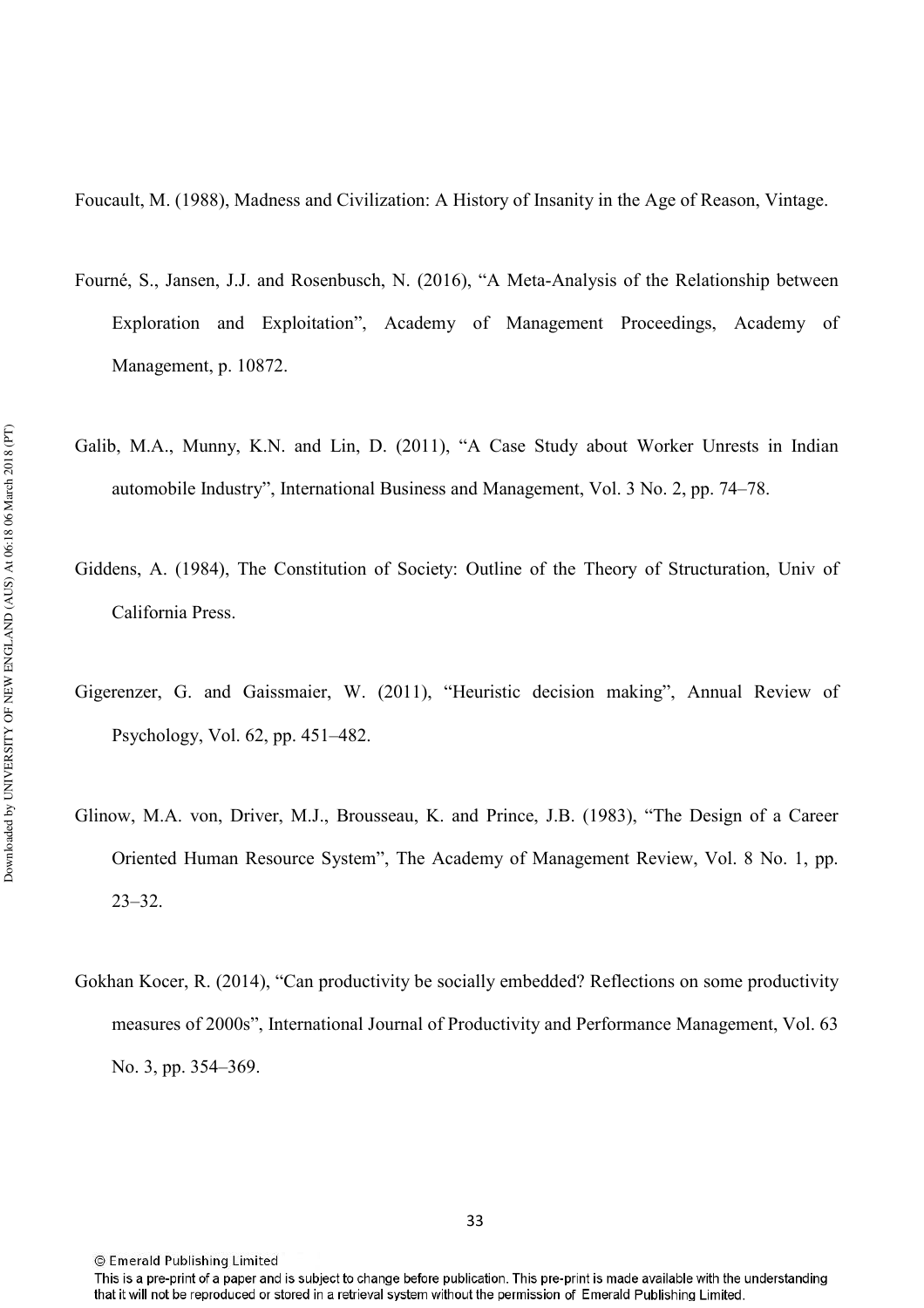- Granter, E. (2014), "Critical Theory and Organization Studies", The Oxford Handbook of Sociology, Social Theory and Organization Studies, pp. 534–560.
- Greenwood, M. (2013), "Ethical Analyses of HRM: A Review and Research Agenda", Journal of Business Ethics, Vol. 114 No. 2, pp. 355–366.
- Greenwood, M. and Buren, H.J. Van. (2016), "Ideology in HRM Scholarship : Interrogating the Ideological Performativity of ' New Unitarism '", Journal of Business Ethics, Springer Netherlands, available at:https://doi.org/10.1007/s10551-016-3084-z.
- Hassard, J. and Wolfram Cox, J. (2013), "Can sociological paradigms still inform organizational analysis? A paradigm model for post-paradigm times", Organization Studies, Vol. 34 No. 11, pp. 1701–1728.
- Heemskerk, E. M., & Takes, F.W. (2016), "The corporate elite community structure of global capitalism", New Political Economy, Vol. 21 No. 1, pp. 90–118.
- Humborstad, S.I.W. (2014), "When industrial democracy and empowerment go hand-in-hand: A copower approach", Economic and Industrial Democracy, Vol. 35 No. 3, pp. 391–411.
- Jalland, R.M. and Hugh P. Gunz. (2015), "Managerial Careers and Business Strategies", Academy of Management Review, Vol. 21 No. 3, pp. 718–756.

<sup>©</sup> Emerald Publishing Limited

This is a pre-print of a paper and is subject to change before publication. This pre-print is made available with the understanding that it will not be reproduced or stored in a retrieval system without the permission of Emerald Publishing Limited.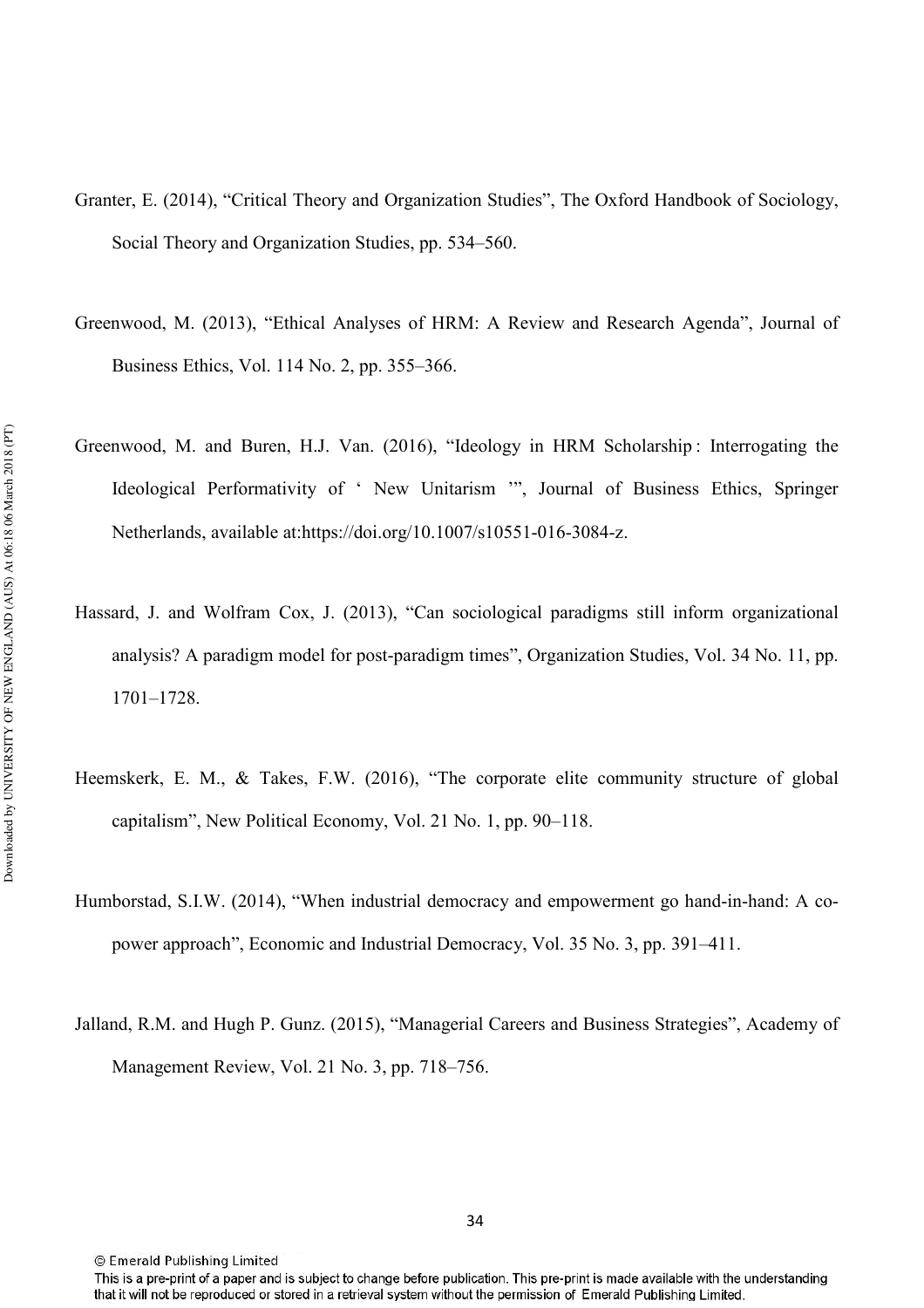- K. R. Shyam Sundar. (2012), "Organizing the Unorganized: The Dynamics of Organizing of and Negotiating for Contract Workers in India", Guru Nanak College, Mumbai University, available at:https://doi.org/10.1017/CBO9781107415324.004.
- Katz, D. and Kahn, R.L. (1978), "Organizations and the system concept", Classics of Organization Theory, pp. 161–172.
- Kaufman, B.E. (2008), "Paradigms in Industrial Relations : Original , Modern and Versions", No. June, pp. 314–339.
- Kaufman, B.E. (2014), "History of the British industrial relations field reconsidered: getting from the Webbs to the new employment relations paradigm", British Journal of Industrial Relations, Vol. 52 No. 1, pp. 1–31.
- Keegan, A. and Boselie, P. (2006), "The lack of impact of dissensus inspired analysis on developments in the field of human resource management", Journal of Management Studies, Vol. 43 No. 7, pp. 1491–1511.

Kendall, G. and Wickham, G. (1998), Using Foucault's Methods, Sage.

Khedher, M. (2015), "An inspiring resource for developing personal branding phenomena", The Marketing Review, Vol. 15 No. 1, pp. 117–131.

This is a pre-print of a paper and is subject to change before publication. This pre-print is made available with the understanding that it will not be reproduced or stored in a retrieval system without the permission of Emerald Publishing Limited.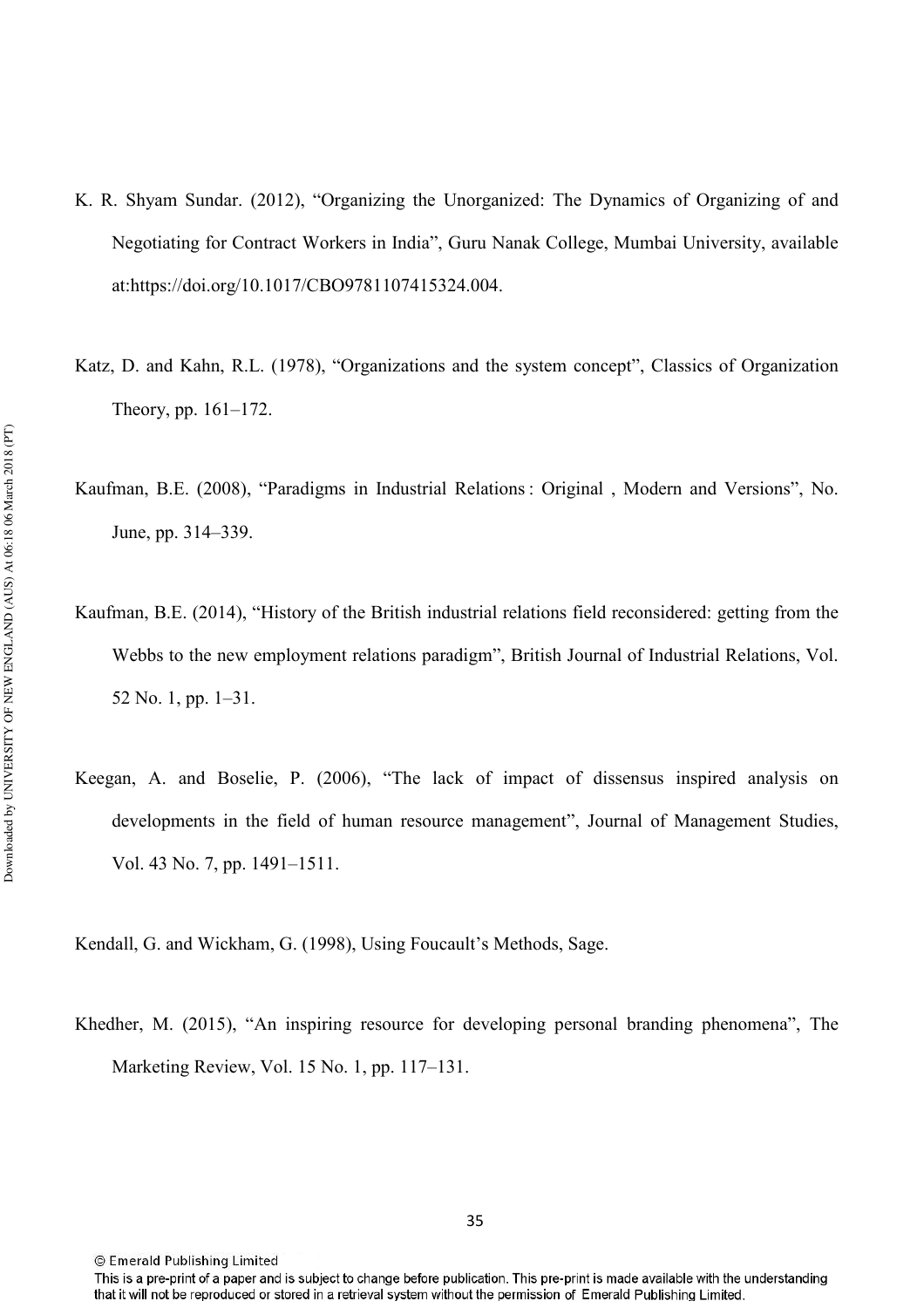- King, G. (2007), "An Introduction to the Dataverse Network as an Infrastructure for Data Sharing", Sociological Methods & Research, Vol. 36 No. 2, pp. 173–199.
- Kochan, T. a., McKersie, R.B. and Cappelli, P. (1983), "Strategic Choice and Industrial Relations Theory and Practice", Massachusetts Institute of Technology, No. December, pp. 1–43.
- Kraemer, R., Whiteman, G. and Banerjee, B. (2013), "Conflict and astroturfing in Niyamgiri: The importance of national advocacy networks in anticorporate social movements", Organization Science, Vol. 34 No. 5–6, pp. 823–852.
- Kristof-Brown, A.L., Zimmerman, R.D. and Johnson, E.C. (2005), "Consequences of individuals' fit at work: A meta-analysis of person-job, person-organization, person-group, and personsupervisor FIT", Personnel Psychology, Vol. 58 No. 2, pp. 281–342.
- Lepak, D.P. and Snell, S.A. (1999), "The Human Resource Architecture: Toward a Theory of Human Capital Allocation and Development", The Academy of Management Review, Vol. 24 No. 1, pp. 31–48.
- Lievens, F. and Slaughter, J.E. (2016), "Employer image and employer branding: What we know and what we need to know", Annual Review of Organizational Psychology and Organizational Behavior, Vol. 3, pp. 407–440.
- Lin, N. (1999), "Building a Network Theory of Social Capital", Connections, Vol. 22 No. 1, pp. 28– 51.

This is a pre-print of a paper and is subject to change before publication. This pre-print is made available with the understanding that it will not be reproduced or stored in a retrieval system without the permission of Emerald Publishing Limited.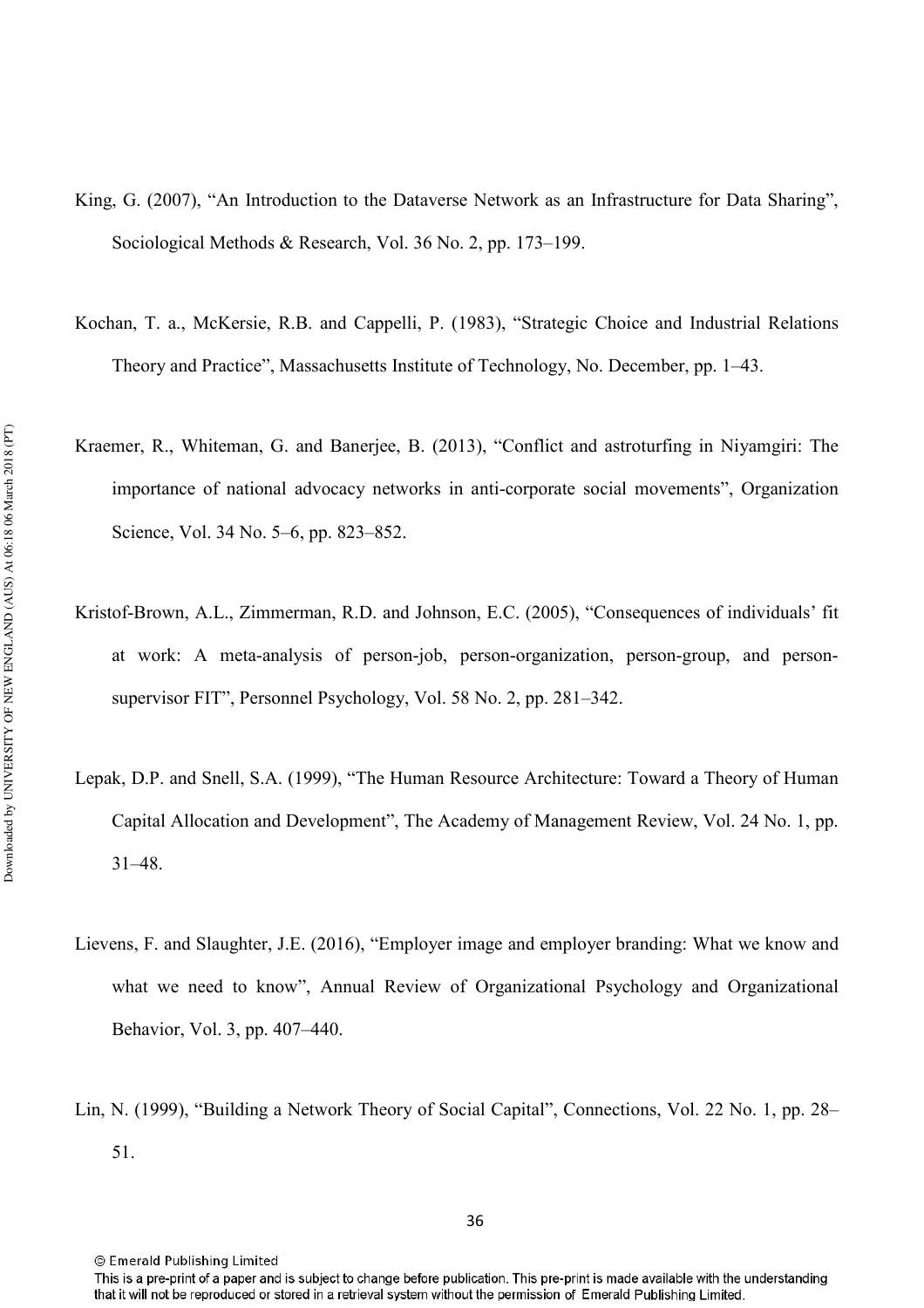- Malos, S.B. and Campion, M.A. (1995), "An Options-Based Model of Career Mobility in Professional Service Firms", The Academy of Management Review, Vol. 20 No. 3, pp. 611–644.
- March, J.G. (1991), "Exploration and Exploitation in Organizational Learning", Organization Science, Vol. 2 No. 1, pp. 71–88.
- Marginson, P., Keune, M. and Bohle, D. (2014), "Negotiating the effects of uncertainty? The governance capacity of collective bargaining under pressure", Transfer: European Review of Labour and Research, Vol. 20 No. 1, pp. 37–51.
- McIver, D., Lengnick-Hall, C.A., Lengnick-Hall, M.L. and Ramachandran, I. (2012), "Integrating knowledge and knowing: A framework for understanding knowledge-in-practice", Human Resource Management Review, Elsevier Inc., Vol. 22 No. 2, pp. 86–99.
- Mensah, J.K. (2015), "A 'coalesced framework' of talent management and employee performance", International Journal of Productivity and Performance Management, Vol. 64 No. 4, pp. 544–566.
- Meyer, J.W. and Rowan, B. (1977), "Institutionalized Organizations: Formal Structure as Myth and Ceremony", American Journal of Sociology, Vol. 83 No. 2, p. 340.
- Miller, P. (1987), "Strategic Industrial Relations and Human Resource Management‐Distinction, Definition and Recognition", Journal of Management Studies, Vol. 24 No. 4, pp. 347–361.

This is a pre-print of a paper and is subject to change before publication. This pre-print is made available with the understanding that it will not be reproduced or stored in a retrieval system without the permission of Emerald Publishing Limited.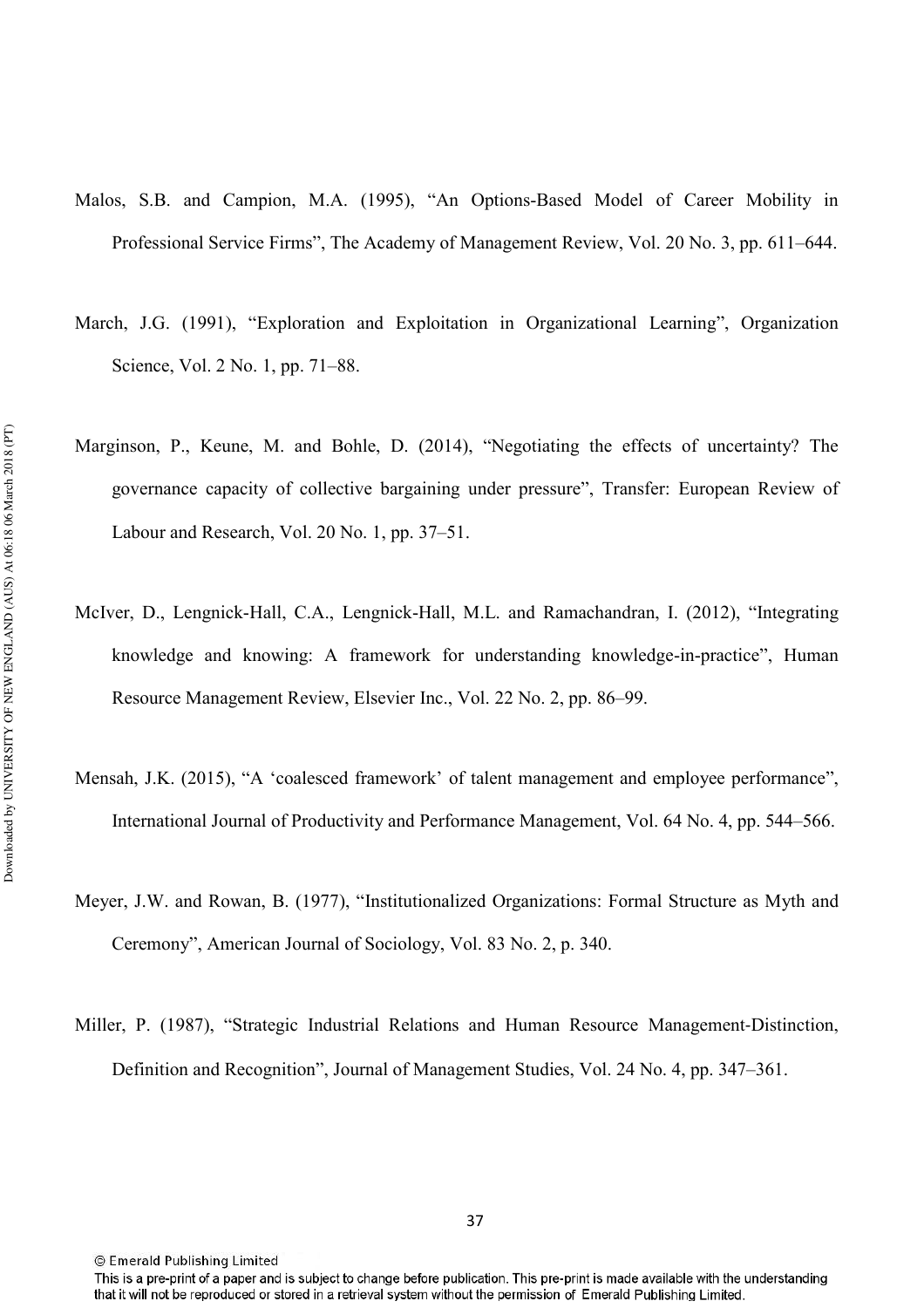Mills, C.W. (1963), Power, Politics, and People: The Collected Essays of C. Wright Mills, Oxford University Press.

Mills, S. (2003), Michael Foucault: Routledge Critical Thinkers.

- Moore, B. and Gardner, S. (2004), "HR managers, SHRM and the Australian metals mining sector: Embracing the unitarist vision", Asia Pacific Journal of Human Resources, Vol. 42 No. 3, pp. 274–300.
- Morris, J. and Wu, B. (2009), "Riding the Wave of Globalization : The Boundaryless and Borderless Careers of Chinese Seafarers", Economic and Industrial Democracy, Vol. 30 No. 3, pp. 429–453.
- Morrison, E.W. (2014), "Employee voice and silence", Annu. Rev. Organ. Psychol. Organ. Behav., Vol. 1 No. 1, pp. 173–197.
- O'Farrell, C. (2005), Michel Foucault, London: SAGE.
- Ottesen, E. and Møller, J. (2016), "Organisational routines–the interplay of legal standards and professional discretion", European Educational Research Journal, Vol. 15 No. 4, pp. 428–446.
- Pfeffer, J. and Salancik., G.R. (2003), The External Control of Organizations: A Resource Dependence Perspective, Stanford University Press.
- Ponnert, L. and Svensson, K. (2016), "Standardisation—the end of professional discretion?", European Journal of Social Work, Vol. 19 No. 3–4, pp. 586–599.

<sup>©</sup> Emerald Publishing Limited

This is a pre-print of a paper and is subject to change before publication. This pre-print is made available with the understanding that it will not be reproduced or stored in a retrieval system without the permission of Emerald Publishing Limited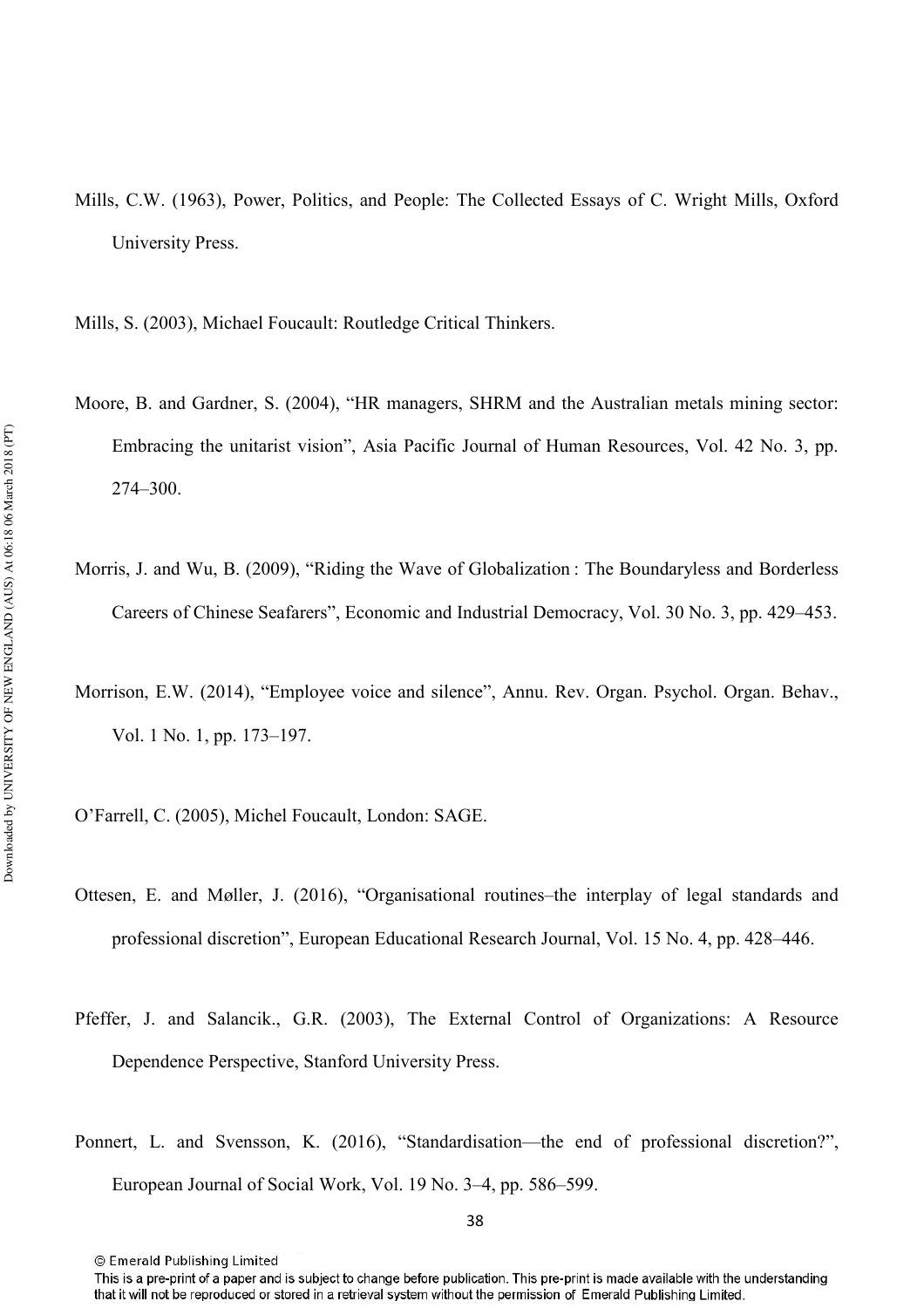- Prasad, A. (2009), "Contesting Hegemony through Genealogy: Foucault and Cross Cultural Management Research", International Journal of Cross Cultural Management, Vol. 9 No. 3, pp. 359–369.
- Prowse, P. and Prowse, J. (2010), "Whatever happened to human resource management performance?", International Journal of Productivity and Performance Management, Vol. 59 No. 2, pp. 145–162.
- Ritzer, G. (2011), Sociological Theory, Eighth., The McGrawHill Companies, Inc., New York, NY.
- Roselle, L., Miskimmon, A. and O'Loughlin, B. (2014), "Strategic narrative: A new means to understand soft power", Media, War & Conflict, Vol. 7 No. 1, pp. 70–84.
- Rousseau, D.M., Sitkin, S.B., Burt, R.S. and Camerer, C. (1998), "Introduction To Special Topic Forum Not So Different After All : A Cross- Discipline View Of Trust", Academy of Management Review, Vol. 23 No. 3, pp. 393–404.
- Rousseau, D.M. and Wade-benzoni, K.A. (1998), "Linking Strategy and Human Resource Practices : How Employee and Customer Contracts Are Created", Human Resource Management, Vol. 33 No. 3, p. 463.
- Schuler, R.S. and Jackson, S.E. (1987), "Linking Competitive Strategies with Human Resource Management Practices", The Academy of Management Executive, Vol. 1 No. 3, pp. 207–219.

This is a pre-print of a paper and is subject to change before publication. This pre-print is made available with the understanding that it will not be reproduced or stored in a retrieval system without the permission of Emerald Publishing Limited.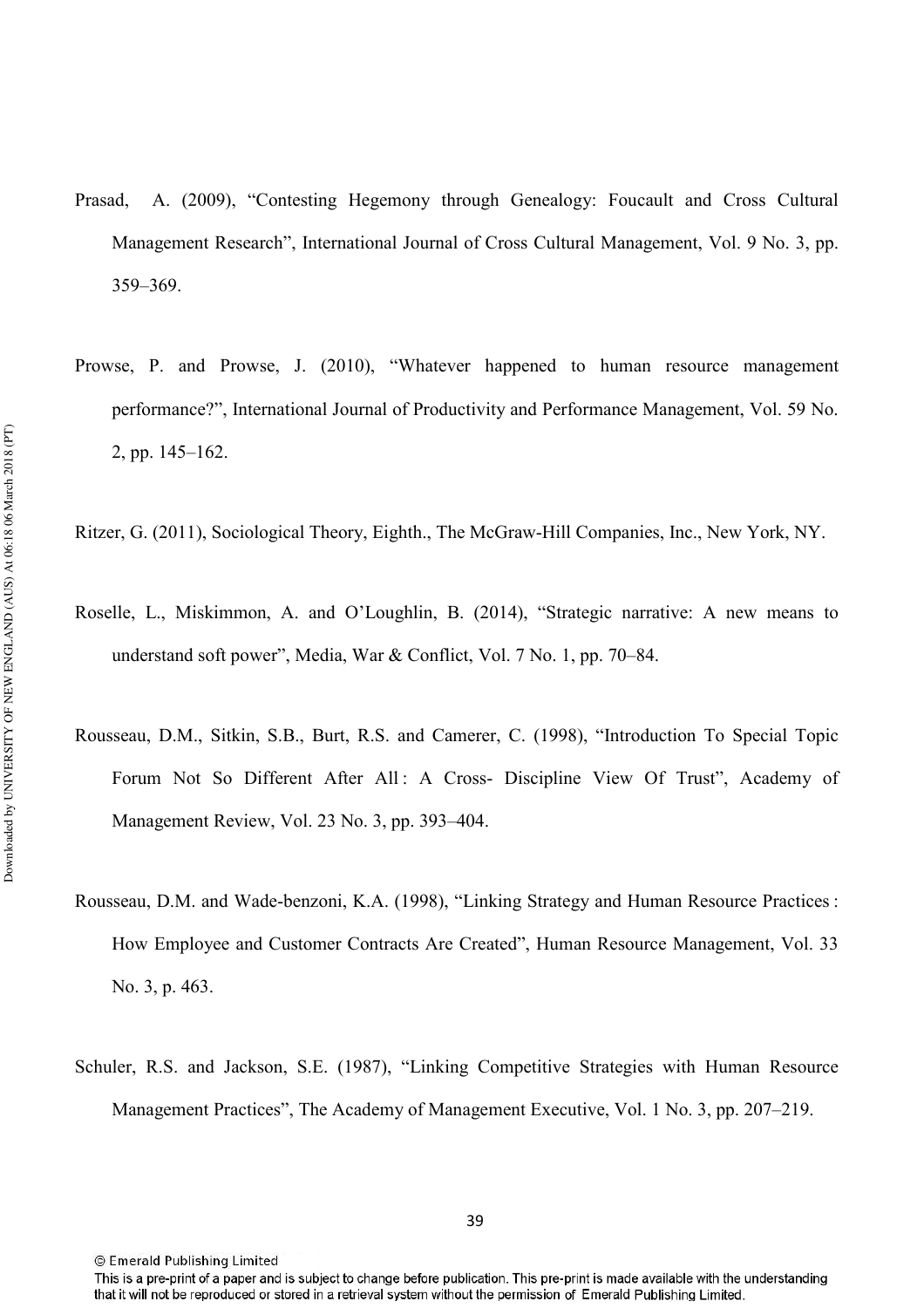- Selznick, P. (1949), Selznick, Philip. TVA and the Grass Roots: A Study in the Sociology of Formal Organization, Vol. 1230. Univ of California Press.
- Selznick, P. (1996), "Institutionalism ' Old ' and ' New '", Administrative Science Quarterly, Vol. 41 No. 2, pp. 270–277.
- Sen, R. and Lee, C.H. (2015), "Workers and social movements of the developing world: Time to rethink the scope of industrial relations?", International Labour Review, Vol. 154 No. 1, pp. 37– 45.
- Simon, H.A.. (1991), "Bounded Rationality and Organizational Learning", Organization Science, Vol. 2 No. 1, pp. 125–134.
- Singh, A. and Gupta, B. (2015), "Job involvement, organizational commitment, professional commitment, and team commitment: A study of generational diversity", Benchmarking: An International Journal, Vol. 22 No. 6, p. 1192–1211.
- Sisson, K. (2015), "In Praise of Collective Bargaining: The Enduring Significance of Hugh Clegg's Trade Unionism under Collective Bargaining", Historical Studies in Industrial Relations, No. 36, pp. 137–158.
- Sonnenfeld, J.A. and Peiperl, M.A. (1988), "Policy Typology as a of Strategic Career Response : Systems", The Academy of Management Review, Vol. 13 No. 4, pp. 588–600.

This is a pre-print of a paper and is subject to change before publication. This pre-print is made available with the understanding that it will not be reproduced or stored in a retrieval system without the permission of Emerald Publishing Limited.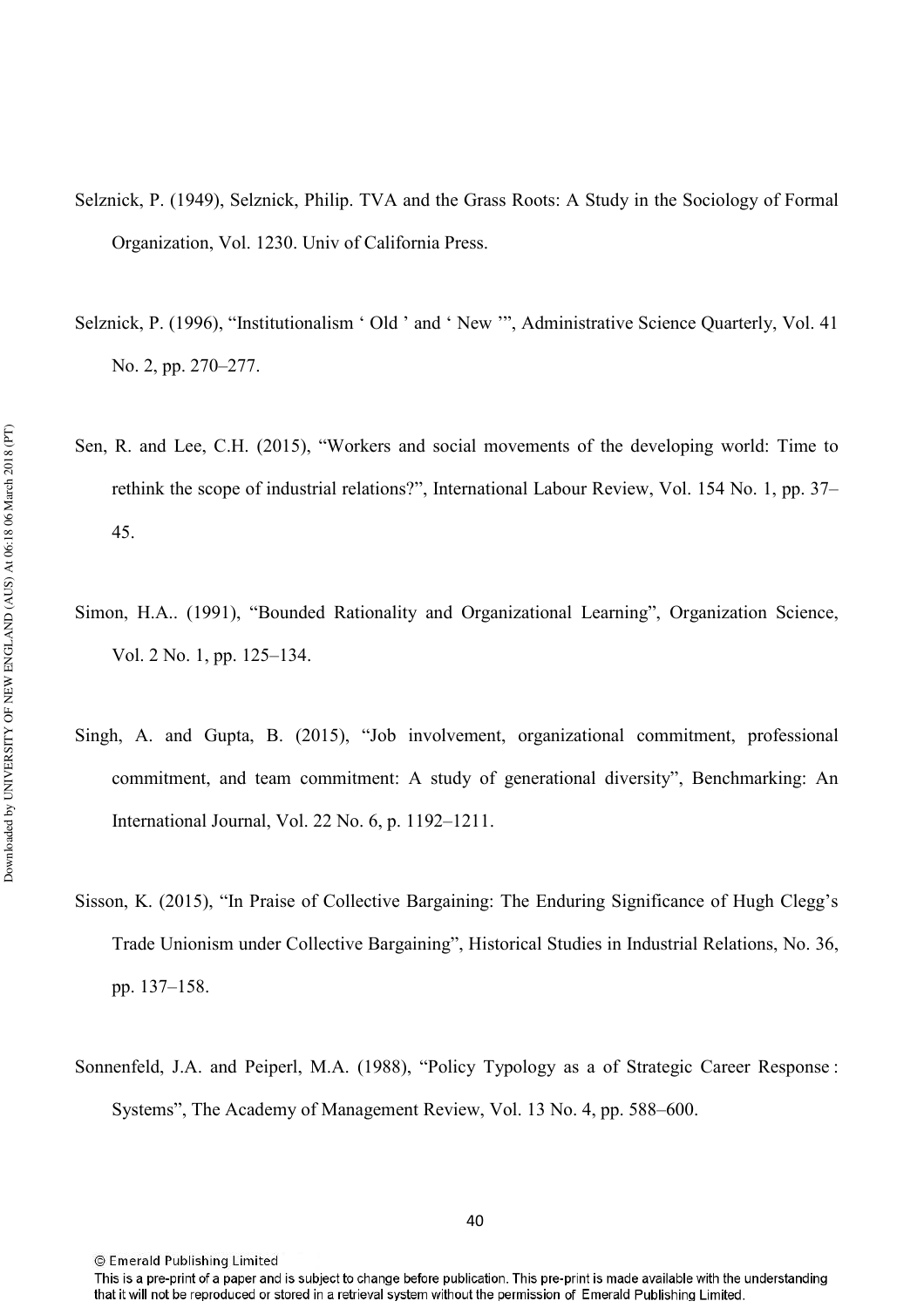- Sørensen, B.M. and Villadsen, K. (2015), "The naked manager: The ethical practice of an anti establishment boss", Organization, Vol. 22 No. 2, pp. 251–268.
- Srivastava, A.P. and Dhar, R.L. (2016), "Impact of leader member exchange, human resource management practices and psychological empowerment on extra role performances: The mediating role of organisational commitment", International Journal of Productivity and Performance Management, Vol. 65 No. 3, pp. 351–377.
- Staples, C.L. (2015), "Board interlocks and the study of the transnational capitalist class", Journal of World-Systems Research, Vol. 12 No. 2, pp. 309–319.
- Steven White, D., Gunasekaran, A. and H. Roy, M. (2014), "Performance measures and metrics for the creative economy", Benchmarking: An International Journal, Vol. 21 No. 1, pp. 46–61.
- Sturges, J., Conway, N., Guest, D. and Liefooghe, A. (2005), "Managing the career deal: The psychological contract as a framework for understanding career management, organizational commitment and work behavior", Journal of Organizational Behavior, Vol. 26 No. 7, pp. 821– 838.
- Tak, J. (2011), "Relationships between various personenvironment fit types and employee withdrawal behavior: A longitudinal study", Journal of Vocational Behavior, Elsevier Inc., Vol. 78 No. 2, pp. 315–320.
- Taylor, F.W. (1919), The Principles of Scientific Management, Harper & brothers.

This is a pre-print of a paper and is subject to change before publication. This pre-print is made available with the understanding that it will not be reproduced or stored in a retrieval system without the permission of Emerald Publishing Limited.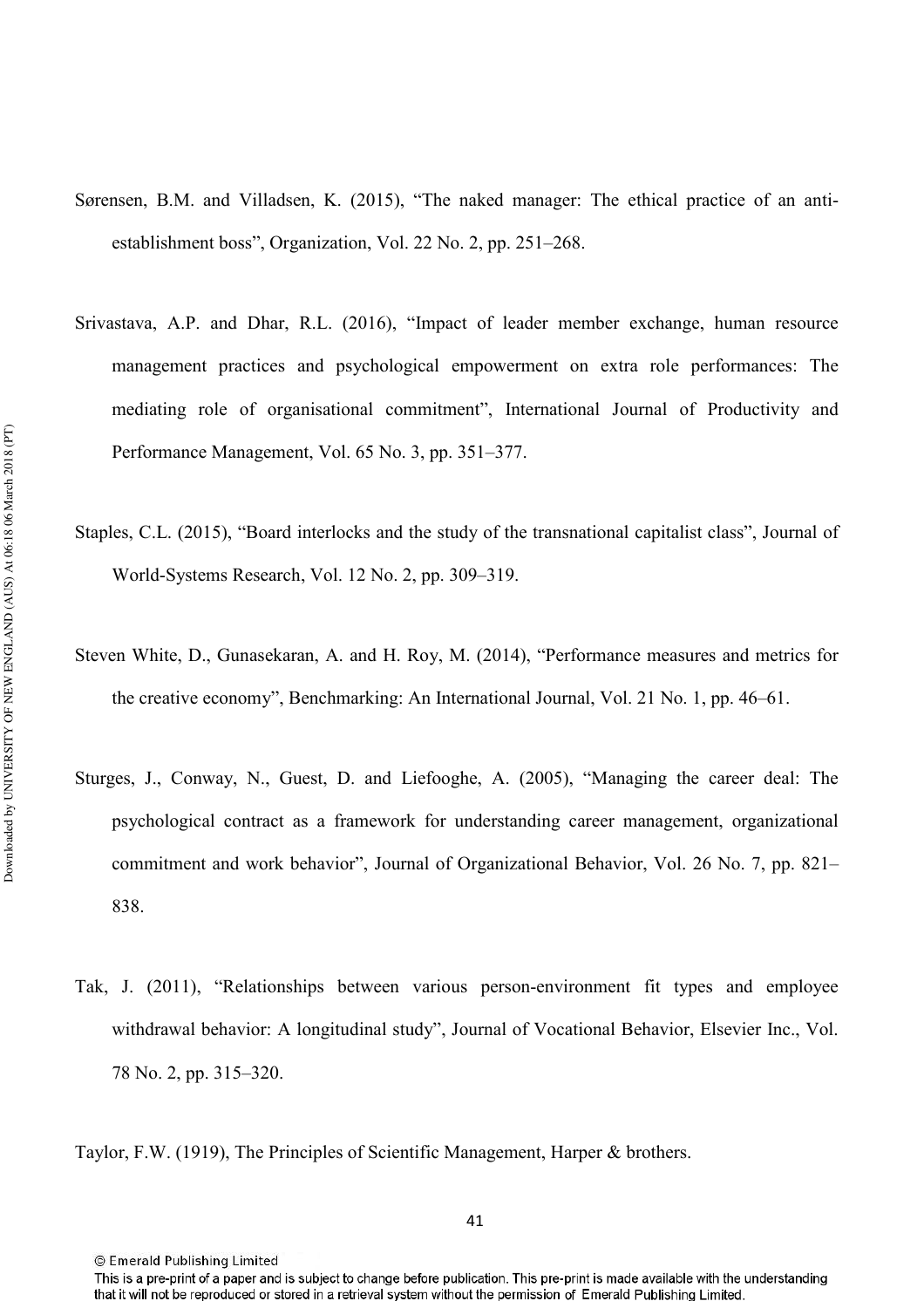- Taylor, F.W. (1939), "Scientific management", Critical Studies in Organization and Bureaucracy, pp. 44–54.
- Thompson, J.D. (1967), Organizations in Action: Social Science Bases of Administrative Theory, Transaction publishers.
- Townley, B. (1993), "Foucault, Power/Knowledge, and Its Relevance for Human Resource Management", The Academy of Management Review, Vol. 18 No. 3, pp. 518–545.
- Tsui, A.S. and Wu, J.B. (2005), "The New Employment Relationship Versus The Mutual Investment Approach : Implications For Human Resource Management", Human Resource Management, Vol. 44 No. 2, pp. 115–121.
- Wallace, A. P. M., Lings, I., Cameron, R., & Sheldon, N. (2014), "Attracting and retaining staff: the role of branding and industry image", Workforce Development, Springer Singapore, pp. 19–36.
- Williamson, O.E. (1989), "Transaction cost economics", Handbook of Industrial Organization, p. 1(135182).
- Woods, P.A. (2016), "Authority, power and distributed leadership", Management in Education, Vol. 30 No. 4, pp. 155–160.
- Wright, P.M. and Mcmahan, G.C. (1992), "Theoretical Perspectives for Strategic Human Resource Management.pdf", Journal of Management, Vol. 18 No. 2, pp. 295–320.

This is a pre-print of a paper and is subject to change before publication. This pre-print is made available with the understanding that it will not be reproduced or stored in a retrieval system without the permission of Emerald Publishing Limited.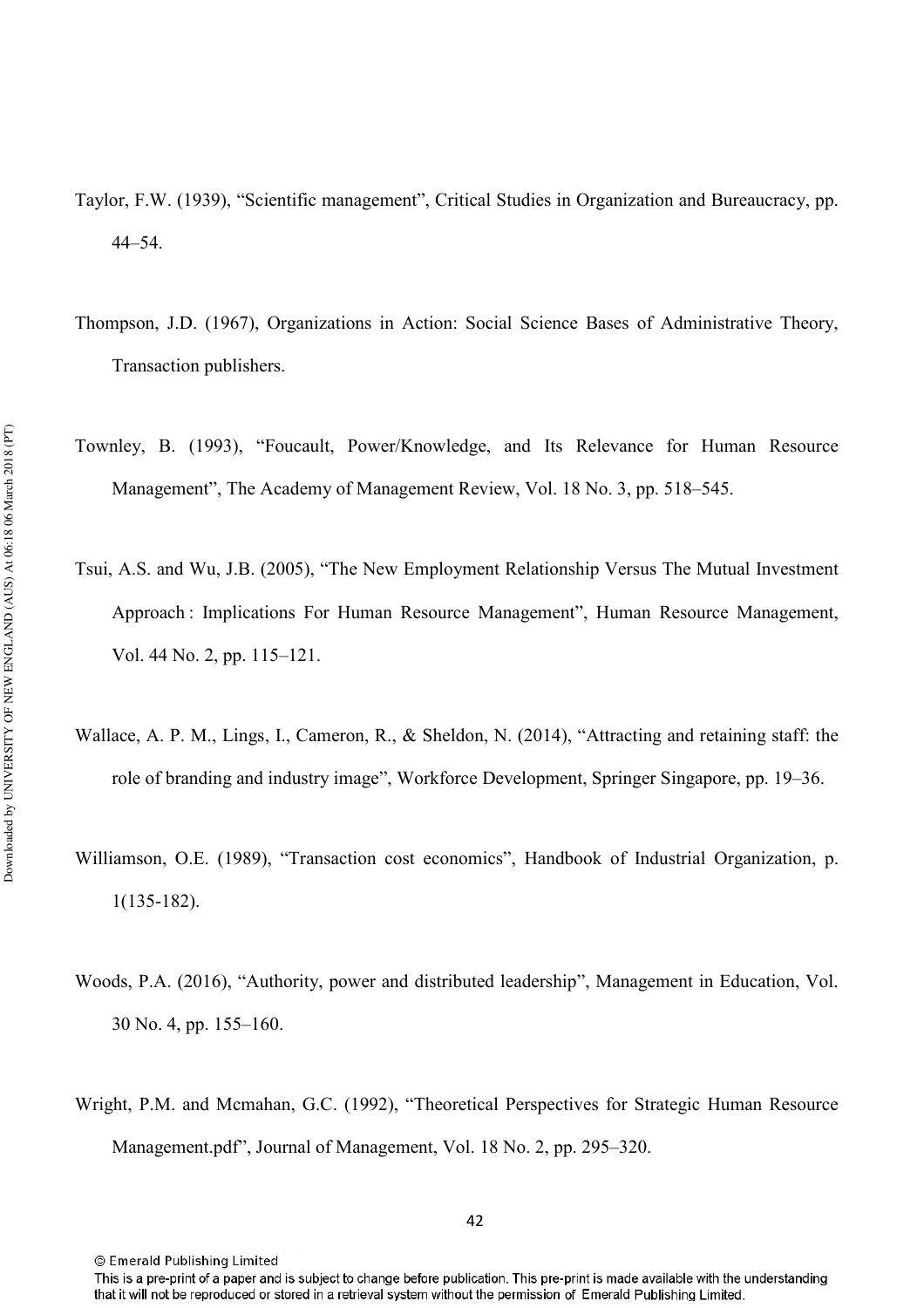- Wright, P.M. and Snell, S.A. (1998), "Toward a unifying framework for exploring fit and flexibility in strategic human resource management", The Academy of Management Review, Vol. 23 No. 4, pp. 756–772.
- Zand, D.E. (2016), "Reflections on trust and trust research: then and now", Journal of Trust Research, Vol. 0 No. 0, pp. 1–11.

<sup>©</sup> Emerald Publishing Limited

This is a pre-print of a paper and is subject to change before publication. This pre-print is made available with the understanding that it will not be reproduced or stored in a retrieval system without the permission of Emerald Publishing Limited.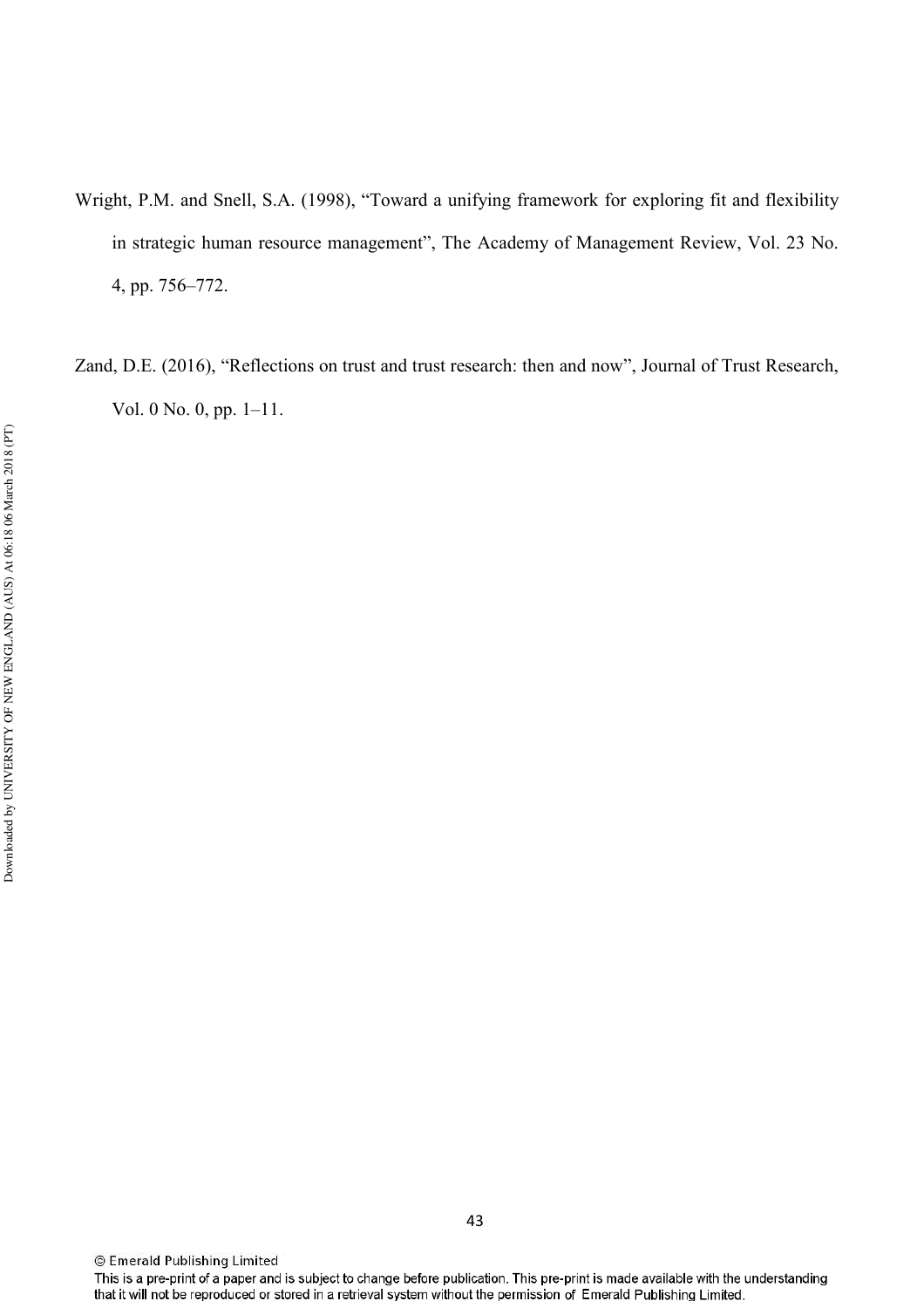<u>*Figure 1: The Power Parity Matrix*</u>



This is a pre-print of a paper and is subject to change before publication. This pre-print is made available with the understanding that it will not be reproduced or stored in a retrieval system without the permission of Emerald Publishing Limited.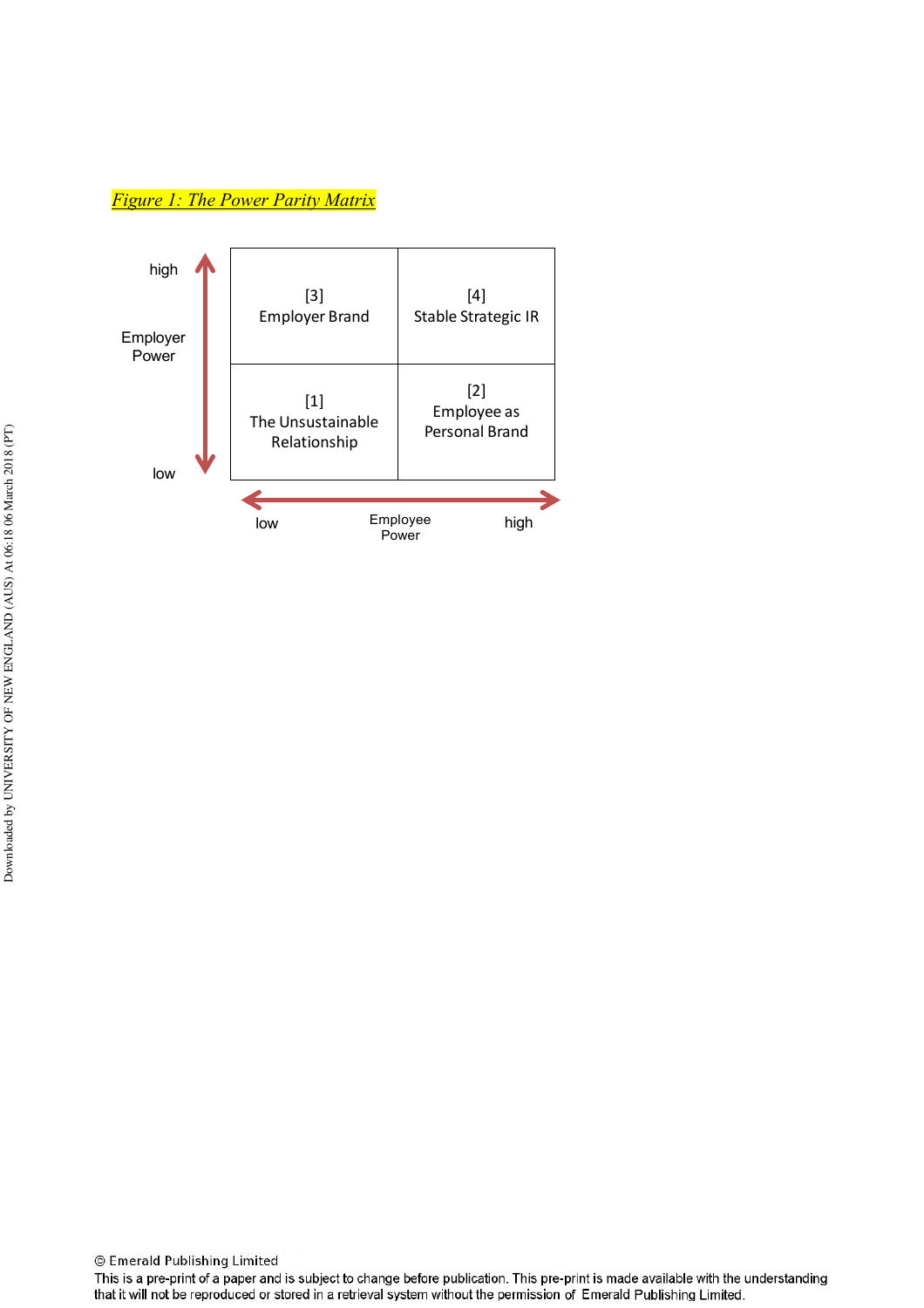| <b>Over-arching</b>            | <b>Philosophical roots</b>      | <b>Salience</b>                                |
|--------------------------------|---------------------------------|------------------------------------------------|
| <b>Theoretical Framework</b>   |                                 |                                                |
| <b>Decision-based Models:-</b> |                                 |                                                |
| Cybernetic Theory              | Has roots in the open system    | Rests on the assumption that the entire        |
|                                | perspective of Katz and Kahn    | organization, along with all it's functions is |
|                                | (1978) rather than the closed   | an open system. The environmental inputs       |
|                                | system of Thompson (1967)       | of people, capital and technology pass         |
|                                |                                 | through the throughput of HR behaviors         |
|                                |                                 | manifests<br>organizational<br>and<br>as       |
|                                |                                 | performance outcomes with strategy as the      |
|                                |                                 | feedback loop. In practice, however, the       |
|                                |                                 | open system and throughput perspectives        |
|                                |                                 | are not as efficient and has too much          |
|                                |                                 | inbuilt friction.                              |
| <b>Behavioral Perspective</b>  | Derives<br>from<br>Contingency  | Negotiates the effect of HR practices to       |
|                                | and<br>Role<br>Theory<br>Theory | elicit particular employee behaviors so that   |
|                                | (Schuler and Jackson, 1987)     | desired performance outcomes may be            |
|                                |                                 | achieved. HR practices are thus a function     |
|                                |                                 | of employee roles that are specified for       |
|                                |                                 | execution by the firm's strategists.           |
| Agency/ Transaction Cost       | Originally<br>borrowed<br>from  | It attempts to measure the differential costs  |
| theory                         | economics<br>finance.<br>and    | of employing different kinds of employee       |
|                                | Identifies Bounded rationality  | control mechanisms such as compensation,       |

This is a pre-print of a paper and is subject to change before publication. This pre-print is made available with the understanding that it will not be reproduced or stored in a retrieval system without the permission of Emerald Publishing Limited.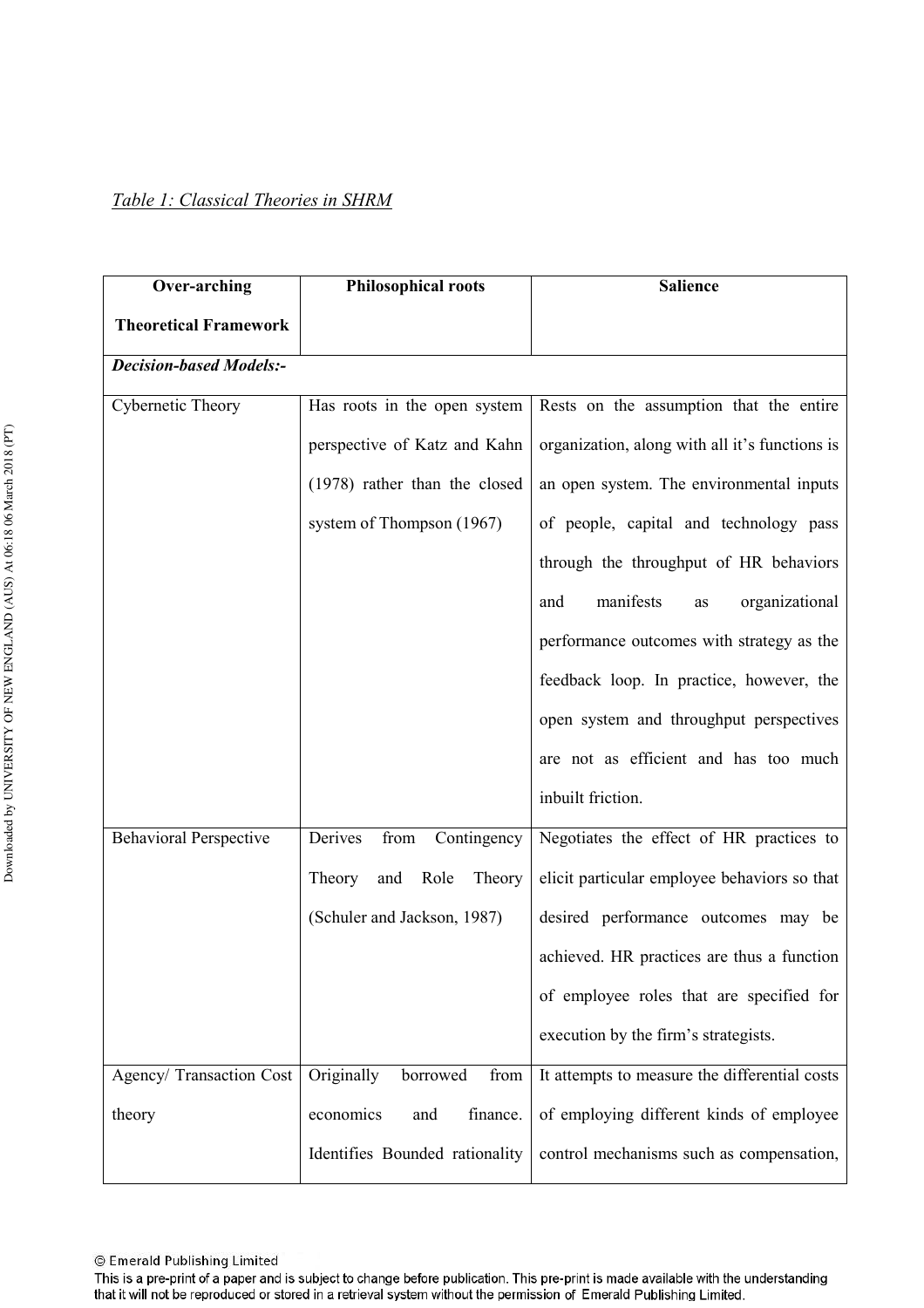|                                    | 1991)<br>(Simon,<br>and         | disciplining,<br>reporting<br>protocols,       |
|------------------------------------|---------------------------------|------------------------------------------------|
|                                    |                                 |                                                |
|                                    | Opportunism as two tools that   | accountability<br>strives<br>and<br>etc.<br>to |
|                                    | influence the cost of human     | recommend the least cost approach. The         |
|                                    | exchanges or transactions and   | assumption is that employees themselves        |
|                                    | thus control them (Williamson,  | will engage in least cost and maximum          |
|                                    | 1989).                          | profit transactions where feasible such as     |
|                                    |                                 | driving commission based products over         |
|                                    |                                 | non-commission ones even if ethical issues     |
|                                    |                                 | are involved in the former.                    |
| Resource based view of             | Has it's roots in Barney's      | Currently the most influential theory in       |
| the firm                           | theorization of a<br>(1991)     | SHRM.<br>Visualises the<br>link<br>between     |
|                                    | sustainable<br>competitive      | strategy to HR practice to creation of a HR    |
|                                    | advantage being rare, valuable, | capital pool which is a highly competent       |
|                                    | insubstitutable and unique to   | and sustainable advantage to the company       |
|                                    | the firm.                       | vis-à-vis the external environment.            |
| <b>Non-Decision based models:-</b> |                                 |                                                |
| Resource                           | Interpretation of power<br>by   | Many a times organizational decisions may      |
| Dependence/power                   | Pfeffer and Salancik (2003)     | be driven not by the performance criterion     |
| models                             |                                 | but by the underlying politics and power       |
|                                    |                                 | matrix or networks.                            |
| Institutionalism<br>(Meyer         | originally<br>Developed<br>from | Seeks to explain what extra-organisational     |
| and Rowan, 1977)                   | Selznick's (1949;<br>1996)      | factors may drive organizations over time      |
|                                    | theory of co-optation<br>and    | towards unintended isomorphism.                |
|                                    | subsequently branched out into  |                                                |
|                                    | neo-institutionalism            |                                                |
|                                    |                                 |                                                |

This is a pre-print of a paper and is subject to change before publication. This pre-print is made available with the understanding that it will not be reproduced or stored in a retrieval system without the permission of Emerald Publishing Limited.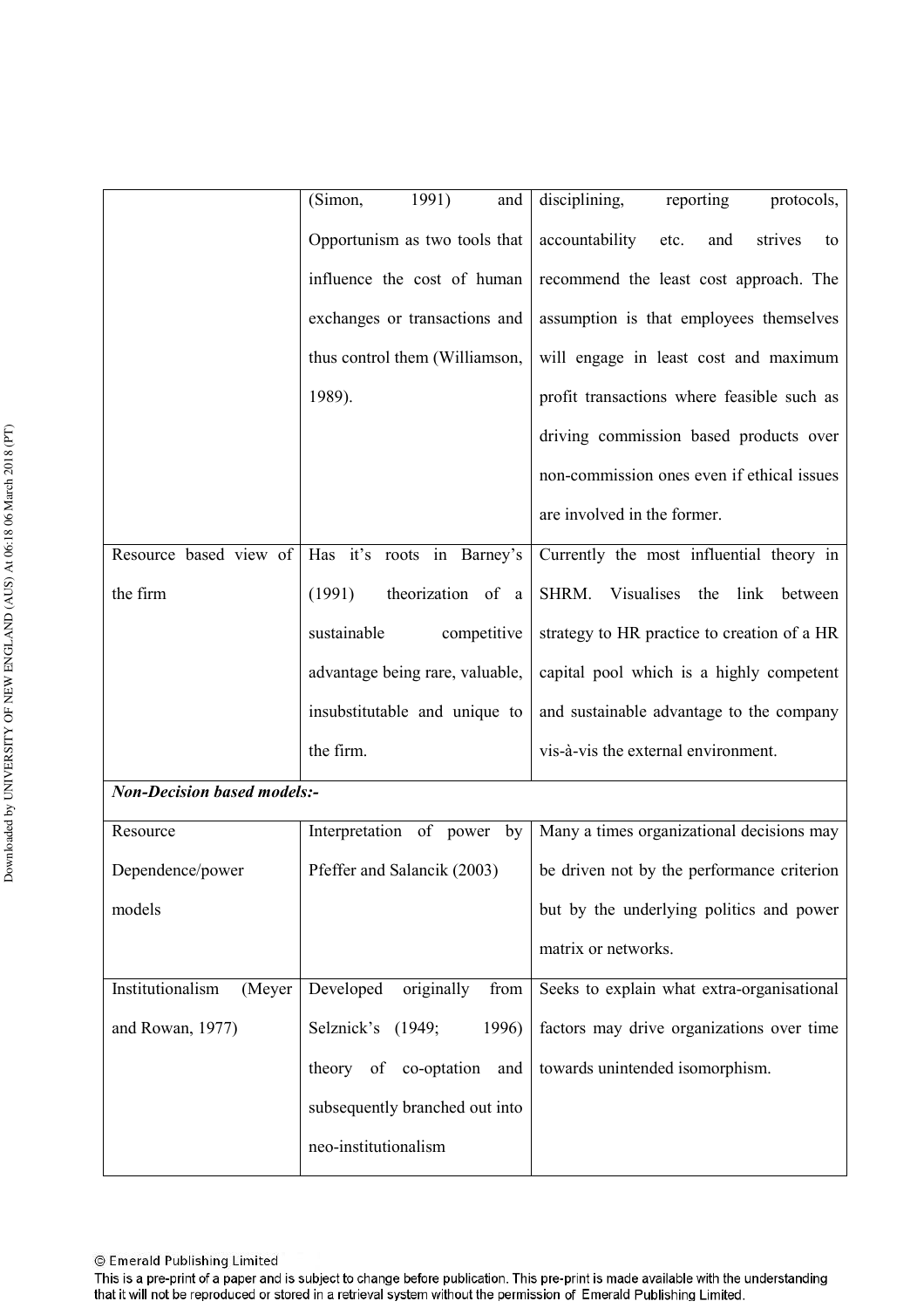| (Dimaggio and Powell, 1983) |  |
|-----------------------------|--|
|                             |  |

 $\overline{\phantom{a}}$ 

This is a pre-print of a paper and is subject to change before publication. This pre-print is made available with the understanding<br>that it will not be reproduced or stored in a retrieval system without the permission of E